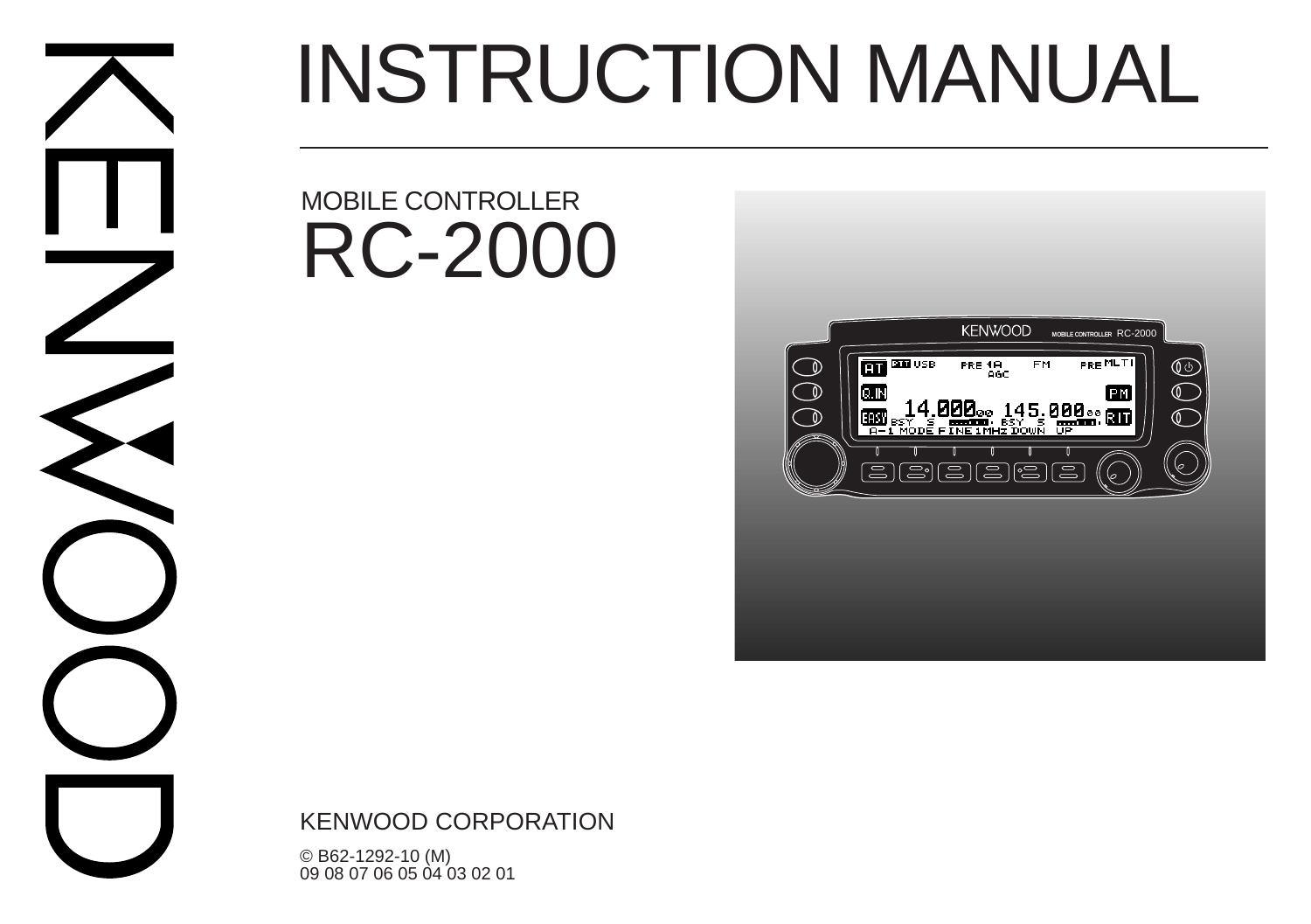## **SUPPLIED ACCESSORIES**

| <b>Accessory</b>                                                         | <b>Part Number</b>         | Quantity            |
|--------------------------------------------------------------------------|----------------------------|---------------------|
| RC-2000 Mobile Controller                                                |                            | 1                   |
| DC power cable (7 m/ 23.1 ft)                                            | E30-3406-XX                | 1                   |
| Microphone extension cable<br>$(5 \text{ m} / 16.5 \text{ ft})$          | E30-3407-XX                | 1                   |
| Speaker extension cable<br>$(5 \text{ m} / 16.5 \text{ ft})$             | E30-3408-XX                | 1                   |
| RC-2000 cable with modular<br>plugs (5 m/ 16.5 ft)                       | E30-3409-XX                | 1                   |
| $RC-2000$ bracket <sup>1</sup>                                           | J29-0663-XX                | 1                   |
|                                                                          | J29-0664-XX                | 1                   |
| Screw set (for RC-2000 bracket)                                          | N99-2014-XX                | 1                   |
| TS-2000(X)/ TS-B2000<br>Mounting bracket                                 | A13-0635-XX                | 1                   |
| Spacers (for A13-0635-XX)                                                | J30-0521-XX                | $\overline{2}$      |
| Screw set (for A13-0635-XX)                                              | N99-2024-XX                | 1                   |
| Speaker with cable and plug                                              | T19-0116-XX                | 1                   |
| Screw set (for T19-0116-XX and<br>A13-0635-XX)                           | N99-2017-XX                | 1                   |
| Line filters:<br>For microphone (large)<br>For panel and speaker (small) | L79-1419-XX<br>L79-1417-XX | 1<br>$\overline{2}$ |
| Fuse (25 A/ 32 V)                                                        | F05-2531-XX                | 1                   |
| Warranty card:<br>For the U.S.A. and Canada<br>For European Countries    | B46-0469-XX<br>B46-0310-XX | 1<br>1              |
| Instruction manual                                                       | B62-1292-XX                | 1                   |

## **CONVENTIONS FOLLOWED IN THIS MANUAL**

The writing conventions described below have been followed to simplify instructions and avoid unnecessary repetition.

| <b>Instruction</b>           | What to do                                                             |
|------------------------------|------------------------------------------------------------------------|
| Press [KEY].                 | Press and release <b>KEY</b> .                                         |
| Press                        | Press and hold <b>KEY</b> for 1 second or                              |
| [KEY] (1 s).                 | longer.                                                                |
| Press [KEY1],                | Press KEY1 momentarily, release                                        |
| [KEY2].                      | KEY1, then press KEY2.                                                 |
| Press [F] (1 s),             | Press and hold [F] for 1 second or                                     |
| [KEY].                       | longer, then press KEY.                                                |
| Press                        | Press and hold <b>KEY1</b> , then press                                |
| [KEY1]+[KEY2].               | KEY2.                                                                  |
| Press                        | With transceiver power OFF, press                                      |
| $[KEY]+$                     | and hold KEY, then turn ON the                                         |
| $\left[\Phi\right]$ (POWER). | transceiver power by pressing $\phi$ ].                                |
| ${page XX}$                  | Refer to page XX of this manual.                                       |
| {TS-2000 page XX}            | Refer to page XX in the<br>TS-2000(X)/ TS-B2000 instruction<br>manual. |

<sup>1</sup> 2 parts are used.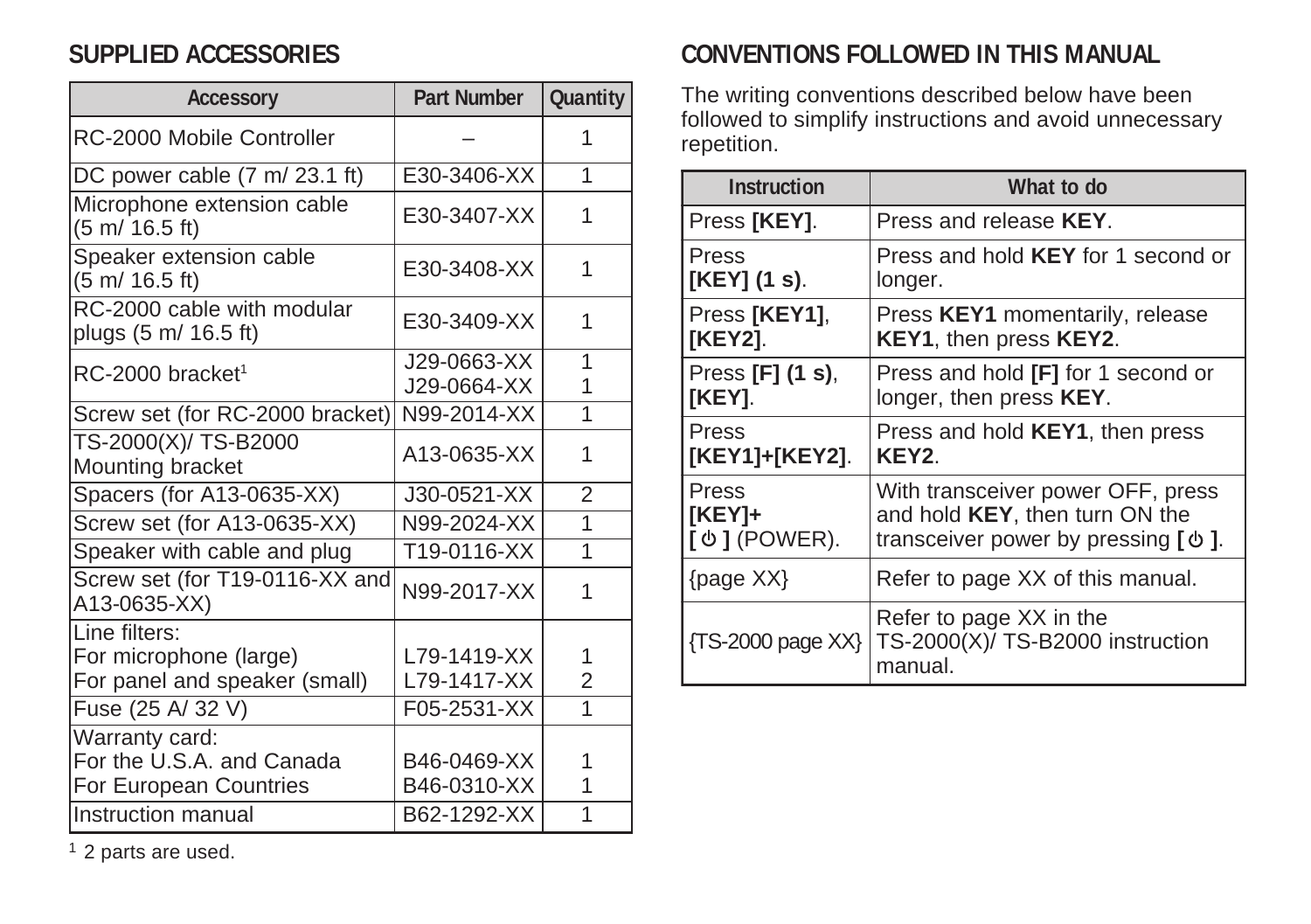## **CONTENTS**

| CHAPTER            | 41             | <b>ABOUT THIS MANUAL</b> |                                              |  |
|--------------------|----------------|--------------------------|----------------------------------------------|--|
| BEFORE YOU BEGIN   |                |                          |                                              |  |
|                    |                |                          |                                              |  |
|                    |                |                          |                                              |  |
|                    |                |                          | KEYS AND CONTROLS (Pages 8 ~ 12)  1          |  |
|                    |                |                          | CYCLING THE KEY GROUPS (Pages 13 ~ 30)  1    |  |
|                    |                |                          | SATELLITE MODE (Pages 31 ~ 33)  1            |  |
|                    |                |                          | EASY VIEWING MODE (Pages 34 ~ 36)  1         |  |
|                    |                |                          | PACKET CLUSTER TUNE (Pages 37 ~ 38)  1       |  |
|                    |                |                          |                                              |  |
|                    |                |                          | PROGRAMMABLE MEMORY (Pages $41 \sim 43$ )  1 |  |
|                    |                |                          | SKY COMMAND II+ (Pages 44 ~ 46)  1           |  |
|                    |                |                          | QUICK KEY REFERENCE (Pages 47 ~ 51)  1       |  |
| CHAPTER            | $\mathcal{L}$  | <b>PREPARATION</b>       |                                              |  |
|                    |                |                          |                                              |  |
|                    |                |                          |                                              |  |
|                    |                |                          |                                              |  |
|                    |                |                          | SPEAKER AND MIC CABLE INSTALLATION  4        |  |
|                    |                |                          | MODULAR PLUG CABLE CONNECTION 4              |  |
|                    |                |                          |                                              |  |
|                    |                |                          |                                              |  |
| <b>CHAPTER</b>     | $\overline{3}$ | <b>QUICK START</b>       |                                              |  |
| <b>PREPARATION</b> |                |                          |                                              |  |
| <b>OPERATION</b>   |                |                          |                                              |  |

**CHAPTER 4 KEYS AND CONTROLS**

FRONT PANEL OVERVIEW ...................................... 8 DISPLAY AND KEY FUNCTIONS ............................ 10

| CHAPTER<br><b>CYCLING THE KEY GROUPS</b>             |  |
|------------------------------------------------------|--|
|                                                      |  |
|                                                      |  |
|                                                      |  |
|                                                      |  |
|                                                      |  |
| SATELLITE MODE<br>CHAPTER<br>$\overline{\mathbf{6}}$ |  |
|                                                      |  |
| ENTERING THE SATELLITE MODE  31                      |  |
|                                                      |  |
|                                                      |  |
| <b>STORING SATELLITE</b>                             |  |
|                                                      |  |
| <b>RECALLING A SATELLITE</b>                         |  |
|                                                      |  |
| SATELLITE CHANNEL NAME  33                           |  |
| QUICK MEMORY IN SATELLITE MODE  33                   |  |
| CHECKING THE UPLINK FREQUENCY  33                    |  |
| USING XIT/ RIT IN SATELLITE MODE 33                  |  |
| CHANGING THE FREQUENCY BAND  33                      |  |
| <b>CHAPTER</b><br><b>EASY VIEWING MODE</b><br>7      |  |
|                                                      |  |
|                                                      |  |
|                                                      |  |
|                                                      |  |
| CHANGING THE FONT STYLE  36                          |  |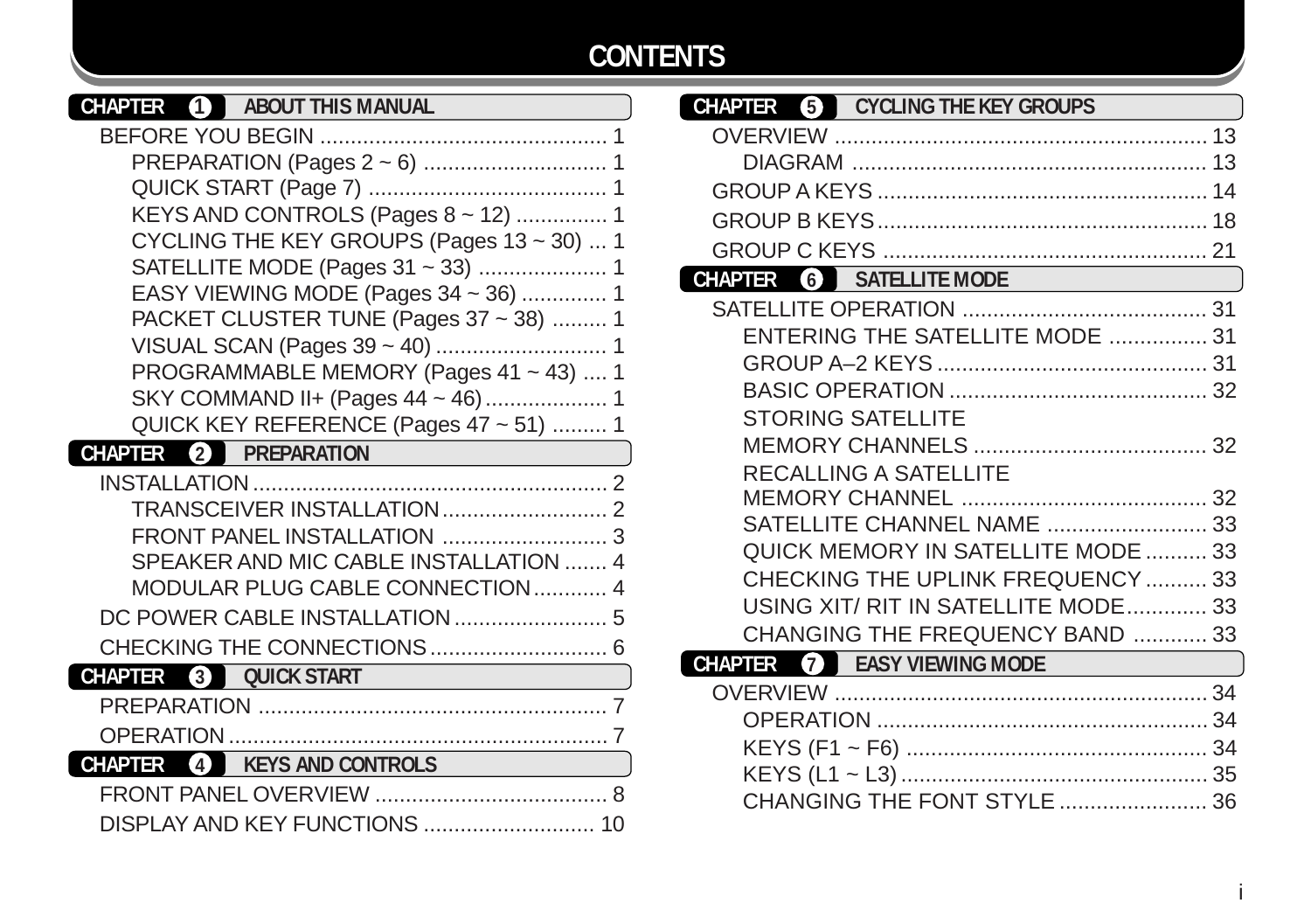| <b>PACKET CLUSTER TUNE</b><br>CHAPTER 8                       |
|---------------------------------------------------------------|
| PACKET CLUSTER TUNE FUNCTION  37                              |
|                                                               |
| LIST FUNCTION IN P.C.T. MODE  38                              |
| NEW PACKET CLUSTER DATA  38                                   |
| <b>VISUAL SCAN</b><br>CHAPTER<br>$\left( 9\right)$            |
|                                                               |
| SELECTING THE NUMBER OF CHANNELS  39                          |
|                                                               |
| <b>PROGRAMMABLE MEMORY (PM)</b><br>CHAPTER<br>10 <sup>1</sup> |
|                                                               |
|                                                               |
| PM CHANNEL DEFAULT VALUES  42                                 |
|                                                               |
|                                                               |
|                                                               |
| <b>CHAPTER</b> 11 SKY COMMAND II+ (K-TYPE ONLY)               |
| PROGRAMMING CALL SIGNS  44                                    |
| PROGRAMMING A TONE FREQUENCY  45                              |
| PROGRAMMING COMMUNICATION SPEED 45                            |
|                                                               |
| STARTING SKY COMMAND II+ OPERATION  46                        |
| TO EXIT SKY COMMAND II+ OPERATION  46                         |
| <b>CHAPTER</b> (12) OUICK KEY REFERENCE                       |
|                                                               |
|                                                               |
|                                                               |
|                                                               |
|                                                               |
|                                                               |

| <b>CHAPTER</b><br>(13)<br><b>MAINTENANCE</b> |  |
|----------------------------------------------|--|
|                                              |  |
| <b>SERVICE</b>                               |  |
|                                              |  |
| <b>CLEANING</b>                              |  |
| <b>CHAPTER</b><br>SPECIFICATIONS<br>(14)     |  |
|                                              |  |
|                                              |  |
|                                              |  |
| <b>CHAPTER</b><br>15 APPENDIX                |  |
|                                              |  |
|                                              |  |
| <b>CONFIGURING</b>                           |  |
| THE AUTO MODE FREQUENCY TABLE  54            |  |
| CONCERNING THE TM-D700A/E PANEL 54           |  |
|                                              |  |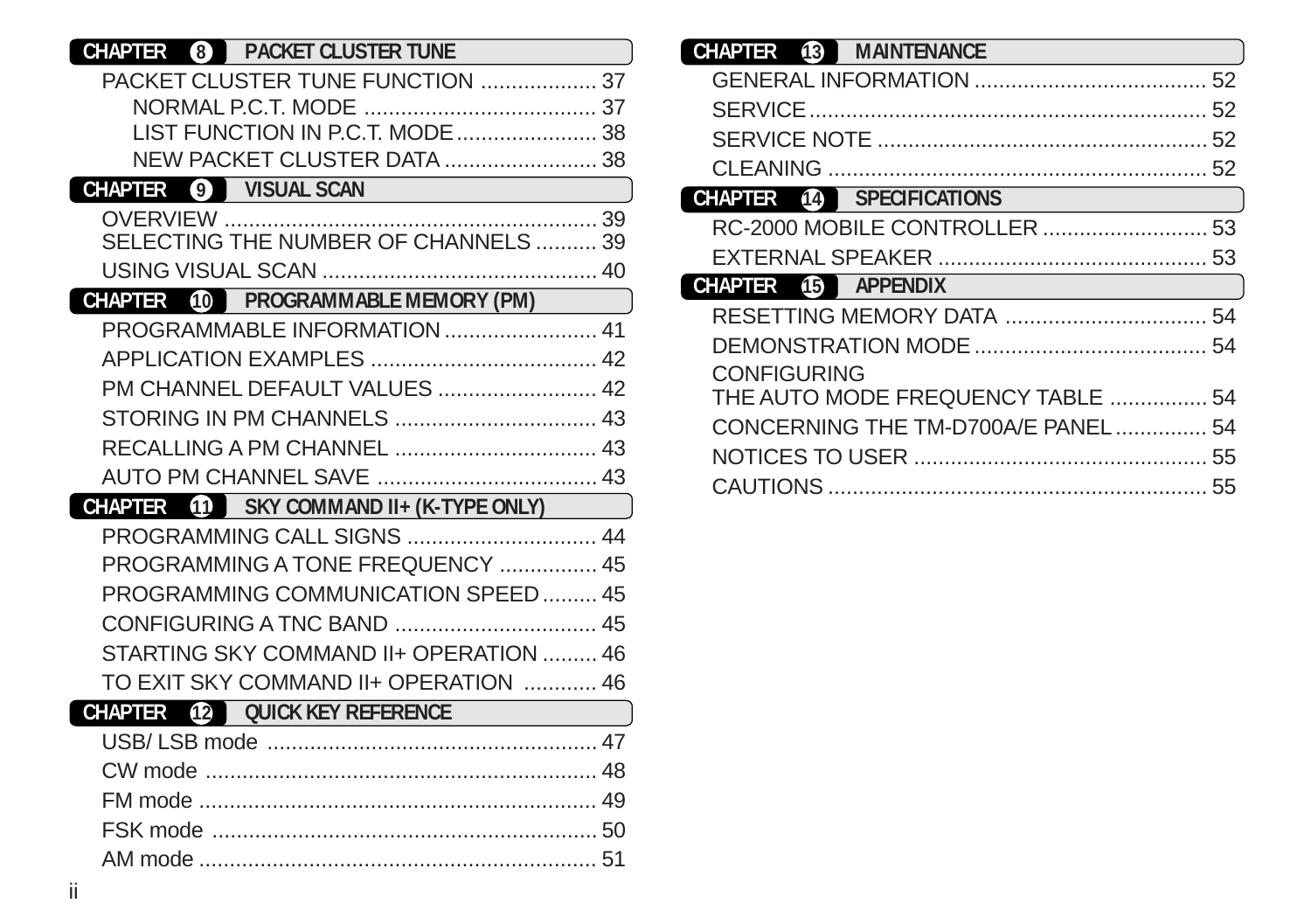## **BEFORE YOU BEGIN**

This manual was created to show you how to access the functions you want to operate, and how to quickly configure the transceiver, through the use of the RC-2000. If you are operating the TS-2000(X)/ TS-B2000 transceiver for the first time, we recommend you read the TS-2000(X)/ TS-B2000 instruction manual before operating the RC-2000. Since this manual does not cover the functions in detail, make sure you have the TS-2000(X)/ TS-B2000 instruction manual handy for reference.

#### **PREPARATION (Pages 2 ~ 6)**

When you are getting ready to install the brackets and cables, read this chapter.

#### **QUICK START (Page 7)**

If you are operating the RC-2000 for the first time, read this chapter and follow the instructions for a trial run.

#### **KEYS AND CONTROLS (Page 8 ~ 12) CYCLING THE KEY GROUPS (Pages 13 ~ 30)**

These chapters describe how to access and configure the various functions available on the RC-2000. Refer to the page that explains your desired key control.

### **SATELLITE MODE (Pages 31 ~ 33)**

This chapter describes how to control the functions while

you are operating in the Satellite mode.

#### **EASY VIEWING MODE (Pages 34 ~ 36)**

This chapter describes how to control the functions while you are in the Easy Viewing mode.

#### **PACKET CLUSTER TUNE (Pages 37 ~ 38)**

This chapter describes how to control the functions when you activate the Packet Cluster Tune mode.

#### **VISUAL SCAN (Pages 39 ~ 40)**

This chapter describes how to control the functions when you activate the Visual Scan function.

#### **PROGRAMMABLE MEMORY (Pages 41 ~ 43)**

This chapter describes how to store and recall the Programmable Memory function that is available on the RC-2000.

#### **SKY COMMAND II+ (K-TYPE ONLY) (Pages 44 ~ 46)**

This chapter describes how to control the Sky Command II+ functions.

#### **QUICK KEY REFERENCE (Pages 47 ~ 51)**

Alphabetical listing of the key functions in each operating mode. A Quick look-up table for referring to the page(s) in this guide as well as the TS-2000(X)/ TS-B2000 instruction manual.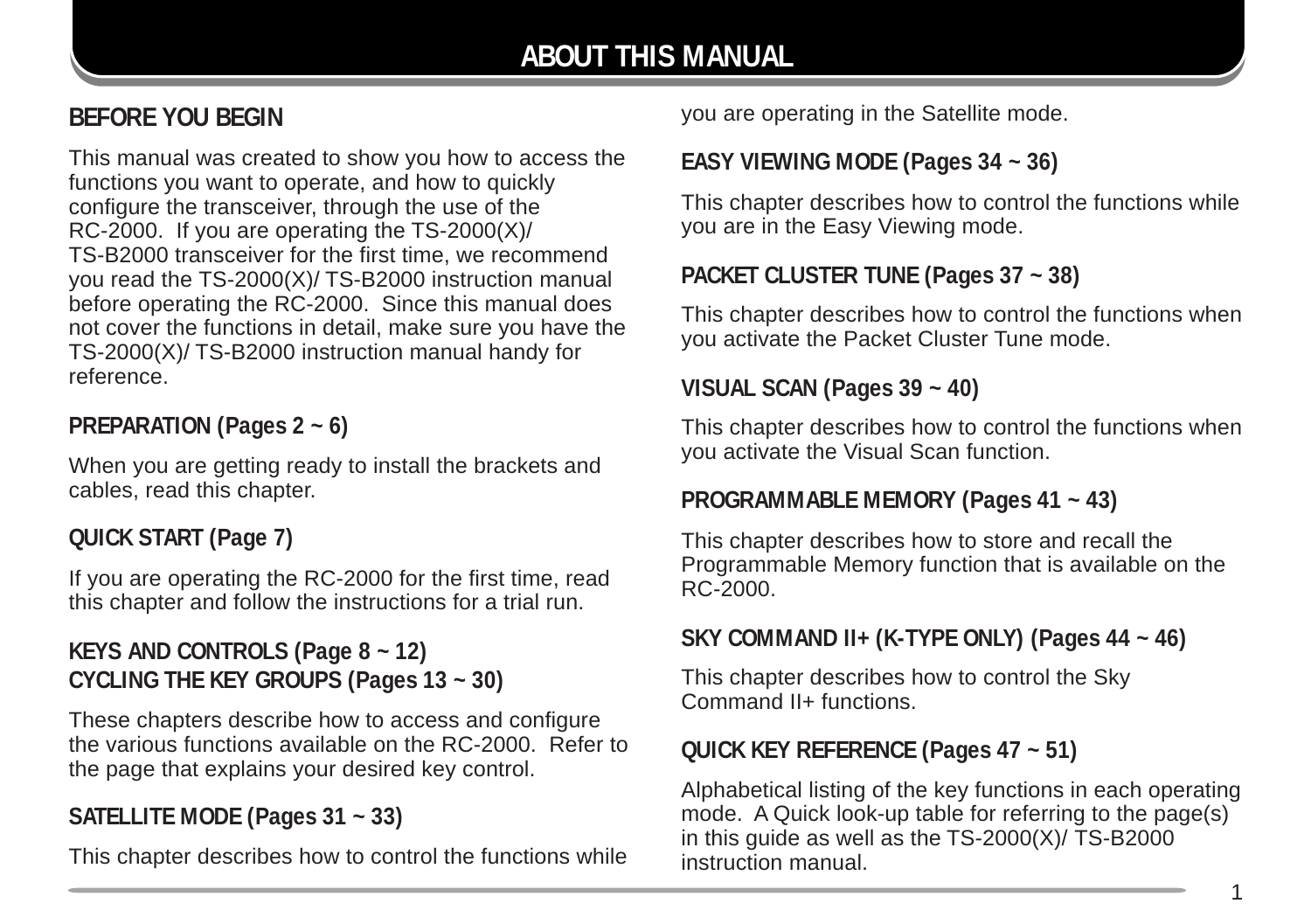## **PREPARATION**

## **INSTALLATION**

When using the RC-2000 in your vehicle, you can install the transceiver in the trunk, under the seat or under the dash board. On the transceiver, install the DC cable (7 m/ 23.1 ft), the microphone extension cable (5 m/ 16.5 ft), a cable for the speaker (5 m/ 16.5 ft), a cable to the RC-2000 (5 m/ 16.5 ft), and coaxial cable(s) to the antenna (not supplied in this package). Make sure all cable lengths are adequate before installing the brackets.

#### **TRANSCEIVER INSTALLATION**

When installing the metal plates, first attach the plastic spacers (G11-2698-XX) to the transceiver. This is necessary to protect the TS-2000(X)/ TS-B2000 from scratches.

**Note:** The plastic spacers (G11-2698-XX) are supplied accessories for the TS-2000(X)/TS-B2000 transceiver.



Install the bracket securely onto the vehicle, using 6 sets of the supplied screws (N99-2024-XX).



Then, prepare the transceiver by loosely screwing in the rear screws. Hook those screws onto the rear guide rail of the mounting bracket, then adjust the transceiver to your desired angle before tightening the screws. Insert and tighten the front screws to secure the transceiver in place.



To remove the transceiver from the bracket, first remove the front screws, then loosen the rear screws slightly and pull the transceiver forward to unlatch it from the bracket.

WARNING

Do not install the transceiver so that it is vertically on its side.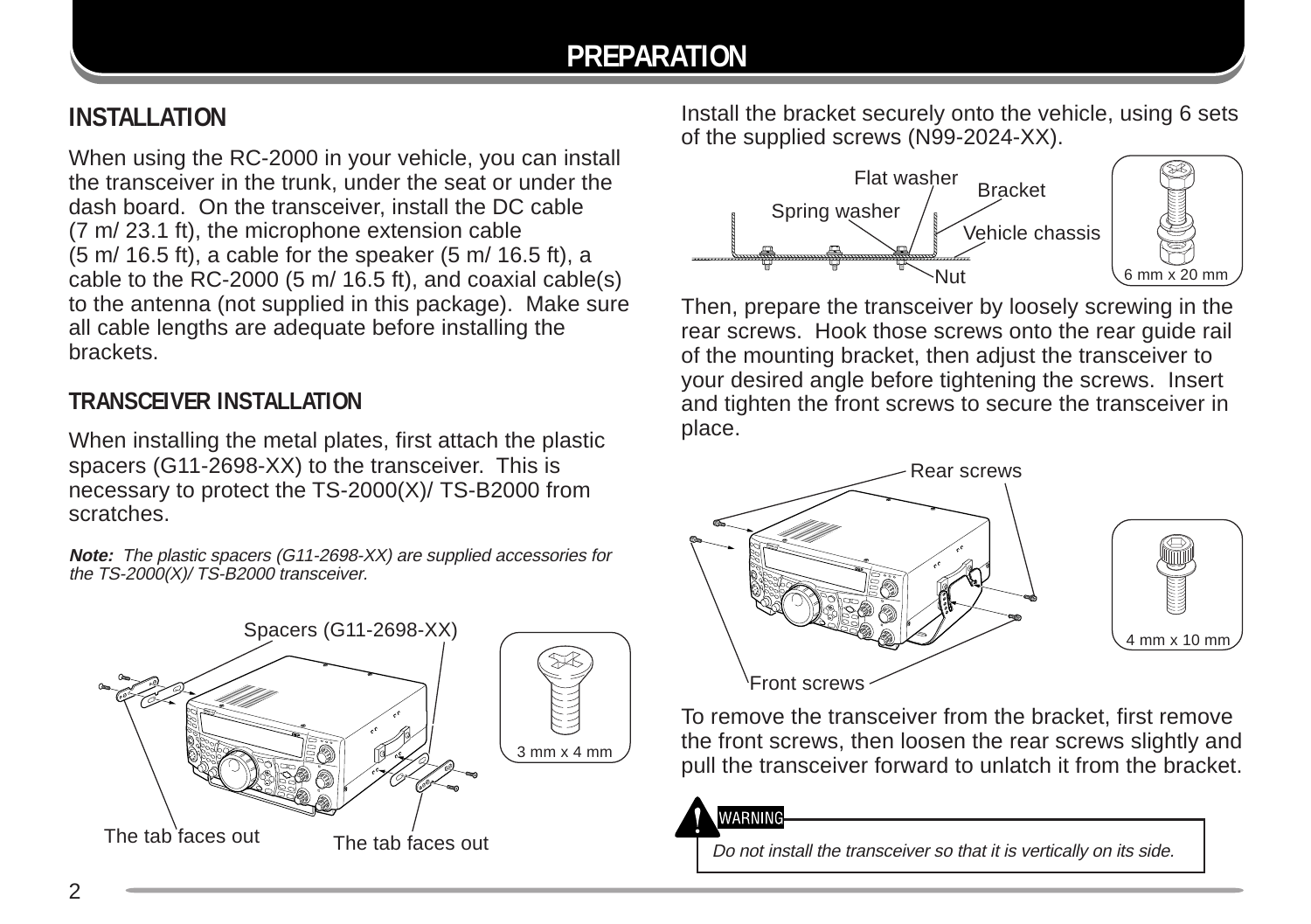## **FRONT PANEL INSTALLATION**

- **1** Assemble the mounting brackets using the 2 supplied hexagon SEMS screws and the 2 flat washers.
	- Do not completely tighten the screws in this step.





**2** Peel off the paper backing from the base of the bracket.



**3** Position the bracket in the vehicle, then install it securely using the 3 supplied self-tapping screws and the 3 flat washers.





**4** Align the grooves on the front panel over the bracket tabs.



- **5** Slide the front panel down until it locks in place.
	- The tab on the front panel must be completely locked by the bracket otherwise vehicle vibration may cause the front panel to become dislodged.



Locking tab



**6** Position the front panel at your desired angle, then completely tighten the 2 SEMS screws on the bracket.

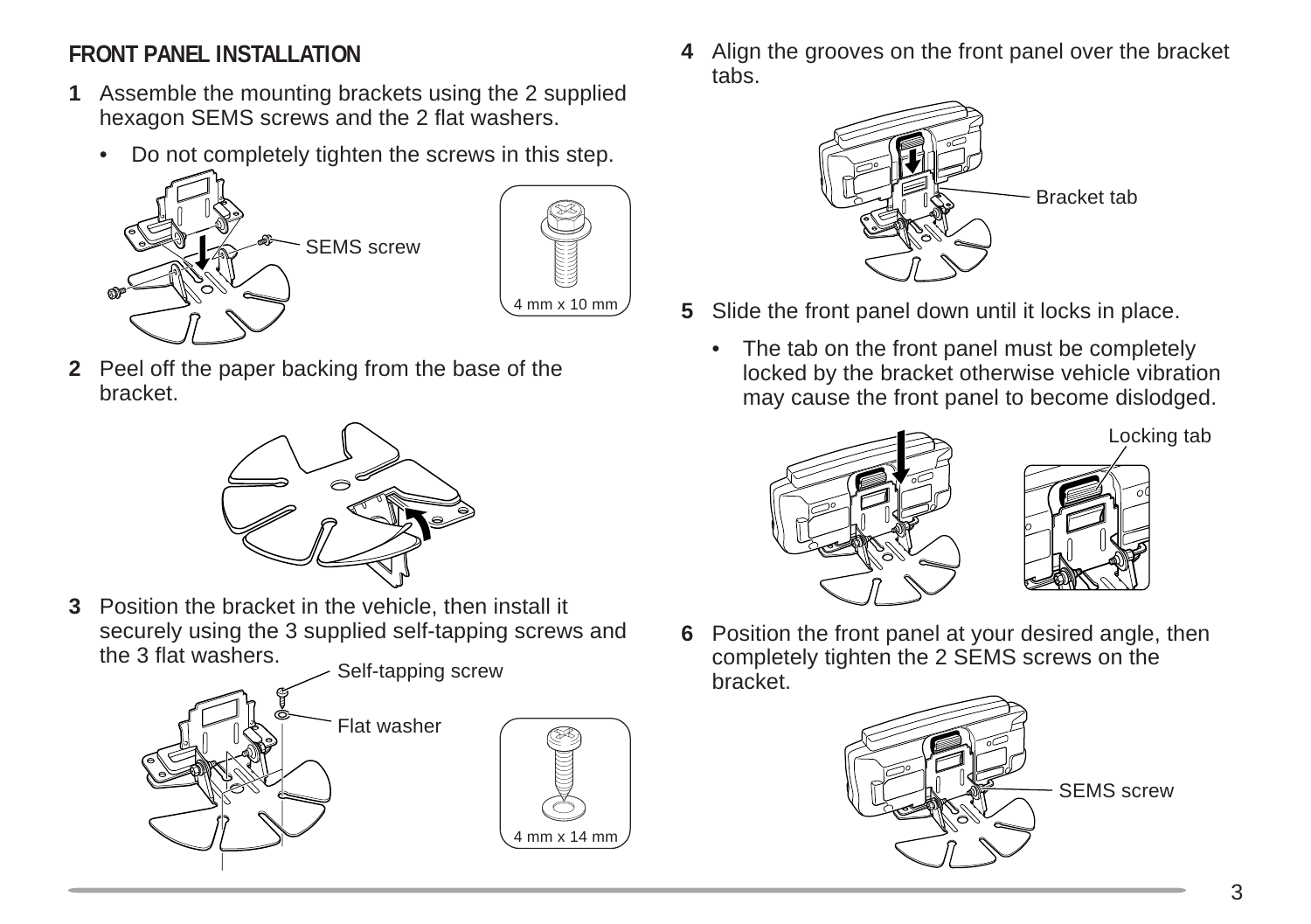## **SPEAKER AND MIC CABLE INSTALLATION**

Connect the speaker extension cable plug to the **EXT.SP1** or **EXT.SP2** connector {TS-2000 page 78}. Then connect a plug from the speaker to the jack as shown below. Connect the microphone extension cable between the microphone jack on the front of the transceiver and the microphone connector, as shown below.



## **MODULAR PLUG CABLE CONNECTION**

Use the supplied modular plug cable to connect the front panel to the main unit. Connect the 4-pin plug to the front panel and 6-pin plug to the main unit.

**Note:** It is easy to identify between the plugs, as the 6-pin plug is slightly wider than the 4-pin plug.

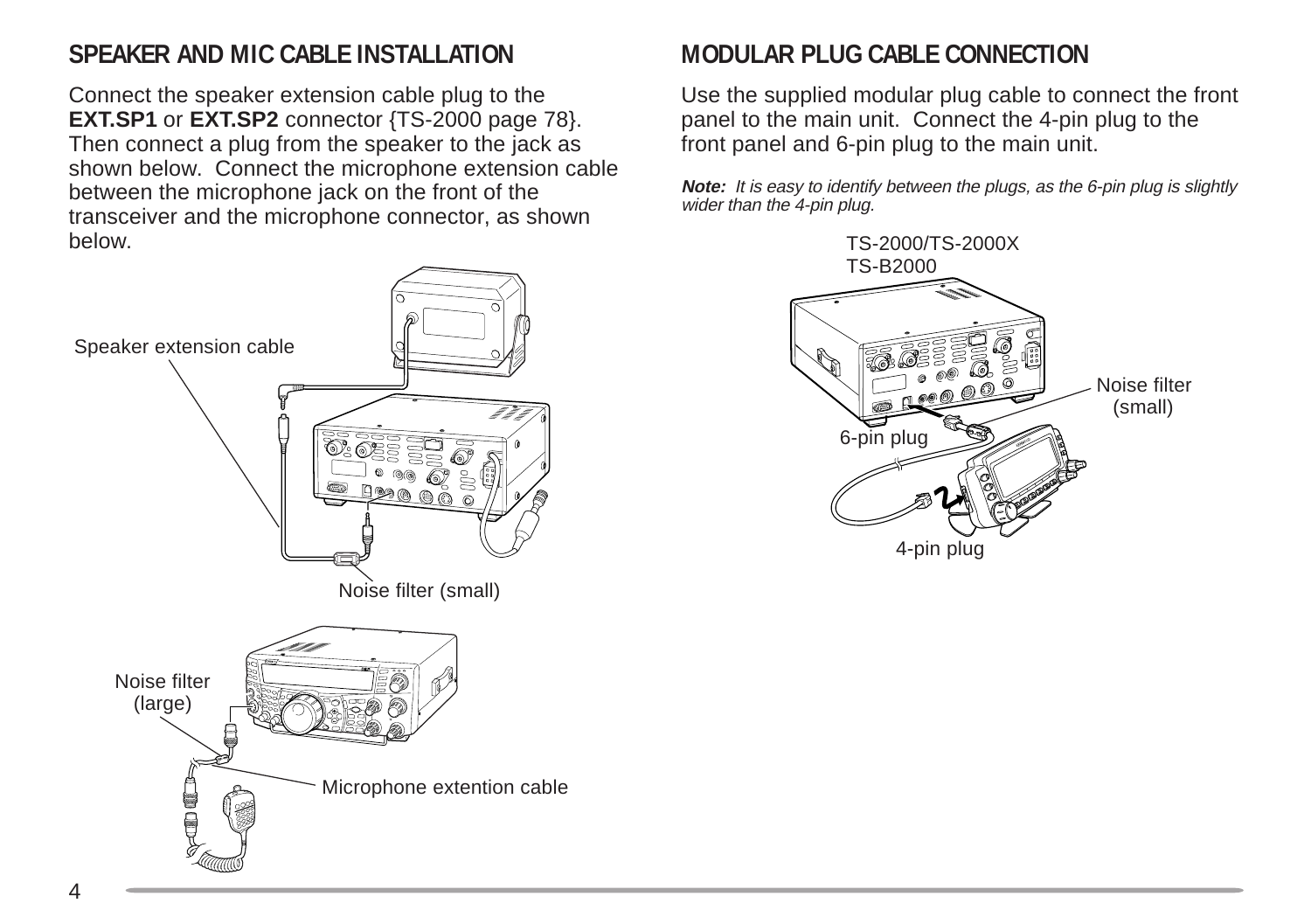## **DC POWER CABLE INSTALLATION**

The vehicle battery must have a nominal rating of 12 V. Never connect the transceiver to a 24 V battery. Be sure to use a 12 V vehicle battery that has sufficient current capacity. If the current to the transceiver is insufficient, the display may darken during transmission, or transmit output power may drop excessively.

- **1** Route the DC power cable supplied with the transceiver directly to the vehicle's battery terminals using the shortest path from the transceiver.
	- If you are using a noise filter, it should be installed with an insulator to prevent it from touching any metal on the vehicle.
	- We recommend you do not to use the cigarette lighter socket since some cigarette lighter sockets introduce an unacceptable voltage drop.
	- If the power cable must be routed through a hole in the vehicle chassis or body, for example in the firewall at the front of the passenger compartment, use a rubber grommet to protect the cable from abrasion. Dismantle the fuse holder to pass the cable through the firewall.
	- The entire length of the cable must be dressed so it is isolated from heat, moisture, and the engine secondary (high voltage) ignition system/ cables.
- **2** After the cable is in place, wind heat-resistant tape around the fuse holder to protect it from moisture and tie down the full run of cable.
- **3** To prevent the risk of short circuits, disconnect other wiring from the negative (–) battery terminal before connecting the transceiver.
- **4** Confirm the correct polarity of the connections, then

attach the power cable to the battery terminals; red connects to the positive (+) terminal, black connects to the negative  $(-)$  terminal.

Use the full length of the cable without cutting off any excess, even if the cable is longer than required. In particular, never remove the fuse holders from the cable.



- **5** Reconnect any wiring you may have removed from the negative battery terminal.
- **6** Connect the DC power cable to the transceiver's power supply connector.
	- Press the connectors firmly together until the locking tab clicks.

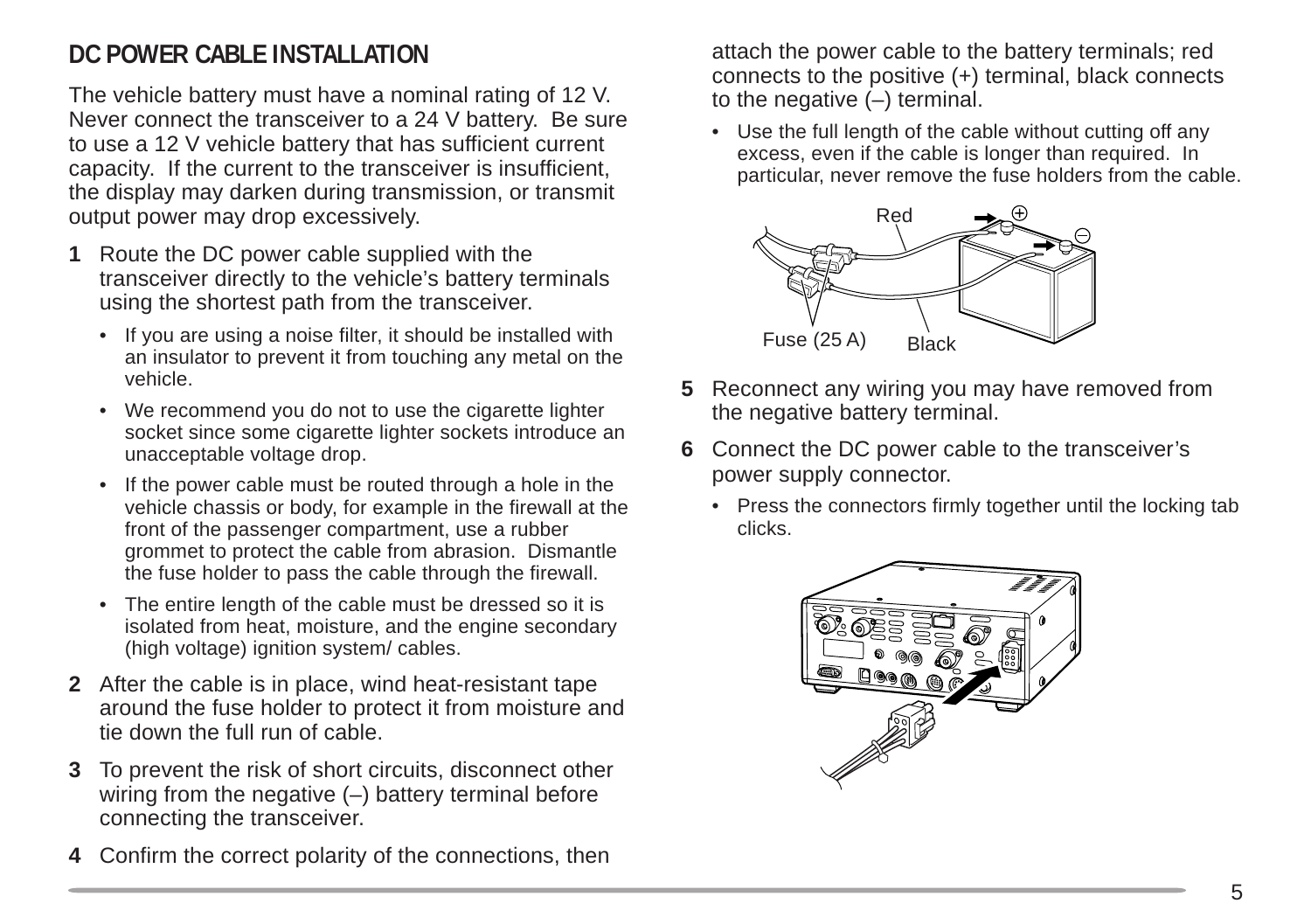## **CHECKING THE CONNECTIONS**

After installing the brackets and cables, make sure all the connections have been made in accordance with the following diagram.

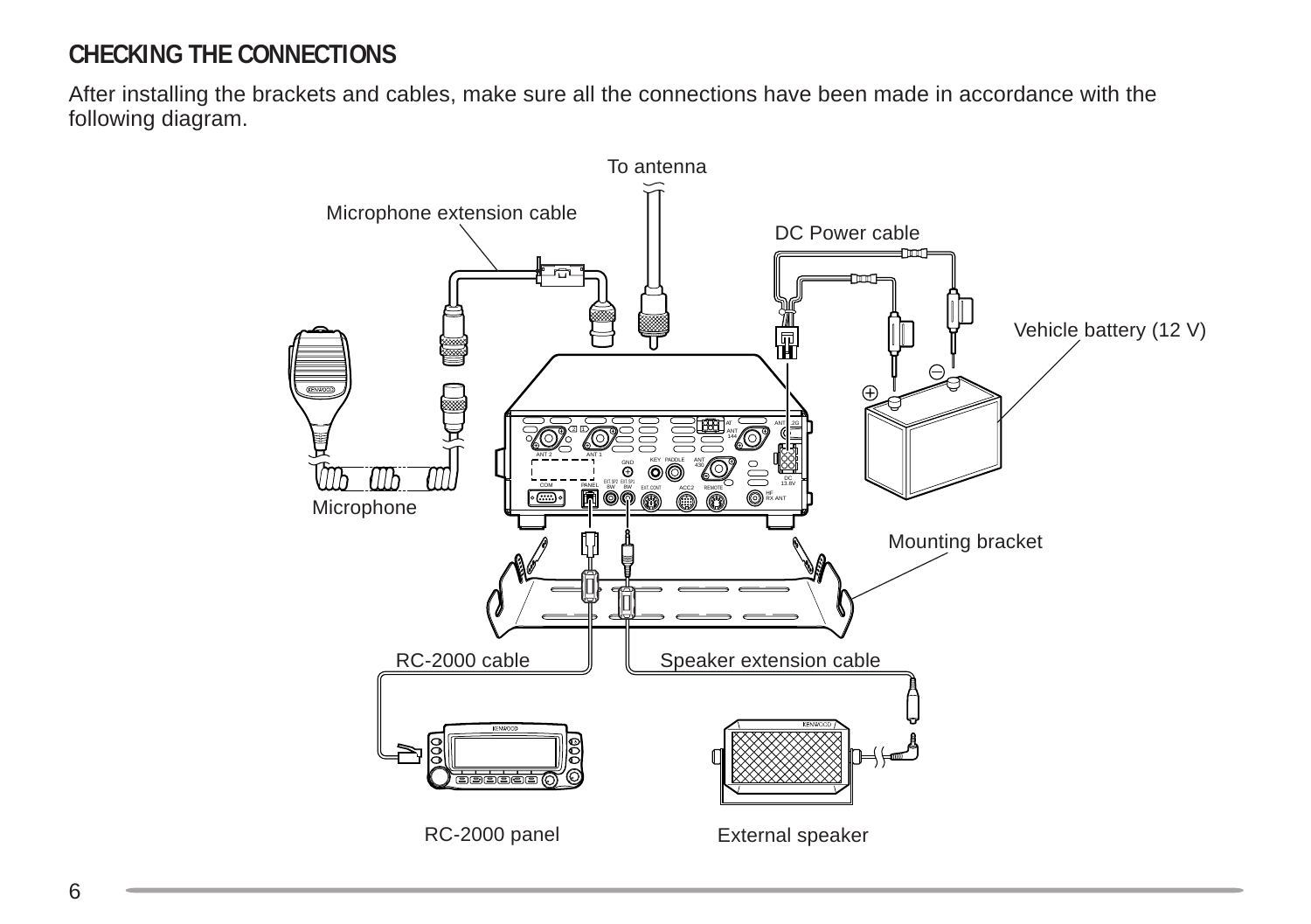## **PREPARATION**

- **1** Make sure that the RC-2000, the speaker, and the cables are connected as shown {page 6}.
- **2** Connect the transceiver to a DC power supply or 12 V vehicle battery {page 5}.

## **OPERATION**



- 1 Press  $\phi$  1 (POWER) briefly to switch the transceiver ON.
	- Upon power up, "KENWOOD MOBILE CONTROLLER HELLO!!" momentarily appears, followed by the current operating frequencies and other indicators.
- Assuming you want to operate the HF band on the main transceiver and VHF band on the subreceiver.
- **2** Turn the **SUB SQL** (right outer ring) and **MAIN** and **SUB AF** (both center knobs) controls to approximately the 9 o'clock position. Turn the **MAIN SQL** (left outer ring) control fully counterclockwise.
- **3** Press the **MAIN AF** (left) or **SUB AF** (right) control to select the operating band.
	- The "PTT" icon moves to indicate which band is currently selected for the TX band. The frequency information shown in a large font is selected for the current control band.
- **4** Press **[F1]** until you select group A–1 {page 13}.
- **5** Press **[DOWN]** or **[UP]** to select your desired band.
- **6** Press **[MODE]** to select your desired operating mode {page 15}.
- **7** Turn the **Tuning** control to adjust the frequency.
	- The frequency shown in a large font changes.
- **8** Press and hold Mic **[PTT]**, then speak in your normal tone of voice.
- **9** Release Mic **[PTT]** to receive.
- **10** Repeat steps 8 and 9 to continue communication.

**Note:** You may have to adjust the **AF** and **SQL** controls further in step 6.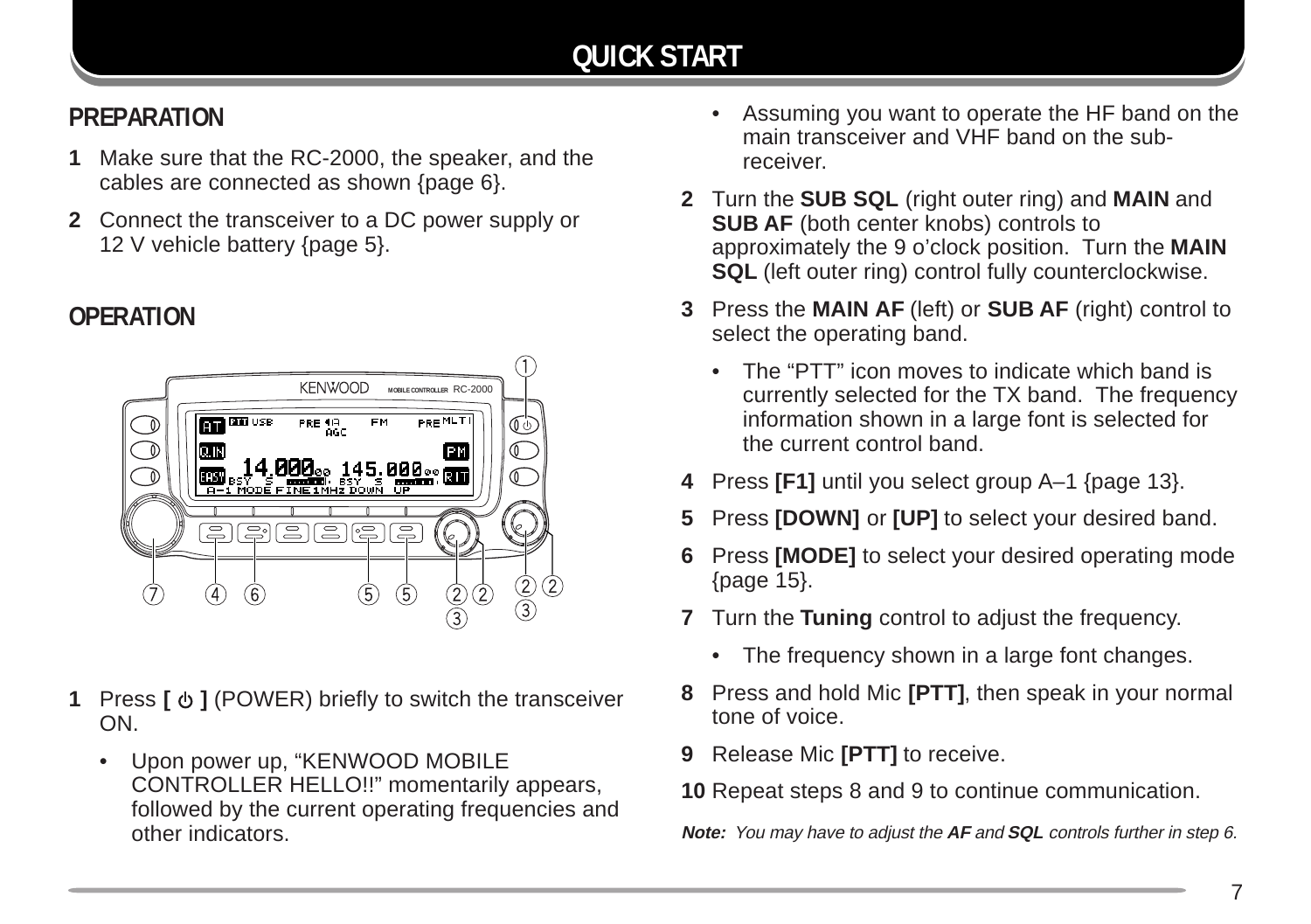## **KEYS AND CONTROLS**

### **FRONT PANEL OVERVIEW**

There are 12 keys on the front panel. These keys are denoted as follows: L1  $\sim$  L3 are the 3 keys to the left of the display (from top to bottom);  $F1 \sim F6$  are the 6 keys below the display (from left to right); the top most key to the right of the display is the Power switch;  $R1 \sim R2$  are the two keys below the Power switch, to the right of the display (from top to bottom).



#### q **L1 ~ L3** key

Press to activate or select the function shown on the display to the right of each key.

## w **Tuning / MULTI/CH / RIT/SUB** control

Normally, it is used to adjust the frequency. Press this control to change the control mode. The current tuning control mode status appears on the top right of the display where "TUN" is **Tuning** control, "MLTI" is **MULTI/ CH** control, and "RIT" is **RIT/ SUB** control.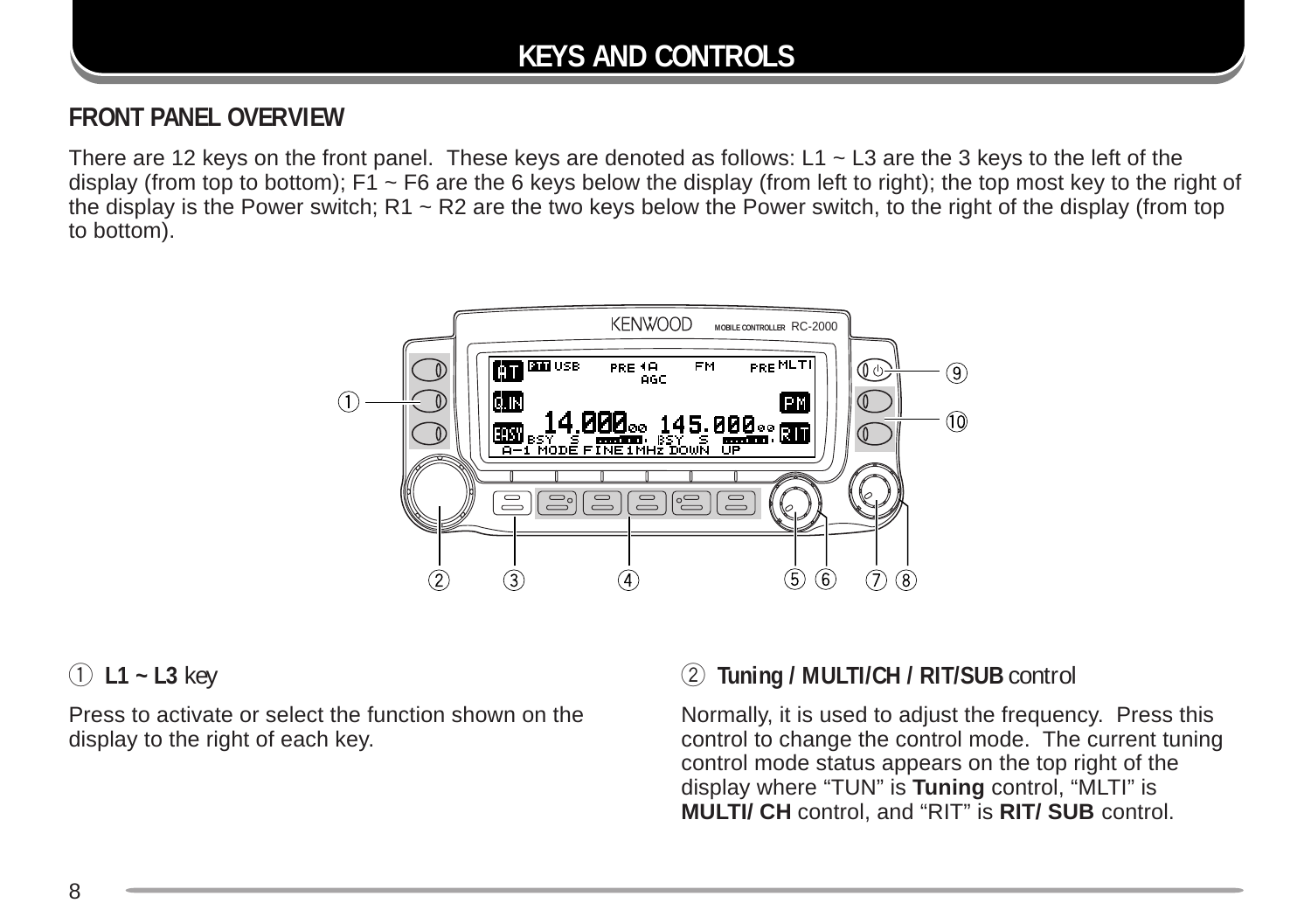e **F1** key

Press momentarily to cycle within each group (for example,  $A-1 \rightarrow A-2 \rightarrow A-3 \rightarrow A-4 \rightarrow A-1$ ). Press and hold to cycle among groups (Group  $A \rightarrow G$ roup  $B \rightarrow$ Group  $C \rightarrow$  Group A) {page 13}. The selected group and corresponding number appear on the display above this key.

## $(4)$  **F2 ~ F6** key

Press to activate or select the function shown on the display above each key  ${page 13 ~ 30}$ .

#### t **MAIN AF** control

Functions the same as the **MAIN AF** control on the transceiver. If you press this control, it functions the same as **[MAIN]** on the transceiver {TS-2000 page 12}.

#### y **MAIN SQL** control

Functions the same as the **MAIN SQL** control on the transceiver {TS-2000 page 12} .

### u **SUB AF** control

Functions the same as the **SUB AF** control on the transceiver. If you press this control, it functions the same as **[SUB]** on the transceiver {TS-2000 page 12}.

#### i **SUB SQL** control

Functions the same as the **SUB SQL** control on the transceiver {TS-2000 page 12}.

## o (POWER) switch

Press to switch the transceiver ON or OFF {TS-2000 page 8}.

!0 **R1 ~ R2** key

Press to activate or select the function shown on the display to the left of each key.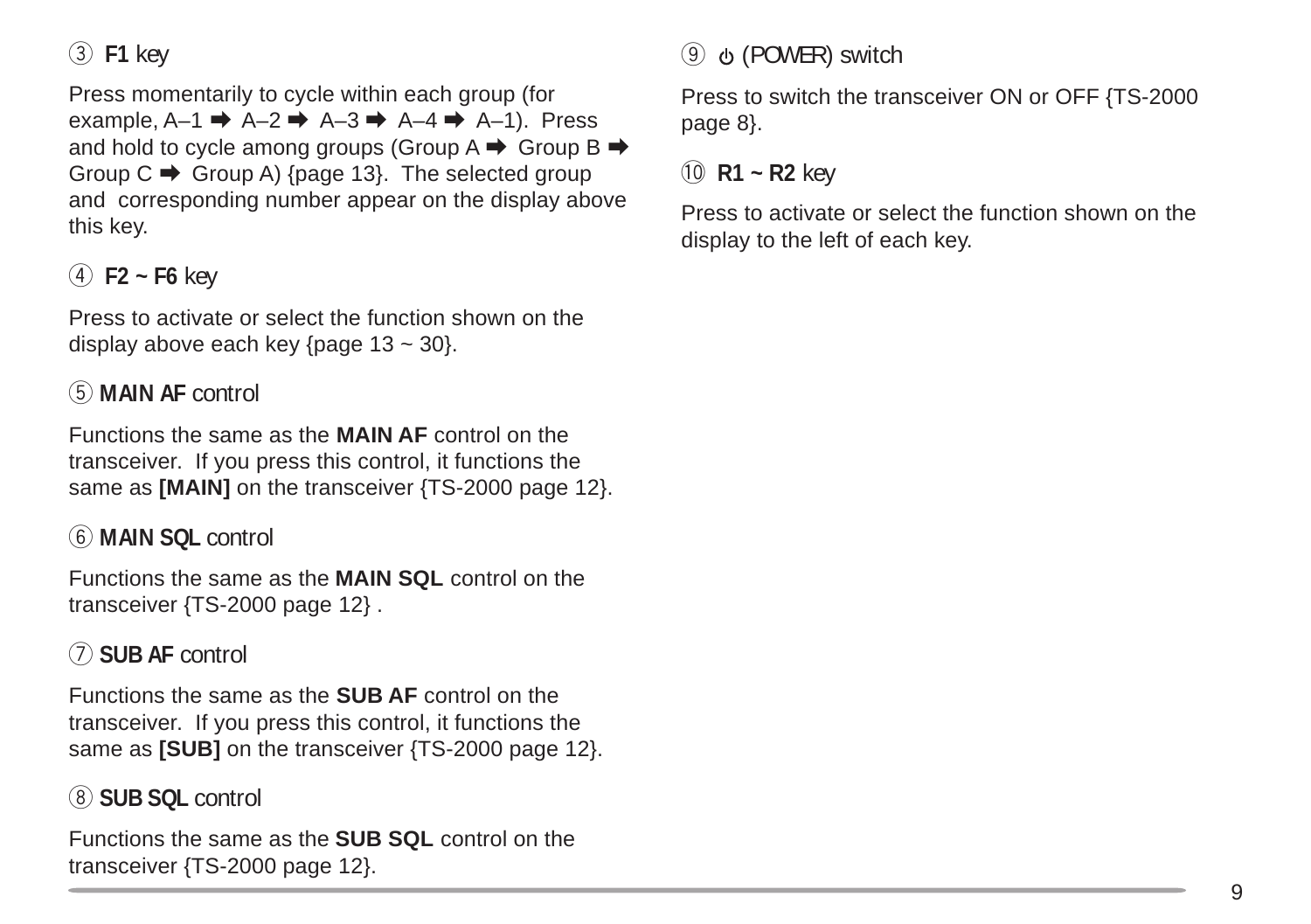## **DISPLAY AND KEY FUNCTIONS**



- $\bigodot$  "AT" appears when you operate HF  $\sim$  50 MHz band. Press [L1] to activate the automatic antenna tuner. While it is in-line, "AT IN" or "AT R IN" appears (when Menu No. 27 is "ON"). "CALL" appears when you operate 144 MHz ~ 1.2 GHz bands. Press **[L1]** to recall the CALL channel for the band or press and hold **[L1]** to store the new CALL channel data.
- w While "Q.IN" appears, press **[L2]** to store the current frequency and other data to the Quick Memory.
- e "EASY" appears when you operate the normal VFO/ Memory Recall mode. Press **[L3]** to enter Easy Viewing mode {page 34}.
- **4** Displays the current key group and its suffix number. Press **[F1]** to move to next suffix number or press and hold **[F1]** to move to next group {page 13}.

## $6 - 9$

The available function name appears. Press **[F2]** ~ **[F6]** or press and hold the key to activate the function {pages 13 ~ 30}.

- !0The assigned function of **[R2]** appears. Normally, "RIT" appears. Press **[R2]** to switch RIT ON or OFF. Press and hold the key to clear the RIT offset frequency.
- **1** The assigned function of **[R1]** appears. Normally, "PM" appears. Press to enter Programmable Memory function {page 41}.
- **12** The main transceiver operating frequency display.
- $\bullet$  When the main transceiver receives a signal or the main transceiver's squelch is open, "BSY" appears. When you transmit on the main transceiver, "TX" appears.
- **12** The memory name appears when you recall the memory channel. "CALL" appears when you recall the CALL channel. "SCAN–P1" (slowest scan speed) ~ "SCAN–P9" (fastest scan speed) appears while in Scan mode.
- $\bullet$  "S" appears when the main transceiver is in receive mode. "PWR" (output power), "SWR" (SWR ratio), or "ALC" (Automatic Level Control) appears when you select the meter function.
- **16** The memory channel number appears (3 digits) when you recall the Memory channel. The memory group number " $0$ –"  $\sim$  " $9$ –" also appears. When the channel is locked out, " $\frac{m}{m}$  —  $\frac{m}{m}$  appears above the memory channel number. "Q01"  $\sim$  "Q09" appears when you recall a Quick Memory channel. The Satellite memory channel number " $0$ "  $\sim$  "9" appears in the Satellite mode. If no data is stored " $\blacktriangleright$ " appears along with the memory channel number.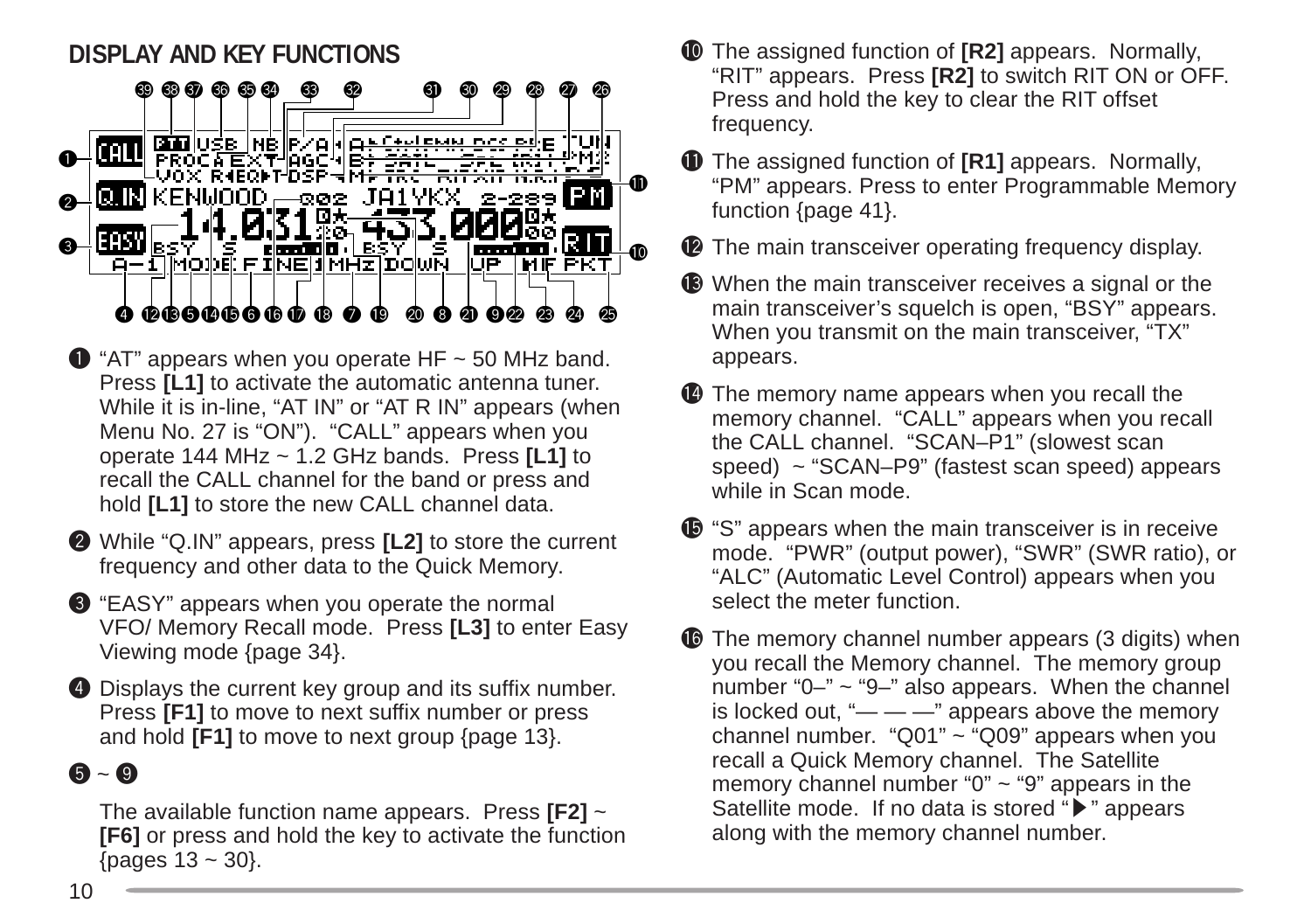- **ID** Works as an S-meter in the receive mode. Works as the meter you selected while transmitting.
- $\mathbf{B}$  " $\mathbf{r}$ " appears when the internal TNC is assigned to the main transceiver.
- **19** The Hz digits of the main transceiver operating frequency appears.
- **<sup>20</sup>** Appears when the frequency point of Program Scan Partially Slowed is selected on the main transceiver.
- @1When the sub-receiver is switched ON, it shows the operating frequency for the sub-receiver. However, if you are controlling the main transceiver functions, such as RIT, XIT or SPLIT, it displays the frequency information for these functions.
- **2** Serves as an S-meter for the sub-receiver. It also displays the relative output power when the sub-band is selected for transmission.
- @3Appears when the MHz Up/ Down mode is selected.
- @4Appears when the Fine tuning function is selected.
- @5"PKT" appears when the internal TNC is operating in Packet mode.
- **<sup>■</sup> "**M" or "M  $\triangleright$  " appears while a simplex memory channel is selected. " $\n **M**\n$ " appears while a split frequency memory channel is selected.
- **<sup></sup>**  $\bullet$  **"**  $\bullet$  **B" or "B**  $\bullet$ **" appears while VFO B is selected. "B"** appears while Menu B is being accessed.
- **<sup><sup>3</sup>**</sup> " **4** A" or "A  $\blacktriangleright$  " appears while VFO A is selected. "A" appears while Menu A is being accessed.
- @9"DSP" appears when one of the DSP functions is activated.
- $\bullet$  "AGC" appears when the AGC function is ON. "R" (Reverse function), "[R]" (Automatic Simplex Check), or the Repeater shift direction ("–", "+", or "=") appears.

**Note:** "=" appears only for E-types.

- **40** "ATT" appears when the attenuator function is ON. "PRE" appears when the preamplifier function is ON. "P/A" appears when both functions are ON.
- **<sup>texe P</sup> "R <math>≤</math> EQ" appears when the RX Equality function of**</sup> the main transceiver is ON. "EQ $\blacktriangleright$  T" appears when the TX equalizer function is ON.
- $\bullet$  "EXT" appears while the HF RX ANT connector is enabled to receive HF band signals.
- $\bullet$  "NB" appears when the Noise Blanker function is ON.
- $\circled{3}$  "A" appears when Auto mode selection is activated.
- **66** The current operating mode for the main transceiver appears.
- $\odot$  "PROC" appears when the Speech Processor function is ON.
- <sup>3</sup> "PTT" appears when the main transceiver is selected for the transmission band. "Ctrl" appears when the main transceiver is selected for the Control band.
- $\bullet$  "VOX" appears when the VOX function is ON.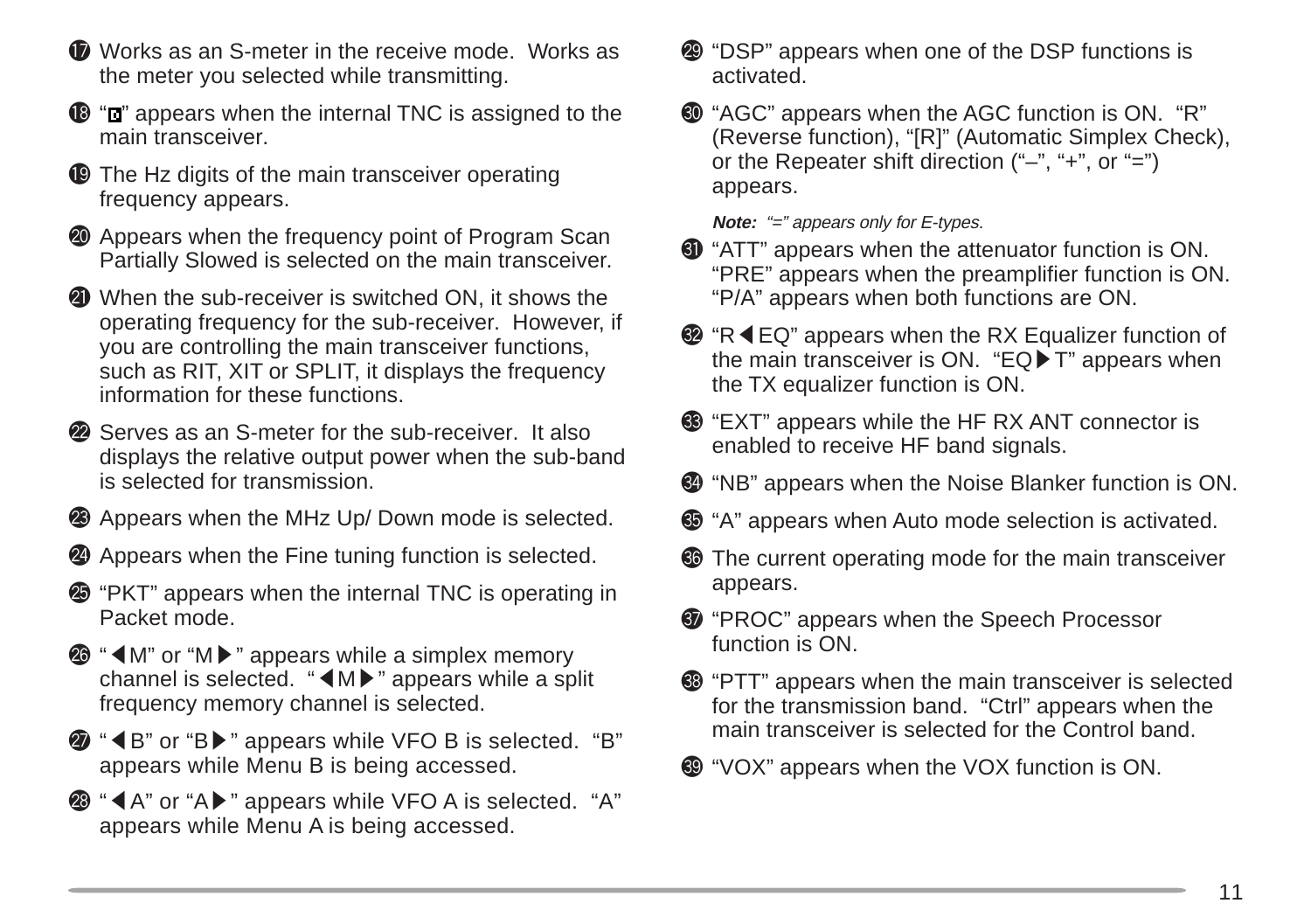

- $\bullet$  "TRC" appears when the Trace function is ON in the Satellite mode. "TRCR" appears when the Reverse Trace function is ON in the Satellite mode.
- **1** "SATL" appears while operating in Satellite mode.
- $\Phi$  "PTT" appears when the sub-band is selected for the transmission band. "Ctrl" appears when the subband is selected for the Control band.
- $\bullet$  The current operating mode for the sub-receiver (sub-band) appears.
- $\bullet$  "RIT" appears while the RIT function is ON. "XIT" appears while the XIT function is ON.
- $\bullet$  "SPL" appears while SPLIT operation is enabled.
- $\bullet$  "DCS" (DCS function), "CT" (CTCSS function), or "T" (Tone function) appears when one of the FM mode selective calls is activated for the sub-receiver.
- $\Phi$  "ATT" appears when the attenuator function is ON. "PRE" appears when the preamplifier function is ON. "P/A" appears when both functions are ON.

12 "R" (Reverse function), "[R]" (Automatic Simplex Check), or the Repeater shift direction ("–", "+", or "=") appears.

**Note:** "=" appears only for E-types.

- $\bullet$  "N.R.1" appears when the Noise Reduction 1 function is ON for the sub-receiver.
- %0"TUN" (**Tuning** control), "MLTI" (**MULTI/ CH** control), "RIT" (**RIT/ SUB** control), or "SPED" (Scanning speed control) appears, indicating which control mode is currently assigned to the **Tuning** control.
- **1** Appears when the Programmable Memory function is ON. "PM1" ~ "PM5" appear to indicate which Programmable Memory channel is selected.
- $\bullet$  "PC" appears when the TS-2000(X)/ TS-B2000 is controlled by an external PC.
- $\circled{3}$  " $\circled{1}$ " appears when the internal TNC is assigned to the sub-receiver.
- $\bullet$  The sub-receiver operating frequency display.
- **55** The memory channel number appears (3 digits) when you recall the Memory channel on the sub-receiver. (Same as  $\mathbf{\mathbb{G}}$ .)
- %6"S" appears when the sub-receiver's squelch opens. "PWR" appears to display the relative output power level when you transmit on the sub-band.
- $\Phi$  When a memory channel is recalled to the subreceiver, the memory name appears. (Same as  $(4)$ .)
- %8When the sub-receiver receives a signal or the subreceiver's squelch is open, "BSY" appears. When you transmit on the sub-band, "TX" appears.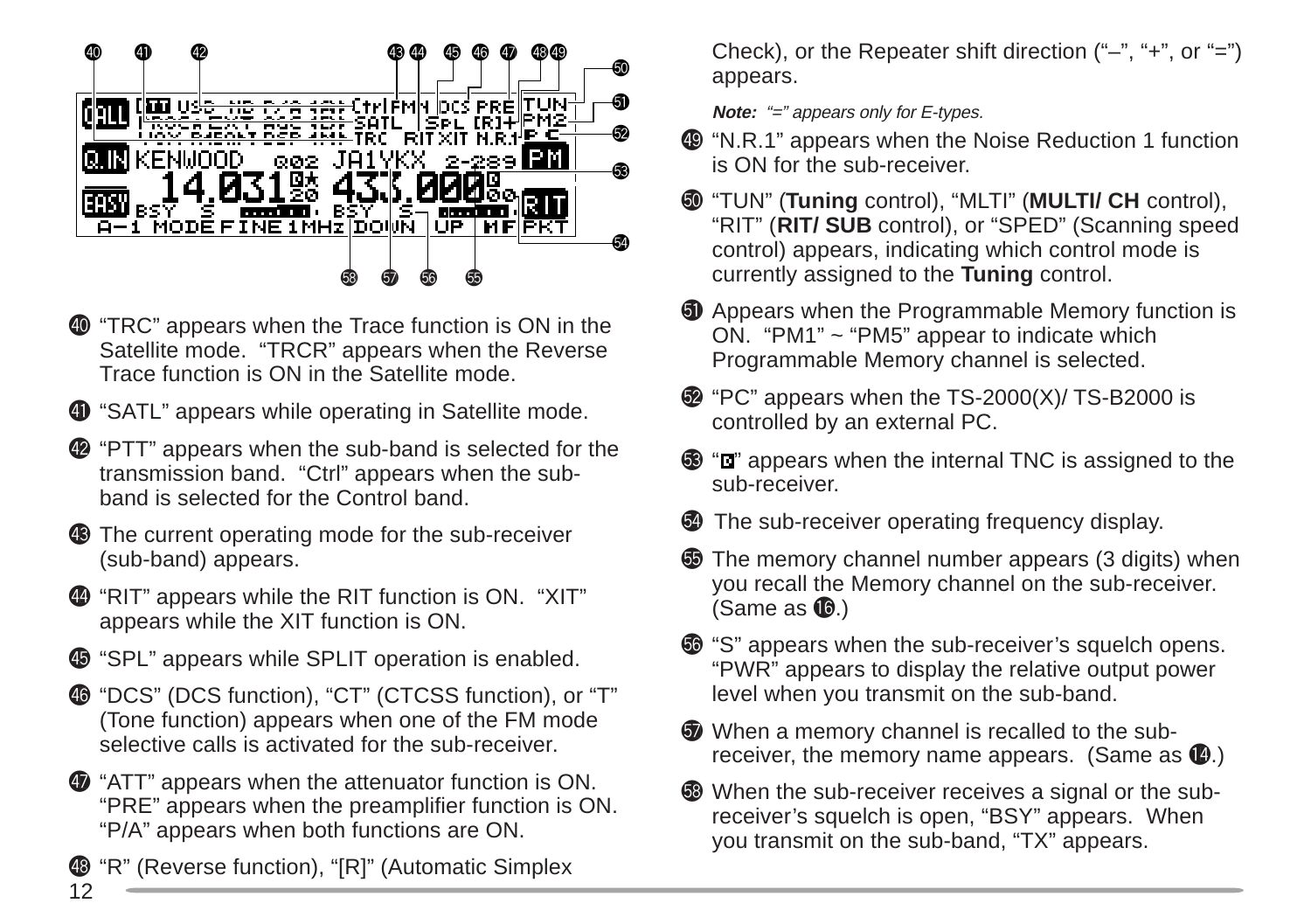## **OVERVIEW**

The TS-2000(X)/ TS-B2000 transceiver has many function controls. However, the RC-2000 mobile controller has only 12 keys and 5 controls. In order to access all the available functions of the transceiver from the RC-2000 mobile controller, the functions are divided into 3 groups: A, B, and C. Group A is a primary function group with most of the commonly used keys. Group B is a secondary function group. Group C is a special group whose functions change, depending on the current operating mode.

Within each group, there are several sub-groups, each identified by their suffix numbers. Momentarily press **[F1]** to cycle through each sub-group within your selected group (A, B, or C). The suffix numbers change to reflect the currently selected sub-group. To change the main group (A, B, or C), press and hold **[F1]**.

As you change the group and sub-group, the available functions for **[F2]** ~ **[F6]** change. Press one of **[F2]** ~ **[F6]** to activate the function which appears on the display above each key.

To access your desired function, first select the appropriate group by pressing and holding **[F1]**. Next, cycle within the group to the appropriate sub-group by continuously pressing **[F1]**. The selected group and corresponding number appears on the display above the **[F1]** key.

The following diagram illustrates how to access each group and sub-group.

For further information on each function, refer to the TS-2000(X)/ TS-B2000 instruction manual. A Quick look-up table of each operating mode is available, starting on page 47.

#### **DIAGRAM**

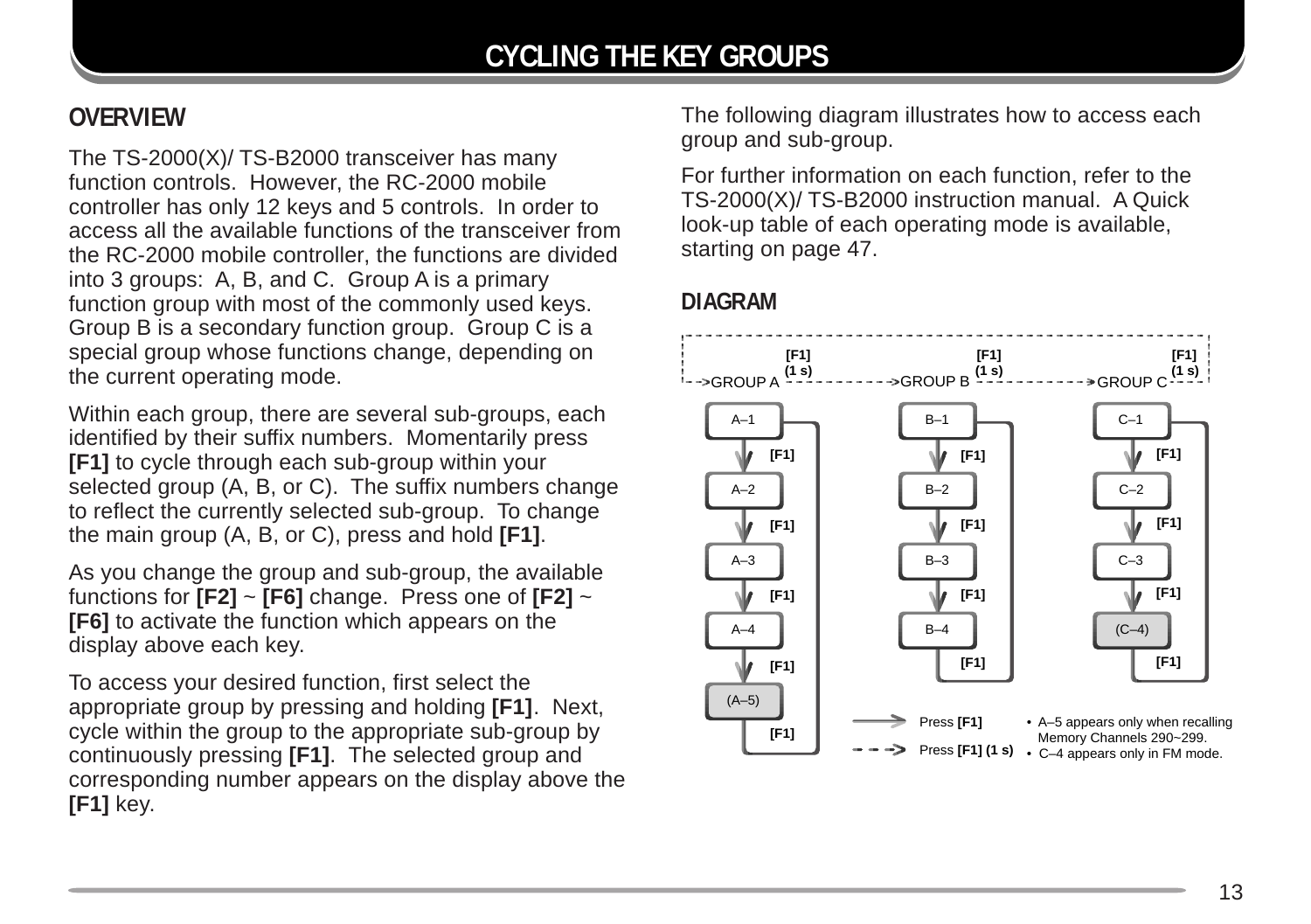## **GROUP A KEYS**

Group A–5 appears only when you recall Memory Channel 290 ~ 299. Detailed explanations of each function are provided on the following pages:

| Action                            | $[A-1]$                           | [MODE]                                                         | [FINE]                                                  | [1MHz]                                                     | [DOWN]                                                   | [UP]                              |
|-----------------------------------|-----------------------------------|----------------------------------------------------------------|---------------------------------------------------------|------------------------------------------------------------|----------------------------------------------------------|-----------------------------------|
| Press the key: Move to A-2        |                                   | Change the<br>operating mode pair                              | <b>FINE</b> function<br>ON/OFF                          | 1 MHz Up/Down<br>control ON/ OFF                           | Move down one<br>amateur radio band                      | Move up one<br>amateur radio band |
| <b>Press and</b><br>hold the key: | Move to group B-1                 | Toggle the mode<br>within the selected<br>pair                 |                                                         | Change the step<br>size for the 1 MHz<br>control           | Continuously move<br>down the band                       | Continuously move<br>up the band  |
| Action                            | $[A-2]$                           | [A/B]                                                          | [SPLIT]                                                 | [TF SET]                                                   | $[A=B]$                                                  | [X T]                             |
| Press the key: Move to A-3        |                                   | Select another VFO                                             | <b>SPLIT</b> function<br>ON/OFF                         | Check and change<br>the TX frequency in<br>SPLIT operation | Copy the current<br>VFO data to another<br><b>VFO</b>    | XIT function<br>ON/OFF            |
| Press and<br>hold the key:        | Move to group B-1                 |                                                                |                                                         |                                                            |                                                          | Clear the XIT<br>frequency offset |
| Action                            | $[A-3]$                           | [MENU]                                                         | [STEP]                                                  | [NB]                                                       | [AGC]                                                    | [PF]                              |
| Press the key: Move to A-4        |                                   | Enter Menu mode                                                | Change the<br>frequency step                            | Noise Blanker<br>ON/OFF                                    | AGC ON/ OFF                                              | Activate PF (Prog.<br>Function)   |
| Press and<br>hold the key:        | Move to group B-1                 |                                                                |                                                         | Configure the Noise<br><b>Blanker level</b>                | Configure the AGC<br>time constant                       |                                   |
| Action                            | $[A-4]$                           | [CLR]                                                          | [M>V]                                                   | [MG SEL]                                                   | [M.IN]                                                   | [V/M]                             |
|                                   | Press the key: Move to A-5 or A-1 | Exit, abort, or reset<br>various functions                     | Transfer data from a<br>Memory channel to<br>a VFO      | <b>Enter Memory</b><br>Group Select mode                   | Write data into<br>memory or enter<br>Memory Scroll mode | VFO or Memory<br>Recall mode      |
| <b>Press and</b><br>hold the key: | Move to group B-1                 |                                                                |                                                         |                                                            |                                                          |                                   |
| Action                            | $[A-5]$                           | [SET]                                                          | [OPEN]                                                  |                                                            | [CLOSE]                                                  |                                   |
| Press the key: Move to A-1        |                                   | Add the current freq.<br>to the Prog. Scan<br>Partially Slowed | Display the start<br>frequency of the<br>memory channel |                                                            | Display the end<br>frequency of the<br>memory channel    |                                   |
| <b>Press and</b><br>hold the key: | Move to group B-1                 | Clear all the above<br>freq. points                            |                                                         |                                                            |                                                          |                                   |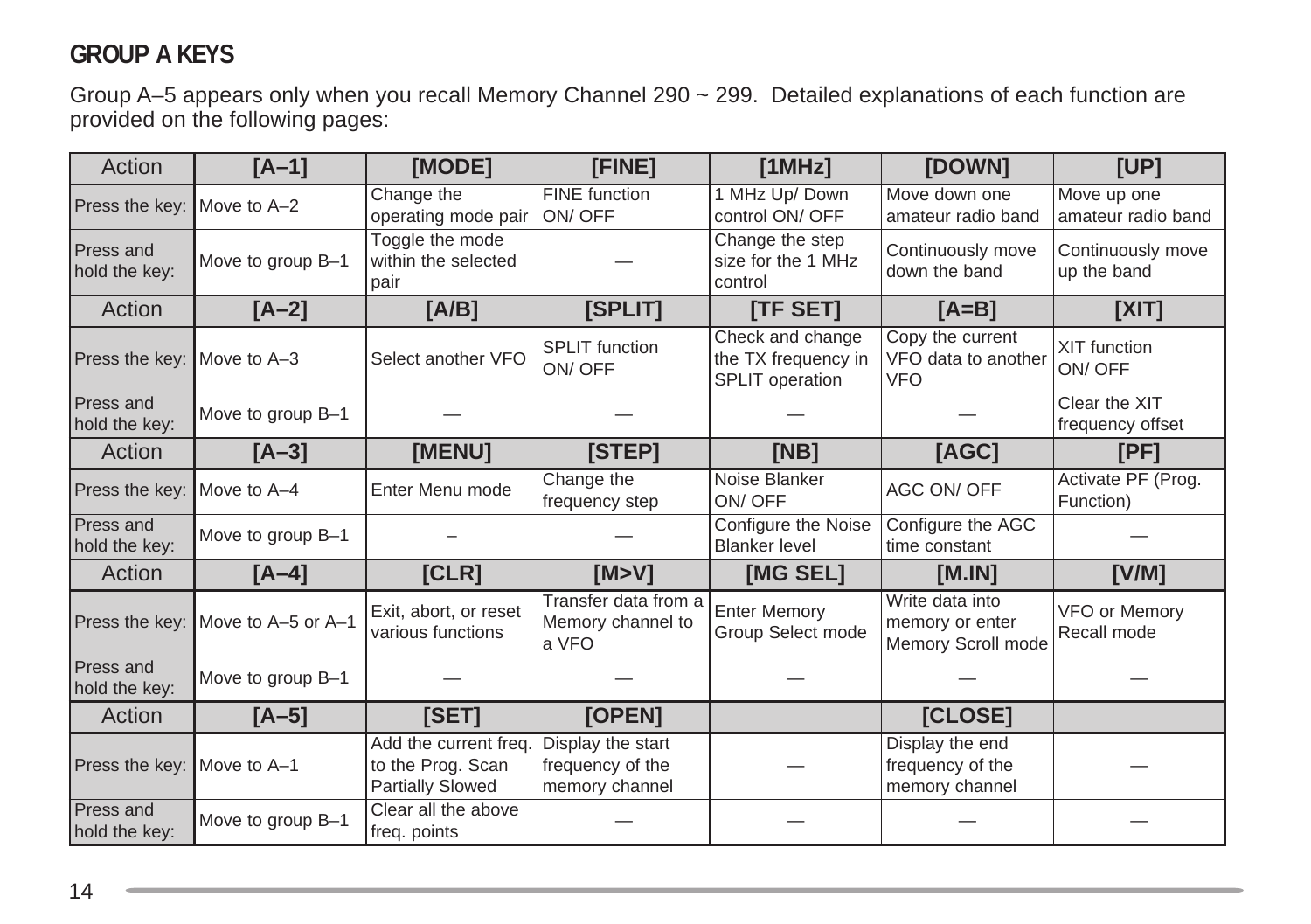## **GROUP A-1 MODE**

Press to change the operating mode pair. There are 3 pairs: USB/ LSB, FM/ AM, and CW/ FSK. Press and hold to toggle the mode within each pair: USB  $\leftrightarrow$  LSB,  $FM \leftrightarrow AM$ , or CW  $\leftrightarrow$  FSK.

#### **FINE**

Press to toggle the FINE tuning function ON or OFF. "F" appears on the display when this function is ON.

#### **1MHz**

Press to toggle the 1MHz Up/ Down function ON or OFF. "M" appears on the display when this function is ON. Press and hold to change the 1MHz Up/ Down frequency step size. Press the **[**c**]**/ **[**d**]** keys or turn the **MULTI/ CH** control to change the frequency step size, then press either **[EXIT]** or the **MULTI/ CH** control to accept the new setting.

#### **DOWN**

Press to move down the amateur radio band one step. Press and hold to continuously cycle down through the amateur radio bands.

#### **UP**

Press to move up the amateur radio band one step. Press and hold to continuously cycle up through the amateur radio bands.

## **GROUP A–2 A/B**

Press to alternate between VFO A and VFO B on the main transceiver.

#### **SPLIT**

Press to activate SPLIT operation on the main transceiver.

### **TF SET**

When SPLIT operation is activated, press and hold this key, then turn the **Tuning** control to adjust the TX frequency. Press the **Tuning** control to toggle between the **Tuning** control and **MULTI/ CH** control mode. "TUN" or "MLTI" appears on the display to indicate the selected control mode.

#### **A=B**

Press to copy the data of the currently selected VFO to another VFO.

#### **XIT**

Press to switch the Transmit Incremental Tuning function ON or OFF. When it is ON, "XIT" appears on the display, along with the offset frequency. Press and hold to clear the XIT offset frequency.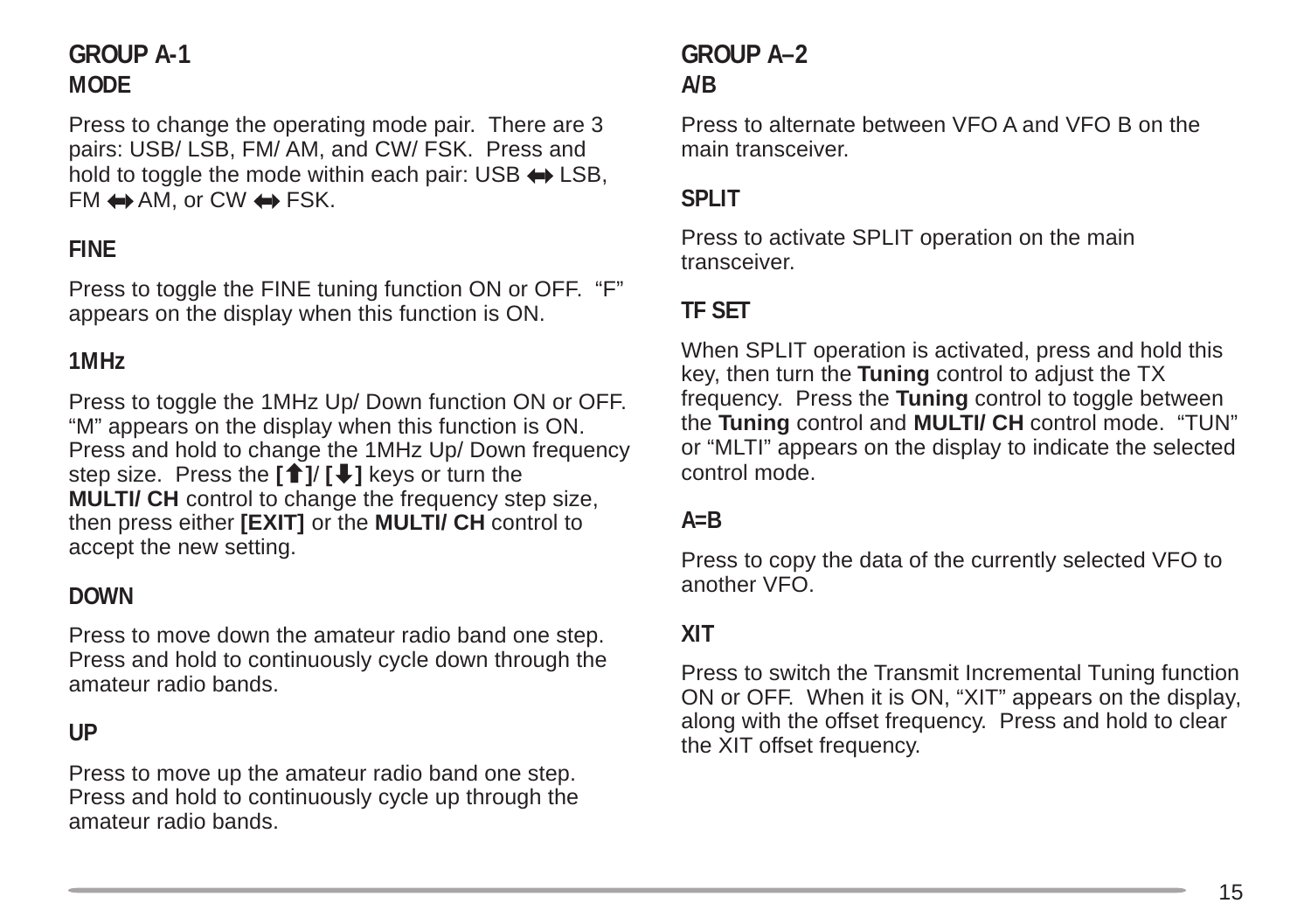## **GROUP A-3 MENU**

Press to enter the Menu mode. Menu mode is used to activate and configure the various functions of the TS-2000(X)/ TS-B2000 {TS-2000 page 21}. Press **[ADD]** to add the current Menu No. to the Quick Menu.  $\overleftrightarrow{ }$  appears on the display when the Menu No. is added to the Quick Menu. Press **[MNU SEL]** to activate the Quick Menu function.

### **STEP**

Press to change the frequency step size used for the **MULTI/ CH** control {TS-2000 page 37}. Select the desired step size using the **[**c**]**/ **[**d**]** keys or by turning **MULTI/ CH** control, then press either **[EXIT]** or the **MULTI/ CH** control to accept the new setting.

#### **NB**

Press to switch the Noise Blanker function ON or OFF. When it is ON, "NB" appears on the display. Press and hold to change the Noise Blanker Level. Select the desired level using the **[**c**]**/ **[**d**]** keys or by turning the **MULTI/ CH** control, then press either **[EXIT]** or the **MULTI/ CH** control to accept the new setting.

#### **AGC**

Press to switch the AGC function ON or OFF. When it is ON, "AGC" appears on the display. Press and hold to change the AGC Level {TS-2000 page 38}. Select the desired time constant using the  $[\triangle]$   $[\triangle]$  keys or by turning the **MULTI/ CH** control, then press either **[EXIT]**

or the **MULTI/ CH** control to accept the new setting.

#### **PF**

Press to activate the PF (Programmable Function) key assignment. The default assignment is VOICE1 {TS-2000 page 77}.

#### **GROUP A–4 CLR**

Press to exit from, abort, or reset various functions. Also used for erasing memory channels {TS-2000 page 62} or locking memory channels out of the scan list {TS-2000 page 62}.

#### **M>V**

Press to transfer data from a memory channel to a VFO {TS-2000 page 61}.

#### **MG SEL**

Press to enter Memory Group Select mode {TS-2000 page 64}. The selected group numbers are highlighted. You can select your desired group numbers using the **[←]** keys, or by turning or pressing the **MULTI/ CH** control, then press **[SEL]** to toggle the selection. You can also press **[ALL]** to unselect all the group numbers. Press **[OK]** to save the setting or **[CLR]** to cancel the selection.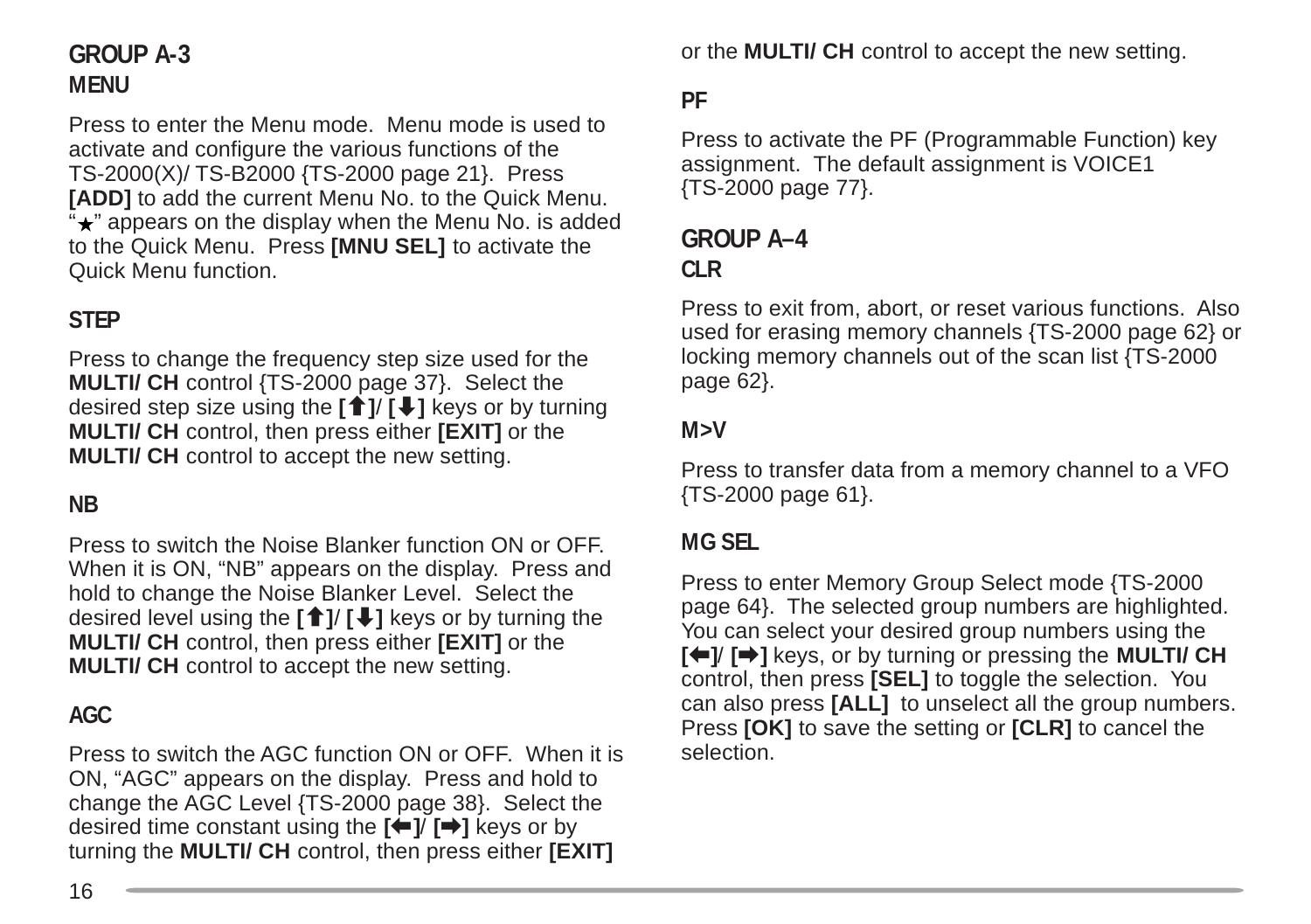## **M.IN**

Press to enter the Memory Scroll mode {TS-2000 page 60}. "MSR" appears on the display. Turn the **MULTI/ CH** control to select your desired memory channel number. Press **[M.IN]** to write the data to memory. You can also press **[MN.IN]** to enter and select the Memory Name and Memory Group. Select your desired character using the **MULTI/ CH** control, or the **[**b**]**/ **[**a**]** and **[DEL]** keys. Press **[OK]** to store the Memory Name. Press **[G-SEL]** to enter the Memory Group selection. Select a desired Memory Group using the **MULTI/ CH** control or **[**b**]**/ **[**a**]** keys, then press **[SEL]**. Press **[OK]** to store the new Memory Group selection.

#### **V/M**

Press to select either VFO or Memory Recall mode  $\{TS-2000 \text{ page } 59\}$ . In Memory Recall mode, " $\blacktriangleleft M$ " or "M $\blacktriangleright$ " appears on the display. Turn the **MULTI/ CH** control to select your desired memory channel.

## **GROUP A–5**

A–5 functions appear only when recalling Memory Channels 290 ~ 299 {TS-2000 page 62}.

## **SET**

Turn the **Tuning** control and press **[SET]** to set the frequency point of Program Scan Partially Slowed on the main transceiver {TS-2000 page 67}. The " $\star$ " icon appears on the display when you tune to the marked frequency. Press and hold the key to clear all the frequency points that you have configured.

#### **OPEN**

Press to confirm the start frequency when you recall a memory channel from  $290 \sim 299$  {TS-2000 page 62}.

#### **CLOSE**

Press to confirm the end frequency when you recall a memory channel from  $290 \sim 299$  {TS-2000 page 62}.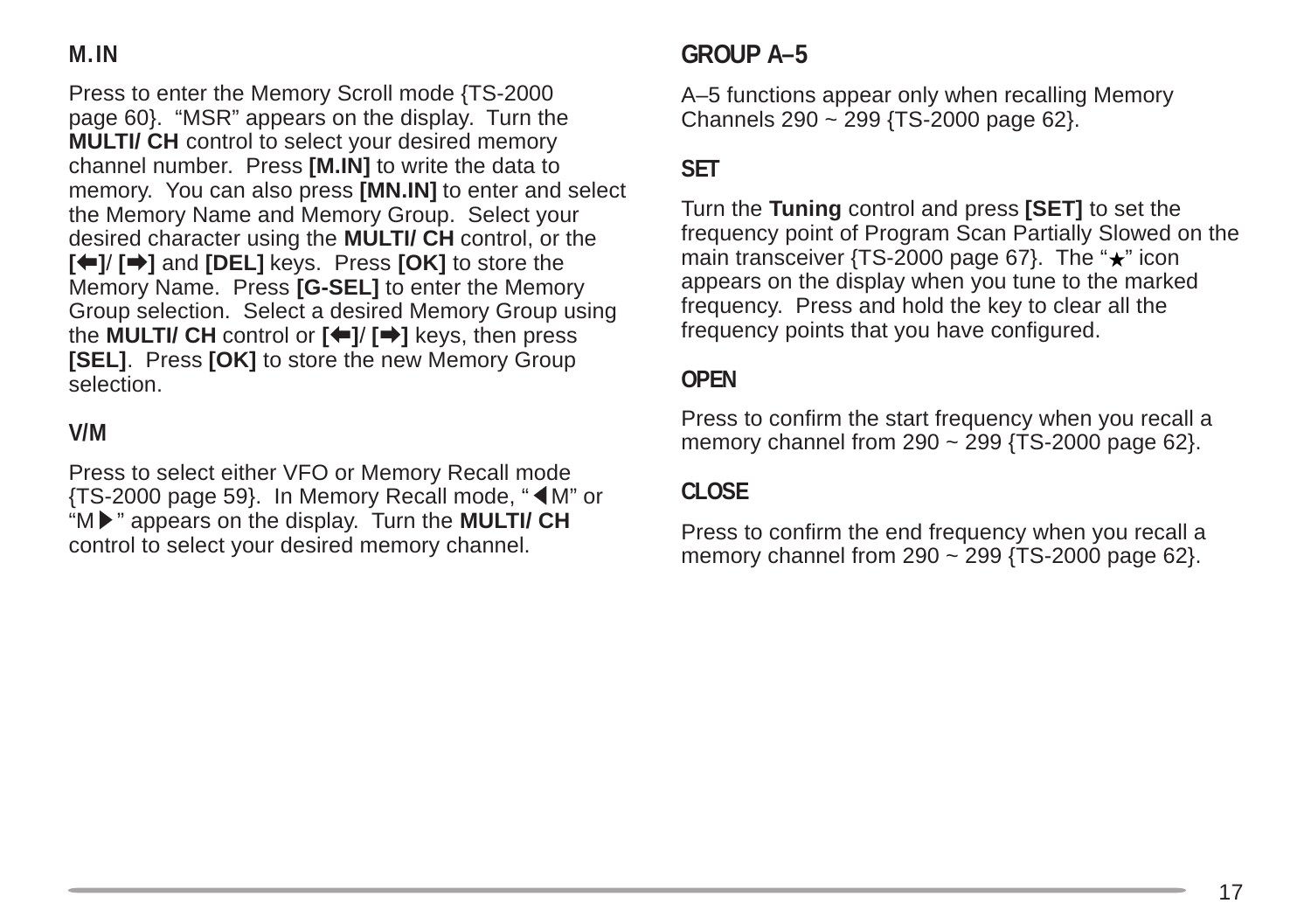## **GROUP B KEYS**

"ANT1" or "ANT2" appears only when you are operating on the HF ~ 50 MHz band. "ANT" appears for all other bands in group B–1. Detailed explanations of each function are provided on the following pages:

| Action                            | $[B-1]$           | [PRE]                                  | [ATT]                                           | <b>[ANT1]</b>                                   | [P.C.T.]                                        | [SATL]                                                                      |
|-----------------------------------|-------------------|----------------------------------------|-------------------------------------------------|-------------------------------------------------|-------------------------------------------------|-----------------------------------------------------------------------------|
| Press the key: Move to B-2        |                   | Pre-amplifier<br>ON/OFF                | Attenuator ON/ OFF                              | Select another<br>antenna                       | <b>Packet Cluster Tune</b><br>ON/OFF            | Satellite Mode<br>ON/OFF                                                    |
| Press and<br>hold the key:        | Move to group C-1 |                                        |                                                 |                                                 |                                                 |                                                                             |
| Action                            | $[B-2]$           | [REC]                                  |                                                 | [CH1]                                           | [CH2]                                           | [CH3]                                                                       |
| Press the key: Move to B-3        |                   | Stand-by for<br>recording a<br>message |                                                 | Play the CH1<br>message                         | Play the CH2<br>message                         | Play the CH3<br>message                                                     |
| <b>Press and</b><br>hold the key: | Move to group C-1 |                                        |                                                 | Record a voice<br>message on CH1 in<br>REC mode | Record a voice<br>message on CH2 in<br>REC mode | Record a voice<br>message on CH3 in<br>REC mode                             |
| Action                            | $[B-3]$           | [SCAN]                                 | [AUTO]                                          | <b>ISG SELI</b>                                 |                                                 | [VISUAL]                                                                    |
| Press the key: Move to B-4        |                   | Scan ON/ OFF                           | Auto-mode function<br>ON/OFF                    | Select the Scan<br>Group                        |                                                 | Visual Scan<br>ON/OFF                                                       |
| Press and<br>hold the key:        | Move to group C-1 |                                        |                                                 |                                                 |                                                 |                                                                             |
| Action                            | $[B-4]$           | [DUAL]                                 | [CFRL]                                          | [LOCK]                                          | [Q.M]                                           | [METER]                                                                     |
| Press the key: Move to B-1        |                   | Sub-receiver<br>ON/OFF                 | Move the Control<br>band to another<br>receiver | Activate the Key<br>lock function               | Recall a Quick<br>Memory channel                | Change the meter<br>mode (SWR, ALC,<br>and COMP only)<br>while transmitting |
| Press and<br>hold the key:        | Move to group C-1 |                                        |                                                 | Exit the Key lock<br>function                   |                                                 | Toggle the meter<br>mode: PWR or<br>SWR/ALC/COMP                            |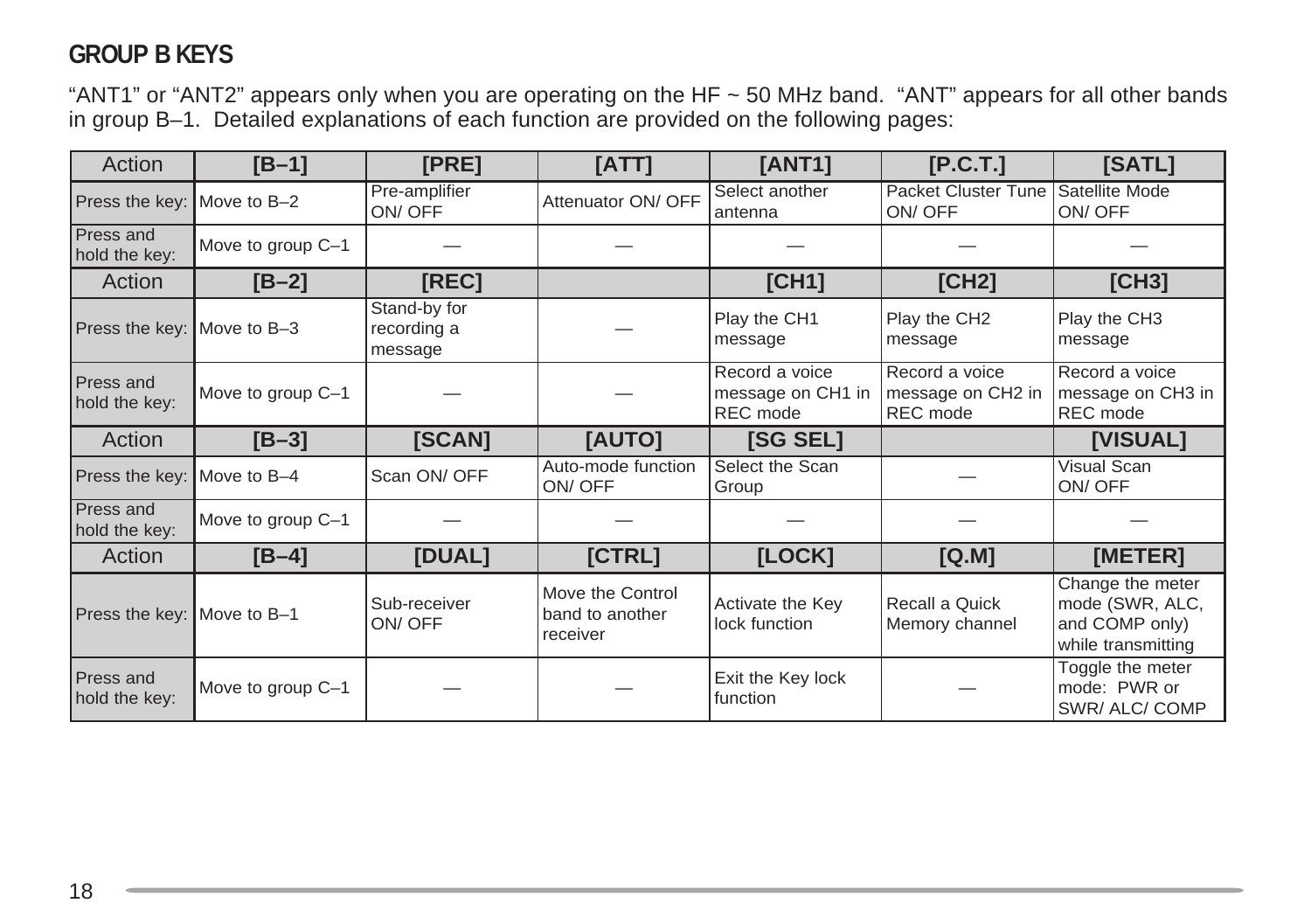## **GROUP B–1 PRE**

Press to switch the receiver preamplifier ON or OFF {TS-2000 page 57}. "PRE" appears on the display when this function is ON. "P/A" appears on the display when both "PRE" and "ATT" are ON.

## **ATT**

Press to switch the receiver attenuator ON or OFF. "ATT" appears on the display when this function is ON. "P/A" appears on the display when both "PRE" and "ATT" are ON.

#### **ANT1/ ANT2/ ANT**

When operating on the HF  $\sim$  50 MHz band, "ANT1" or "ANT2" appears. "ANT" appears when operating on the 144 MHz ~ 1.2 GHz bands. Press to select another antenna when operating on the HF  $\sim$  50 MHz band.

#### **P.C.T.**

Press to switch the P.C.T. (Packet Cluster Tune) function ON or OFF {page 37, TS-2000 page 53}.

#### **SATL**

Press to switch the Satellite mode ON or OFF {page 31, TS-2000 page 53}.

## **GROUP B–2 REC**

Press to enter stand-by mode for message recording {TS-2000 pages 43, 89}. To start recording a message, press **[CH1]**, **[CH2]**, or **[CH3]**.

#### **CH1**

Press to play back the message which has been recorded in channel 1. When **[REC]** is pressed and the transceiver is standing by for recording, press this key to start recording in CH1.

#### **CH2**

Press to play back the message which has been recorded in channel 2. When **[REC]** is pressed and the transceiver is standing by for recording, press this key to start recording in CH2.

#### **CH3**

Press to play back the message which has been recorded in channel 3. When **[REC]** is pressed and the transceiver is standing by for recording, press this key to start recording in CH3.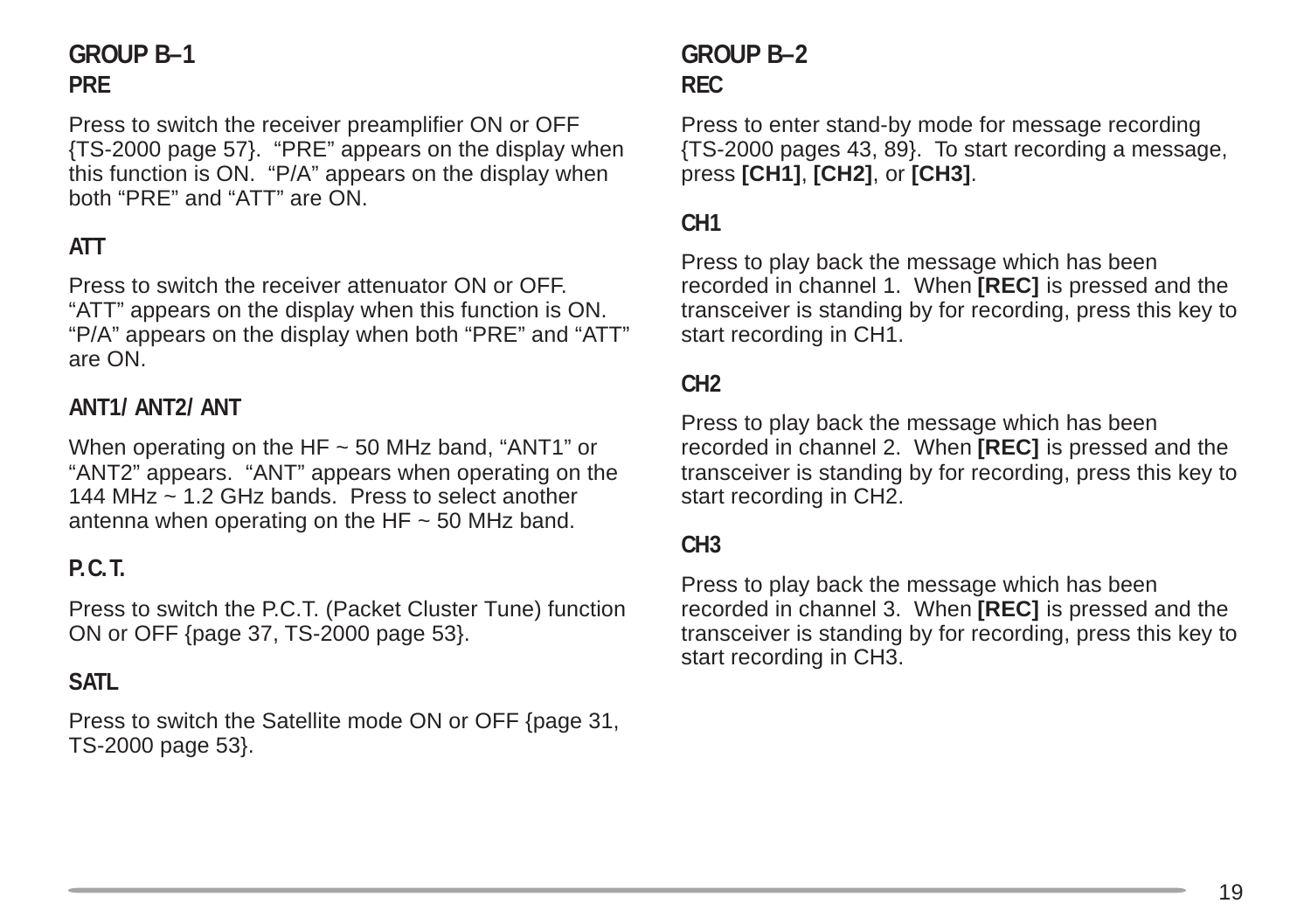#### **GROUP B–3 SCAN**

Press to start or stop various Scan functions.

## **AUTO**

Press to switch the Auto mode selection function ON or OFF. When it is active, "A" appears on the display.

## **SG SEL**

Press to enter the Scan Group select mode. Select your desired memory group numbers using the  $[\triangleleft]$   $[\triangleleft]$  key, or by turning or pressing the **MULTI/ CH** control, then press **[SEL]** to toggle the selection. The selected group numbers are highlighted. You can also press **[ALL]** to deselect all the group numbers. Press **[OK]** to save the setting or **[CLR]** to cancel the selection.

#### **VISUAL**

Press to activate the Visual Scan function {page 39, TS-2000 page 70}.

#### **GROUP B–4 DUAL**

Press to switch the sub-receiver ON or OFF.

#### **CTRL**

Press to move the Control band to another receiver. The frequency display of the Control band appears in a large font. If the same band is selected for the TX band and Control band, only "PTT" appears on the display.

#### **LOCK**

Press to lock all the keys and controls of the RC-2000. Press and hold to unlock the keys and controls of the RC-2000.

#### **Q.M**

Press to recall the Quick Memory channel. "Qnn" appears, indicating which Quick Memory channel is recalled (where "nn" =  $00 \sim 09$ ). Turn the **MULTI/ CH** control to scroll through the Quick Memory channels.

#### **METER**

Press to change the meter mode between SWR, ALC, and COMP. Press and hold to toggle the meter mode between PWR and SWR/ ALC/ COMP.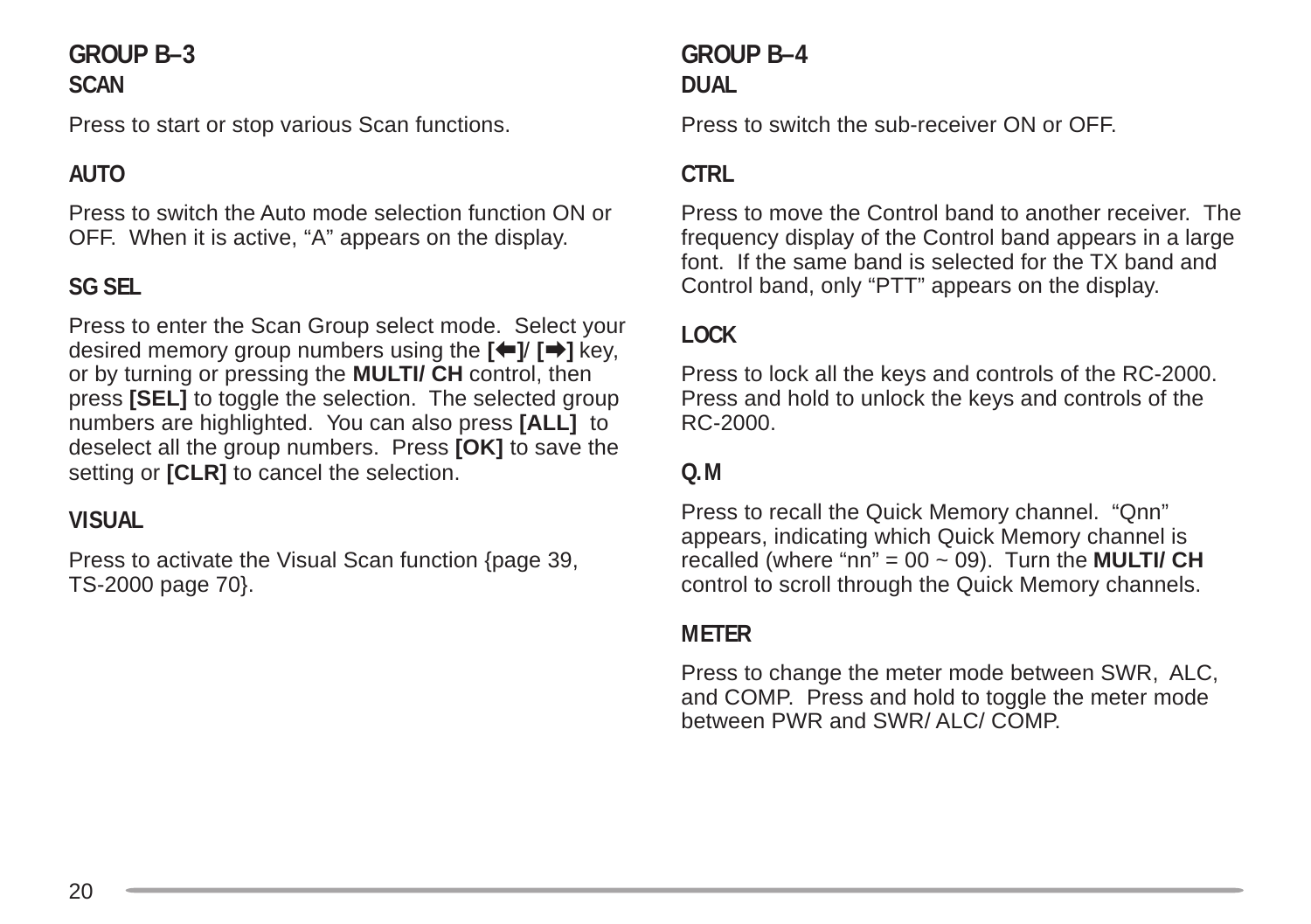## **GROUP C KEYS**

The available group C keys change, depending on the current operating mode. Detailed explanations of each function are provided on the following pages:

## **USB/ LSB MODE**

| Action                     | $[C-1]$           | [PROC]                                        |                                | [MIC]                        | [T-MON]                                       | [PWR]                           |
|----------------------------|-------------------|-----------------------------------------------|--------------------------------|------------------------------|-----------------------------------------------|---------------------------------|
| Press the key: Move to C-2 |                   | Speech Processor<br>ON/OFF                    |                                | MIC gain adjustment          | <b>TX Monitor level</b><br>adjustment         | Output power<br>adjustment      |
| Press and<br>hold the key: | Move to group A-1 | Speech Processor<br>input level<br>adjustment |                                |                              |                                               |                                 |
| Action                     | $[C-2]$           | [VOX]                                         | [V GAIN]                       | $[V$ DLY $]$                 |                                               | [RF]                            |
| Press the key: Move to C-3 |                   | VOX ON/ OFF                                   | VOX gain<br>adjustment         | VOX delay<br>adjustment      |                                               | RF gain adjustment              |
| Press and<br>hold the key: | Move to group A-1 |                                               |                                |                              |                                               |                                 |
| Action                     | $[C-3]$           | [N.R.]                                        | [A.N.]                         | [B.C.]                       | [M.B.C.]                                      | [FILTER]                        |
| Press the key: Move to C-1 |                   | Noise Reduction 1<br>or 2 ON/ OFF             | Auto Notch<br>ON/OFF           | <b>Beat Cancel</b><br>ON/OFF | <b>Manual Beat Cancel</b><br>ON/OFF           | Configure DSP filter<br>setting |
| Press and<br>hold the key: | Move to group A-1 | Adjust the Noise<br>Reduction parameter       | Auto Notch level<br>adjustment |                              | <b>Adjust Manual Beat</b><br>Cancel frequency |                                 |

#### **GROUP C–1 PROC**

Press to switch the Speech Processor function ON or OFF. "PROC" appears on the display when it is ON. Press and hold to configure the Speech Processor compression level. While pressing Mic **[PTT]**, speak in your normal tone and level of voice. Adjust the input level using the **[**c**]**/ **[**d**]** keys or by turning the **MULTI/ CH** control, then press either **[EXIT]** or the **MULTI/ CH** control to accept the new setting.

#### **MIC**

Press to enter the Mic Gain adjustment mode. While pressing Mic **[PTT]**, speak in your normal tone and level of voice. Adjust the microphone gain using the  $\left[\begin{array}{c} \uparrow \\ \downarrow \end{array}\right]$ keys or by turning the **MULTI/ CH** control, then press either **[EXIT]** or the **MULTI/ CH** control to store the setting. While the Speech Processor function is ON, it works as the Speech Processor output level adjustment control.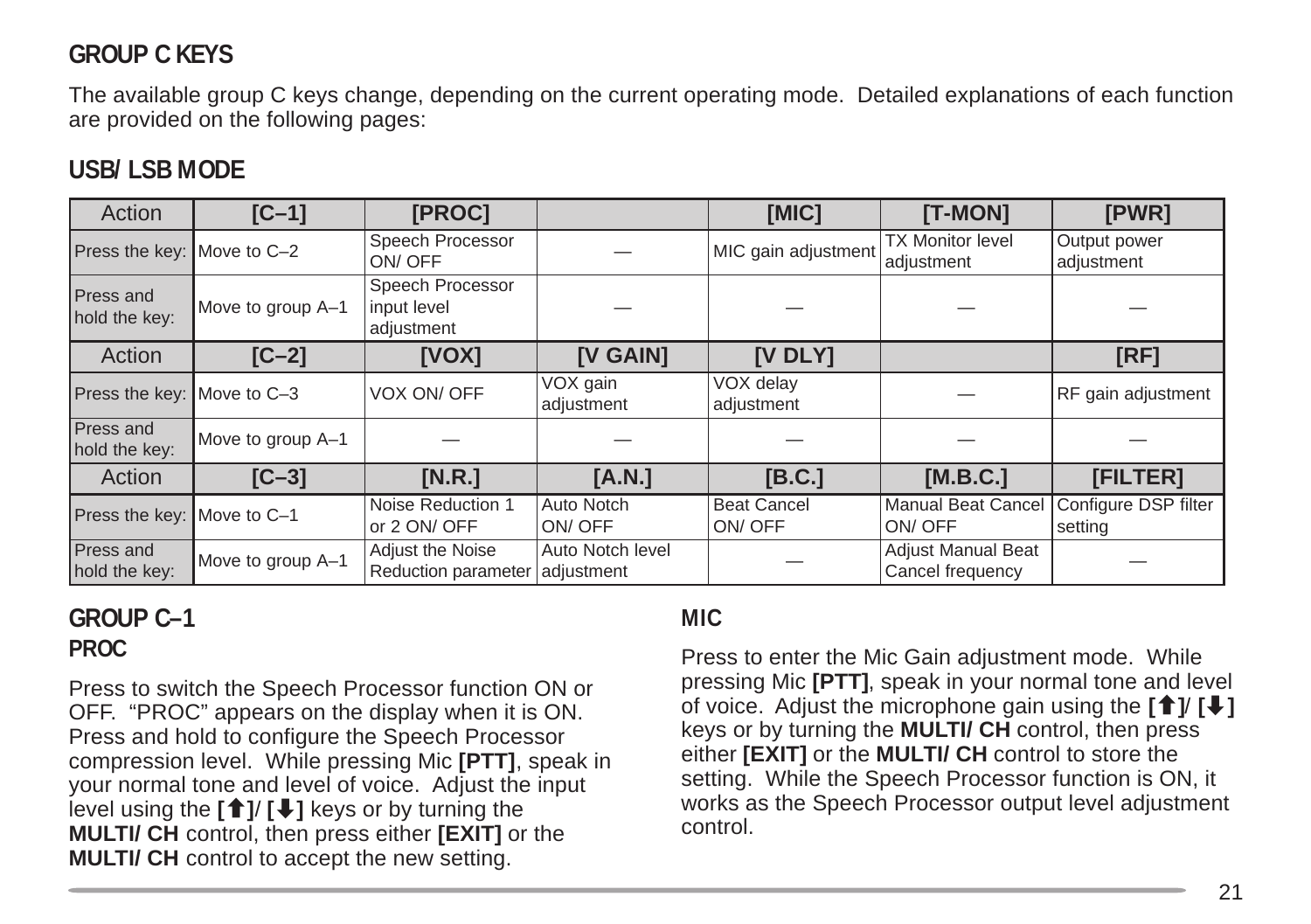## **T-MON**

Press to adjust the monitor level of your transmission signal. Adjust the monitor level using the **[**c**]**/ **[**d**]** keys or by turning the **MULTI/ CH** control, then press either **[EXIT]** or the **MULTI/ CH** control to store the setting.

## **PWR**

Press to adjust the output power {TS-2000 page 20}. Adjust the output power using the **[**c**]**/ **[**d**]** keys or by turning the **MULTI/ CH** control, then press either **[EXIT]** or the **MULTI/ CH** control to store the setting.

## **GROUP C–2**

#### **VOX**

Press to switch the Voice-Operated Transmission function ON or OFF {TS-2000 page 39}.

#### **V GAIN**

Press to adjust the VOX gain {TS-2000 page 39}. While pressing Mic **[PTT]**, adjust the VOX gain using the **[**c**]**/ **[** $\bigcup$ **]** keys or by turning the **MULTI/ CH** control, then press either **[EXIT]** or the **MULTI/ CH** control to store the setting.

## **V DLY**

Press to adjust the VOX delay time. Select your desired delay time using the  $[\hat{\mathbf{f}}] / [\hat{\mathbf{f}}]$  keys or by turning the **MULTI/ CH** control, then press either **[EXIT]** or the **MULTI/ CH** control to change the setting.

#### **RF**

Refer to RF in the CW section {page 24}.

#### **GROUP C–3 N.R.**

Press to activate Noise Reduction 1, Noise Reduction 2, or to turn the function OFF. When the noise reduction function is ON, "**N.R.**1" or "**N.R.**2" appears above the key. When it is ON, press and hold the key to change the noise reduction level. Adjust the noise reduction level using the  $[\hat{\mathbf{f}}]$ /  $[\hat{\mathbf{f}}]$  keys or by turning the **MULTI/ CH** control, then press either **[EXIT]** or the **MULTI/ CH** control to store the setting.

## **A.N.**

Press to switch the Auto Notch function ON or OFF. Press and hold the key to change the Auto Notch level. Adjust the Auto Notch tracking time constant using the **[**<sup>↑</sup>/  $[$   $\bullet$   $]$  keys or by turning the **MULTI/ CH** control, then press either **[EXIT]** or the **MULTI/ CH** control to store the setting.

#### **B.C.**

Press to switch the automatic Beat Cancel function ON or OFF. "**B.C.**" and "DSP" appear when it is ON.

#### **M.B.C.**

Refer to M.B.C. in the CW section {page 24}.

#### **FILTER**

Refer to FILTER in the CW section {page 24}.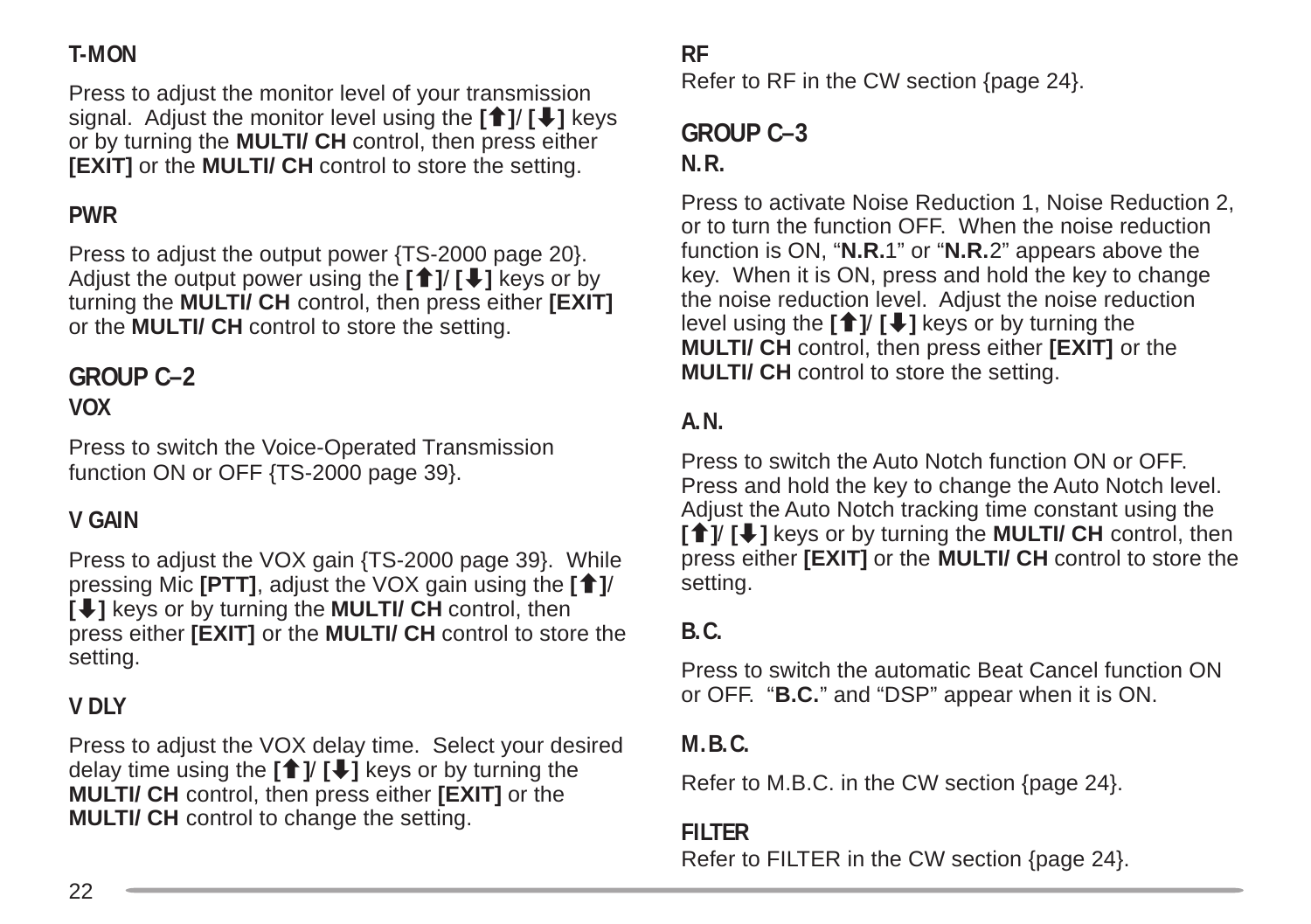## **CW MODE**

| Action                     | $[C-1]$           | [CW TUN]                                | [CAR]                  | [REV]                                     |                                        | [PWR]                           |
|----------------------------|-------------------|-----------------------------------------|------------------------|-------------------------------------------|----------------------------------------|---------------------------------|
| Press the key: Move to C-2 |                   | CW Tune function<br>ON/OFF              | Adjust a carrier level | Reverse the side-<br>tone pitch frequency |                                        | Output power<br>adjustment      |
| Press and<br>hold the key: | Move to group A-1 | <b>CW Tune function</b><br>ON/OFF       |                        |                                           |                                        |                                 |
| Action                     | $[C-2]$           | [VOX]                                   |                        | [BK DLY]                                  | [KEY]                                  | <b>IRF1</b>                     |
| Press the key: Move to C-3 |                   | Break-in ON/ OFF                        |                        | Adjust the Break-in<br>delay time         | Adjust the electric<br>keyer speed     | RF gain adjustment              |
| Press and<br>hold the key: | Move to group A-1 |                                         |                        |                                           |                                        |                                 |
| Action                     | $[C-3]$           | [N.R.]                                  |                        |                                           | [M.B.C.]                               | [FILTER]                        |
| Press the key: Move to C-1 |                   | Noise Reduction 1<br>or 2 ON/ OFF       |                        |                                           | <b>Manual Beat Cancel</b><br>ON/OFF    | Configure DSP filter<br>setting |
| Press and<br>hold the key: | Move to group A-1 | Adjust the Noise<br>Reductoin parameter |                        |                                           | Adjust Manual Beat<br>Cancel frequency |                                 |

## **GROUP C–1 CW TUNE**

Press to activate the CW Auto Tune function. Press **[CW TUN]** again or **[CLR]** to exit the function.

#### **CAR**

Press to enter the carrier level adjustment mode. Press Mic **[PTT]** to transmit. Adjust the carrier level within the ALC zone using the **[**c**]**/ **[**d**]** keys or by turning the **MULTI/ CH** control, then press either **[EXIT]** or the **MULTI/ CH** control to change the setting.

#### **REV**

Press to reverse the side-tone pitch. "CWR" appears when it is ON.

#### **PWR**

Refer to the USB/ LSB section {page 22}.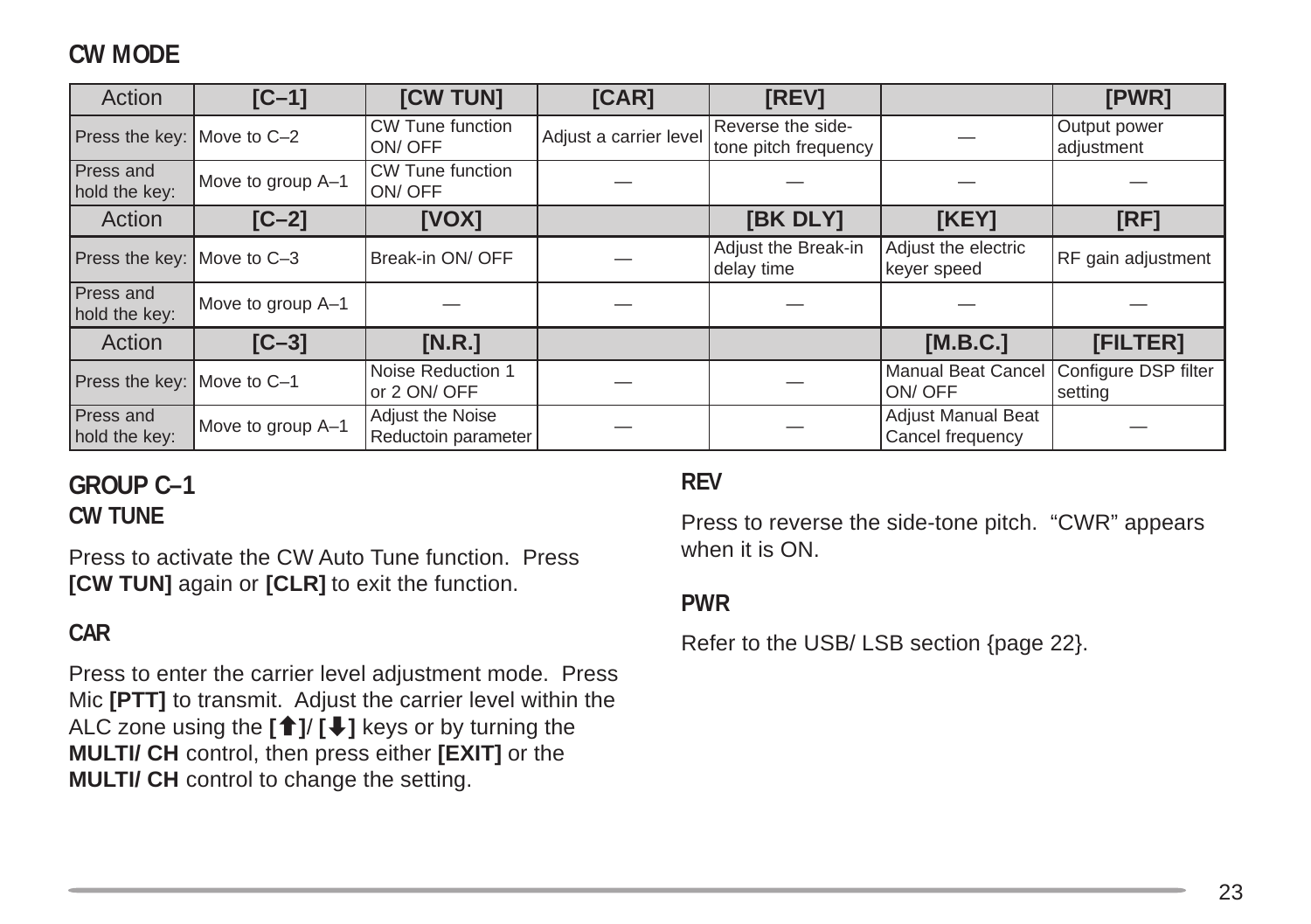#### **GROUP C–2 VOX**

Press to switch the CW break-in function ON or OFF.

## **BK DLY**

Press to adjust the CW break-in delay time {TS-2000 page 42}. Select your desired break-in delay time using the **[**c**]**/ **[**d**]** keys or by turning the **MULTI/ CH** control, then press either **[EXIT]** or the **MULTI/ CH** control to change the setting. The values range from FBK (full break-in) to 100 which is the slowest delay time.

## **KEY**

Press to adjust the keying speed of the electric keyer. Select your desired keying speed using the **[**c**]**/ **[**d**]** keys or by turning the **MULTI/ CH** control, then press either **[EXIT]** or **MULTI/ CH** control to change the setting. The adjustable keying speed is between 10 (WPM) and 60 (WPM).

## **RF**

Press to adjust the Radio Frequency (RF) gain for the main transceiver. Select your desired RF gain value using the **[**c**]**/ **[**d**]** keys or by turning the **MULTI/ CH** control, then press either **[EXIT]** or the **MULTI/ CH** control to change the setting. The minimum RF gain value is 0 and the maximum value is 255.

## **GROUP C–3 N.R.**

Refer to N.R. in the USB/ LSB section {page 22}.

#### **M.B.C.**

Press to switch the Manual Beat Cancel function ON or OFF. Press and hold the key to enter the manual beat cancel frequency adjustment mode. Adjust the beat cancel frequency using the **[**c**]**/ **[**d**]** keys or by turning the **MULTI/ CH** control, then press either **[EXIT]** or the **MULTI/ CH** control to store the setting.

#### **FILTER**

#### **USB/ LSB/ FM/ AM mode:**

Press to adjust the low cut-off or high cut-off frequency of the DSP. Press **[HI]** or **[LOW]** to select the high or low cut-off, then press **[**c**]**/ **[**d**]** or turn the **MULTI/ CH** control to select the desired cut-off frequency. Press **[EXIT]** or **MULTI/ CH** control to accept the new setting.

#### **CW/ FSK mode:**

Press to adjust the DSP filter width or shift frequency. Press **[SFT]** to adjust the shift frequency, then press **[**<sup>↑</sup>] or turn the **MULTI/ CH** control to select the desired shift frequency. Press **[EXIT]** to accept the new setting. Press **[WID]** to adjust the filter width, then press **[**<sup>1</sup>/  $\bullet$  ] or turn the **MULTI/ CH** control to select the desired shift frequency. Press **[EXIT]** or **MULTI/ CH** control to accept the new setting.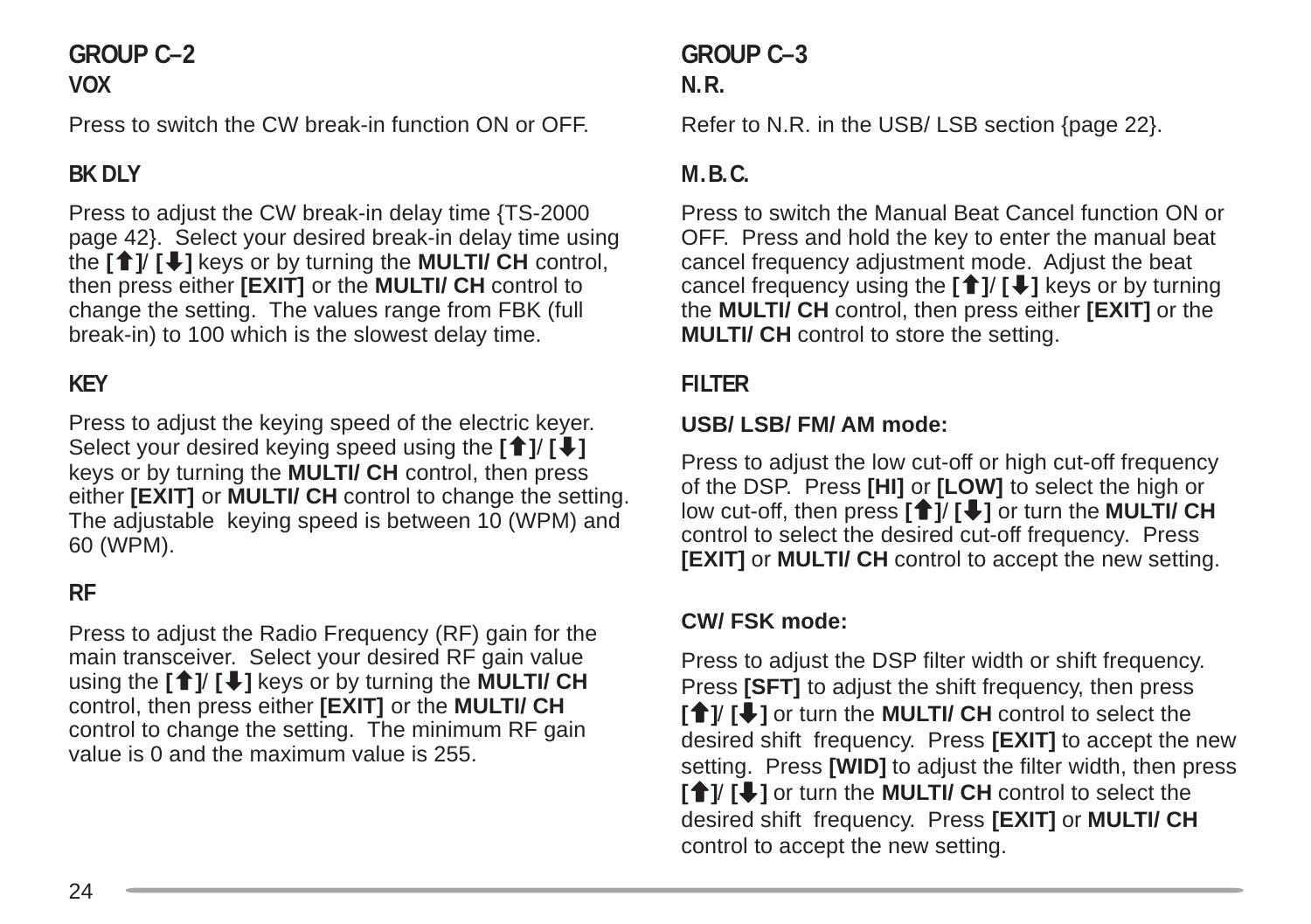## **FM MODE**

| Action                    | $[C-1]$           | [PROC]                                        | [ASC]                                     | [REV]                   | [T-MON]                                       | [PWR]                               |
|---------------------------|-------------------|-----------------------------------------------|-------------------------------------------|-------------------------|-----------------------------------------------|-------------------------------------|
| Press the key             | Move to C-2       | Speech Processor<br>ON/OFF                    | <b>Automatic Simplex</b><br>Check ON/ OFF | Shift reverse<br>ON/OFF | <b>TX Monitor level</b><br>adjustment         | Output power<br>adjustment          |
| Press and<br>hold the key | Move to group A-1 | Speech Processor<br>input level<br>adjustment |                                           |                         |                                               |                                     |
| Action                    | $IC-21$           | [VOX]                                         | <b>IV GAIN1</b>                           | <b>IV DLY1</b>          | [NAR]                                         | [RF]                                |
| Press the key             | Move to C-3       | VOX ON/ OFF                                   | VOX gain<br>adjustment                    | VOX delay<br>adjustment | Narrow bandwidth<br>ON/OFF                    | RF gain adjustment                  |
| Press and<br>hold the key | Move to group A-1 |                                               |                                           |                         |                                               |                                     |
| Action                    | $[C-3]$           | [CTCSS]                                       | [TONE]                                    | [DCS]                   | [ALT]                                         | [SHIFT]                             |
| Press the key             | Move to C-4       | CTCSS ON/ OFF                                 | TONE ON/ OFF                              | DCS ON/ OFF             | ALT ON/ OFF                                   | Select the<br><b>SHIFTdirection</b> |
| Press and<br>hold the key | Move to group A-1 | Select CTCSS tone                             | Transmit 1750 Hz<br>tone                  | Select DCS code         |                                               | Adjust the offset<br>frequency      |
| Action                    | $[C-4]$           | [N.R.]                                        | [T. SEL]                                  |                         | [M.B.C.]                                      | [FILTER]                            |
| Press the key             | Move to C-1       | Noise Reduction1<br>ON/OFF                    | Select a sub-tone<br>frequency            |                         | <b>Manual Beat Cancel</b><br>ON/OFF           | Configure DSP filter<br>settings    |
| Press and<br>hold the key | Move to group A-1 | Configure the Noise<br>Reduction parameter    |                                           |                         | <b>Adjust Manual Beat</b><br>Cancel frequency |                                     |

#### **GROUP C–1 PROC**

Refer to PROC in the USB/ LSB section {page 21}.

#### **ASC**

Press to switch the Automatic Simplex function ON/ OFF. When it is ON, "[R]" appears.

#### **REV**

Press to swap the TX and RX frequency when the SHIFT function is ON.

#### **T-MON**

Refer to T-MON in the USB/ LSB section {page 22}.

#### **PWR**

Refer to PWR in the USB/ LSB section {page 22} .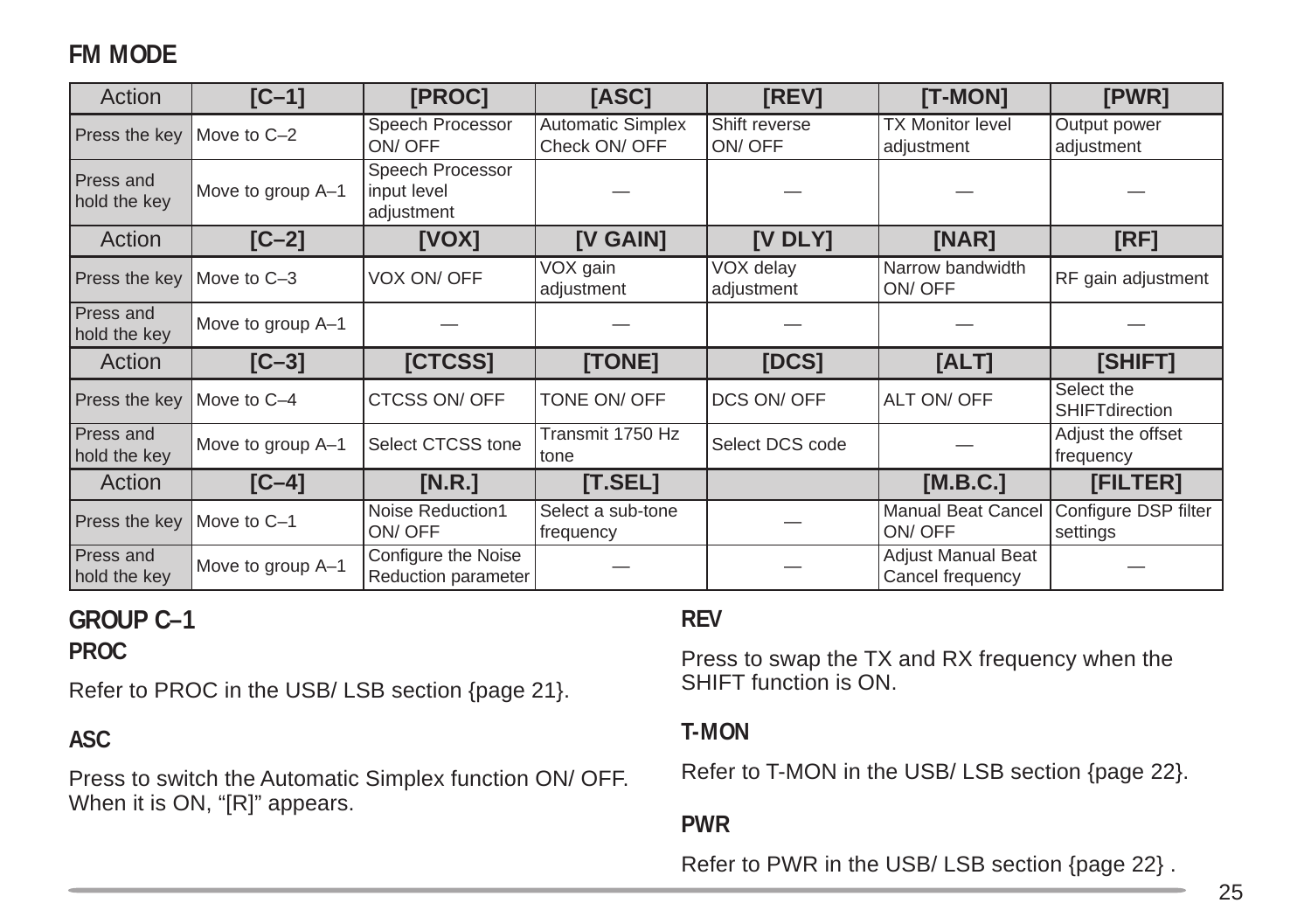## **GROUP C–2**

#### **VOX**

Refer to VOX in the USB/ LSB section {page 22} .

## **V GAIN**

Refer to V GAIN in the USB/ LSB section {page 22}.

## **V DLY**

Refer to V DLY in the USB/ LSB section {page 22}.

## **NAR**

Press to select FM narrow bandwidth operation. "FMN" appears when you operate FM narrow bandwidth.

### **RF**

Refer to RF in the CW section {page 24}.

## **GROUP C–3 CTCSS**

Press to activate the CTCSS function. Press and hold the key to select your desired CTCSS tone using the **[**c**]**/ **[**d**]** keys or by turning the **MULTI/ CH** control, then press either **[EXIT]** or the **MULTI/ CH** control to change the setting. Press **[SCAN]** to start the CTCSS Freq. ID Scan.

## **TONE**

Press to activate the TONE function.

#### **DCS**

Press to activate the DCS function. Press and hold the key to select your desired DCS code using the **[**c**]**/ **[**d**]** keys or by turning the **MULTI/ CH** control, then press either **[EXIT]** or the **MULTI/ CH** control to change the setting. Press **[SCAN]** to start the DCS code ID Scan.

#### **ALT**

Press to activate the Auto Lock Tuning (ALT) function  $(1.2$  GHz band only). When it is ON, " $\mathbf{r}$ " appears.

#### **SHIFT**

Press to select the desired repeater shift direction. "–", "+", or "=" appears to indicate the shift direction.

#### **GROUP C–4 N.R.**

Refer to N.R. in the USB/ LSB section {page 22}.

### **T.SEL**

Press to select your desired TONE frequency using the **[**<sup>↑</sup>/  $[$   $\bullet$   $]$  keys or by turning the **MULTI/ CH** control, then press either **[EXIT]** or the **MULTI/ CH** control to change the setting. Press **[SCAN]** to start the TONE ID Scan.

#### **M.B.C.**

Refer to M.B.C. in the CW section {page 24}.

#### **FILTER**

Refer to FILTER in the CW section {page 24}.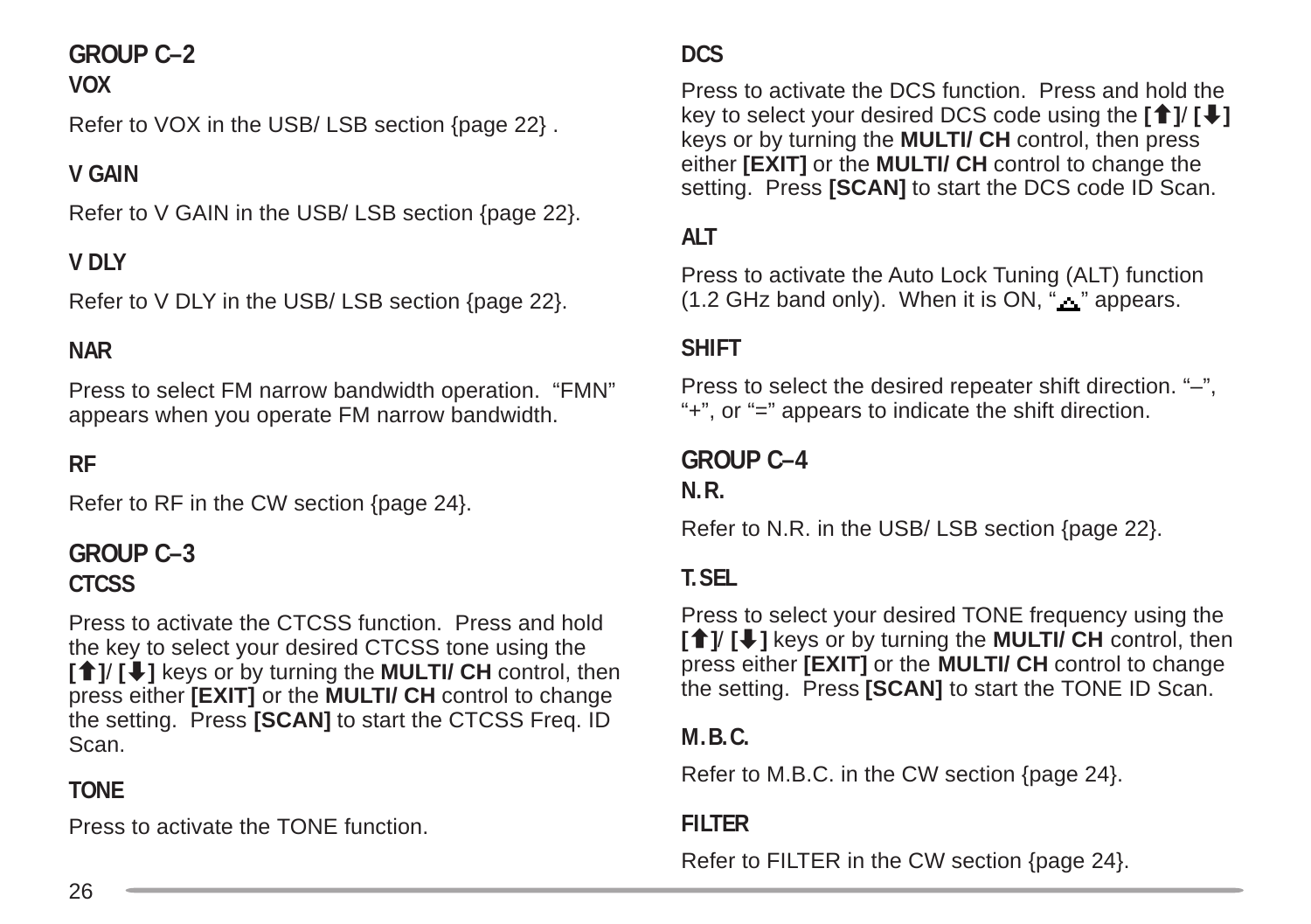## **FSK MODE**

| Action                            | $[C-1]$           |                                         | [CAR]                                    | [REV] | [T-MON]                                       | [PWR]                           |
|-----------------------------------|-------------------|-----------------------------------------|------------------------------------------|-------|-----------------------------------------------|---------------------------------|
| Press the key: Move to C-2        |                   |                                         | Adjust a carrier level Reverse the shift |       | <b>TX Monitor level</b><br>adjustment         | Output power<br>adjustment      |
| Press and<br>hold the key:        | Move to group A-1 |                                         |                                          |       |                                               |                                 |
| Action                            | $[C-2]$           |                                         |                                          |       |                                               | [RF]                            |
| Press the key: Move to C-3        |                   |                                         |                                          |       |                                               | RF gain adjustment              |
| <b>Press and</b><br>hold the key: | Move to group A-1 |                                         |                                          |       |                                               |                                 |
| Action                            | $[C-3]$           | [N.R.]                                  |                                          |       | [M.B.C.]                                      | [FILTER]                        |
| Press the key: Move to C-1        |                   | Noise Reduction 1<br>or 2 ON/ OFF       |                                          |       | <b>Manual Beat Cancel</b><br>ON/OFF           | Configure DSP filter<br>setting |
| <b>Press and</b><br>hold the key: | Move to group A-1 | Adjust the Noise<br>Reduction parameter |                                          |       | <b>Adjust Manual Beat</b><br>Cancel frequency |                                 |

## **GROUP C–1**

**CAR**

**PWR**

Refer to CAR in the CW section {page 23}.

#### **REV**

Press to reverse the FSK shift. "FSR" appears when it is ON.

#### **T-MON**

Press to adjust the monitor level of your FSK transmission signal.

#### Refer to PWR in the USB/ LSB section {page 22} .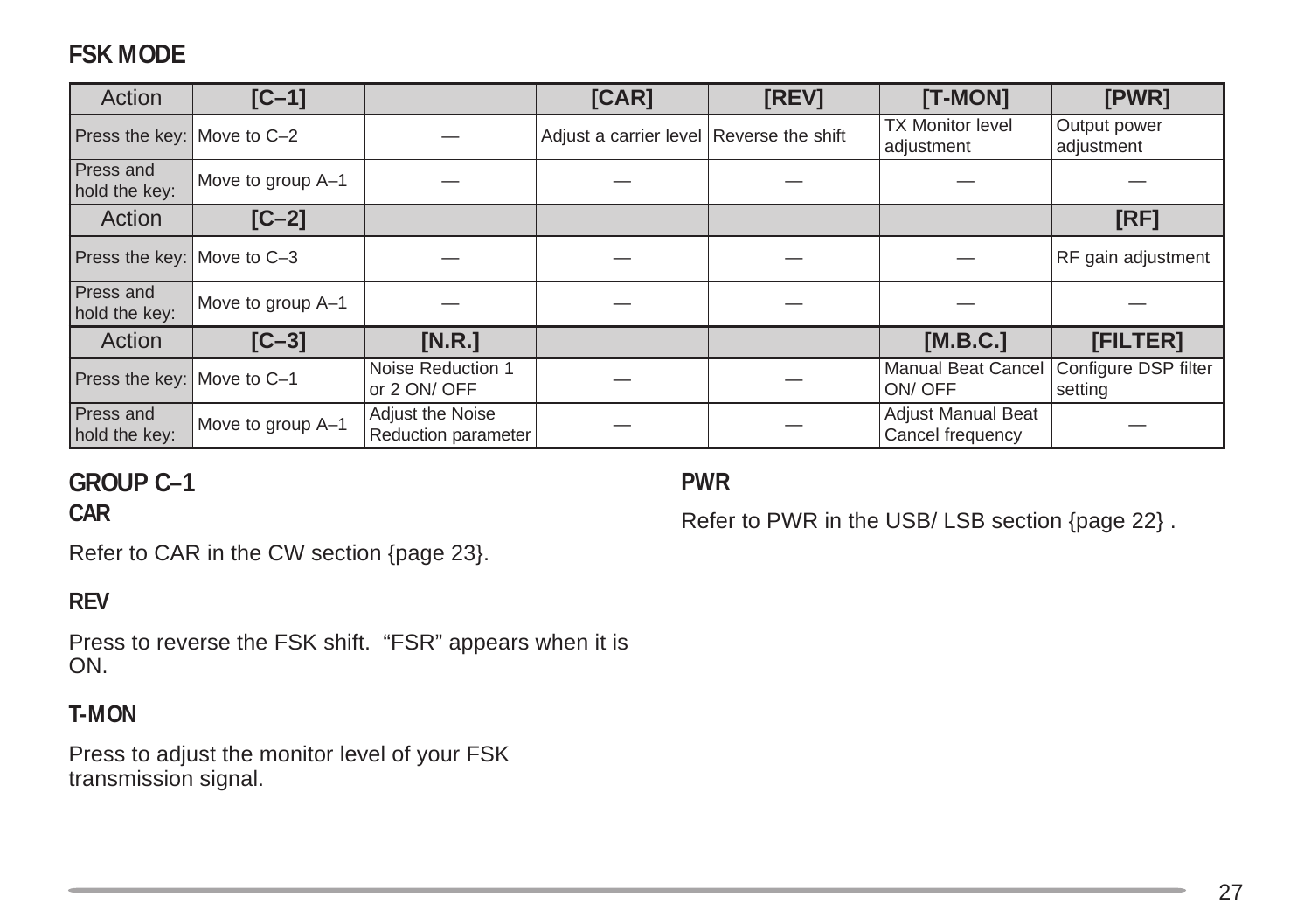**GROUP C–2 RF**

Refer to RF in the CW section {page 24}.

## **GROUP C–3 N.R.**

Refer to N.R. in the USB/ LSB section {page 22}.

### **M.B.C.**

Refer to M.B.C. in the CW section {page 24}.

### **FILTER**

Refer to FILTER in the CW section {page 24}.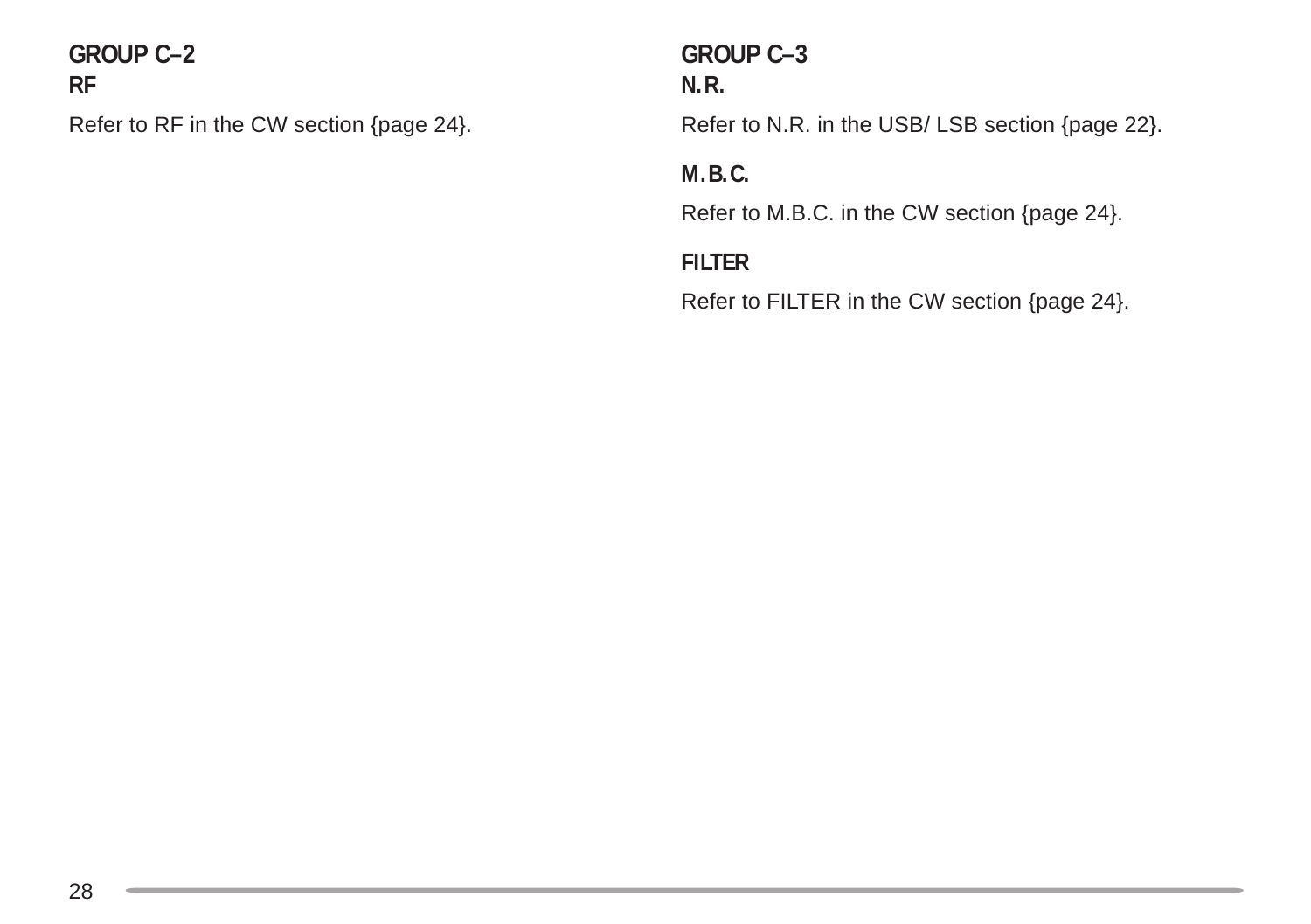## **AM MODE**

| Action                           | $[C-1]$           | [PROC]                                        | [CAR]                               | [MIC]                                      | [T-MON]                                       | [PWR]                            |
|----------------------------------|-------------------|-----------------------------------------------|-------------------------------------|--------------------------------------------|-----------------------------------------------|----------------------------------|
| Press the key   Move to C-2      |                   | Speech Processor<br>ON/OFF                    |                                     | Adjust a carrier level MIC gain adjustment | <b>TX Monitor level</b><br>adjustment         | Output power<br>adjustment       |
| <b>Press and</b><br>hold the key | Move to group A-1 | Speech Processor<br>input level<br>adjustment |                                     |                                            |                                               |                                  |
| Action                           | $[C-2]$           | [VOX]                                         | [V GAIN]                            | $[V$ DLY $]$                               | [NAR]                                         | [RF]                             |
| Press the key   Move to C-3      |                   | VOX ON/ OFF                                   | $\overline{V}OX$ gain<br>adjustment | VOX delay<br>adjustment                    | Narrow bandwidth<br>ON/OFF                    | RF gain adjustment               |
| Press and<br>hold the key        | Move to group A-1 |                                               |                                     |                                            |                                               |                                  |
| Action                           | $[C-3]$           | [N.R.]                                        |                                     | [B.C.]                                     | [M.B.C.]                                      | [FILTER]                         |
| Press the key                    | Move to C-1       | Noise Reduction 1<br>or 2 ON/ OFF             |                                     | Beat Cancel ON/<br><b>OFF</b>              | <b>Manual Beat Cancel</b><br>ON/OFF           | Configure DSP filter<br>settings |
| Press and<br>hold the key        | Move to group A-1 | Configure the Noise<br>Reduction parameter    |                                     |                                            | <b>Adjust Manual Beat</b><br>Cancel frequency |                                  |

## **GROUP C–1**

**PROC**

Refer to PROC in the USB/ LSB section {page 21}.

#### **CAR**

Refer to CAR in the CW section {page 23}.

#### **MIC**

Refer to MIC in the USB/ LSB section {page 21}.

#### **T-MON**

Refer to T-MON in the USB/ LSB section {page 22}.

#### **PWR**

Refer to PWR in the USB/ LSB section {page 22}.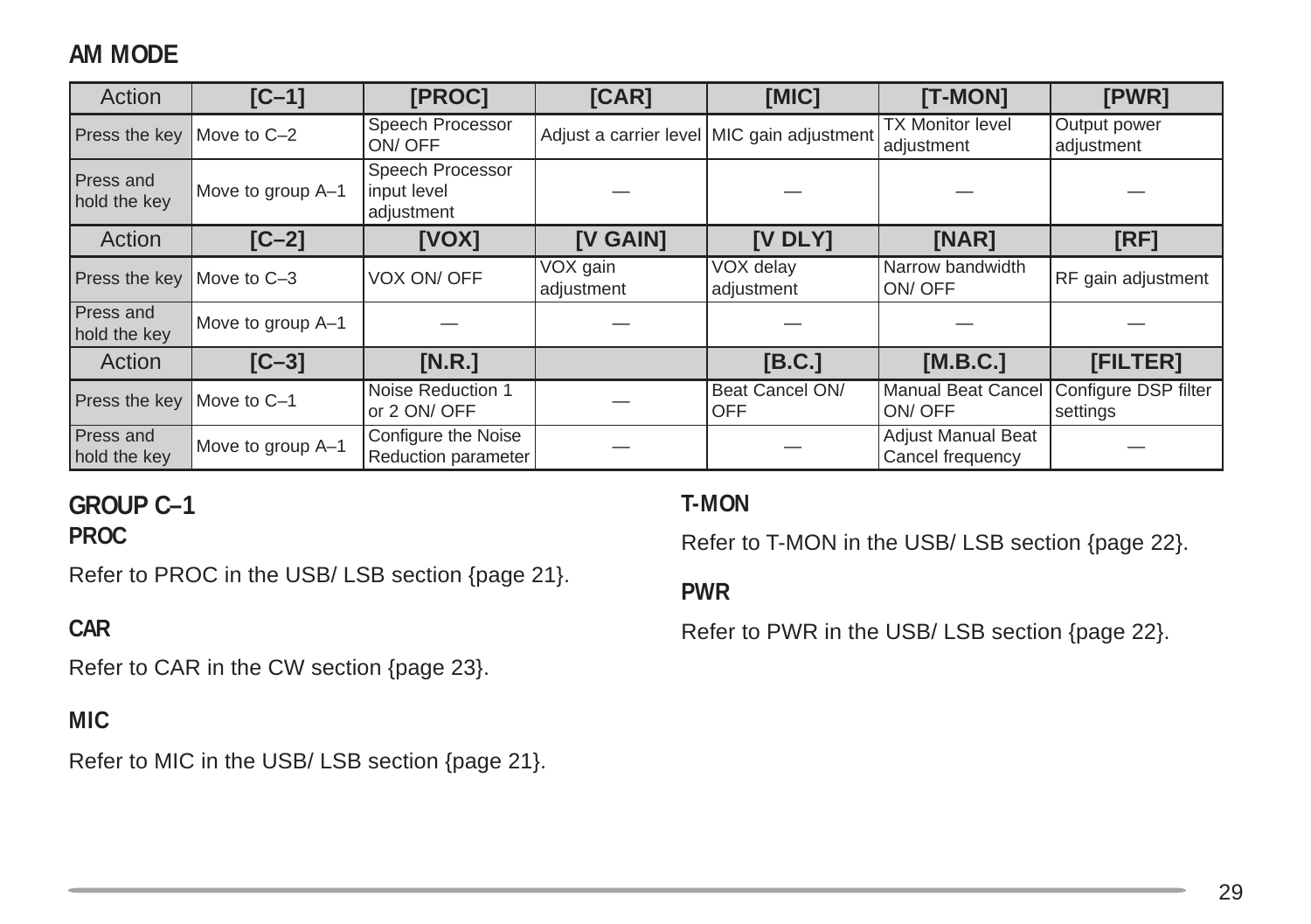## **GROUP C–2**

#### **VOX**

Refer to VOX in the USB/ LSB section {page 22} .

#### **V.GAIN**

Refer to V.GAIN in the USB/ LSB section {page 22}.

#### **V DLY**

Refer to V DLY in the USB/ LSB section {page 22}.

#### **NAR**

Press to perform AM narrow bandwidth operation. "AMN" appears when you operate AM narrow bandwidth.

#### **RF**

Refer to RF in the CW section {page 24}.

#### **GROUP C–3 N.R.**

Refer to N.R. in the USB/ LSB section {page 22}.

#### **B.C.**

Refer to B.C. in the USB/ LSB setion {page 22}.

#### **M.B.C.**

Refer to M.B.C. in the CW section {page 24}.

#### **FILTER**

Refer to FILTER in the CW section {page 24}.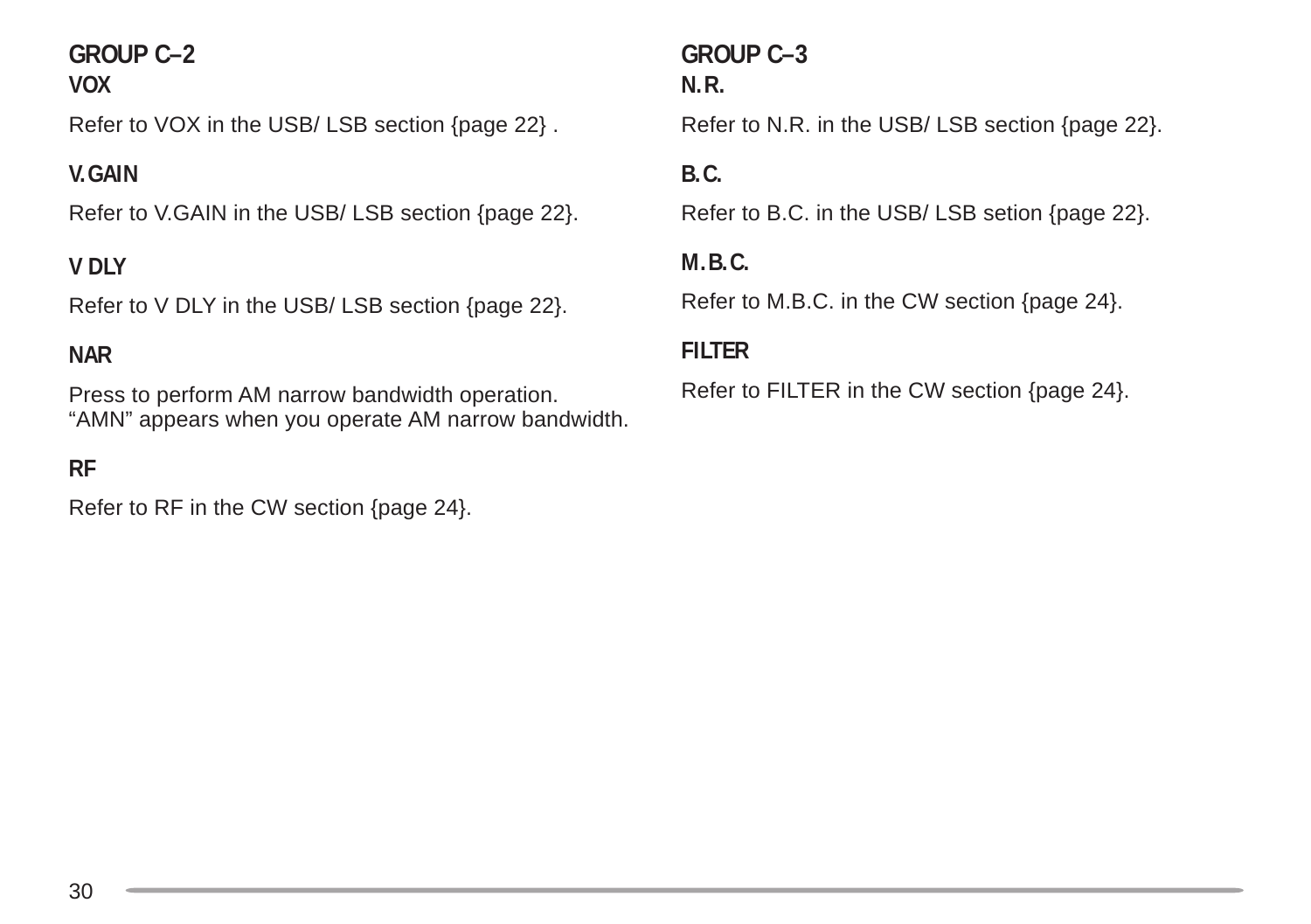## **SATELLITE MODE**

## **SATELLITE OPERATION**

Amateur satellites receive on one band and transmit on another. This transceiver can handle uplink/ downlink frequency combinations simultaneously as shown below.

|                            |                            | <b>UPLINK</b>       |         |                 |         |  |  |  |  |  |  |  |
|----------------------------|----------------------------|---------------------|---------|-----------------|---------|--|--|--|--|--|--|--|
|                            | Band                       | $HF \sim$<br>50 MHz | 144 MHz | 430/<br>440 MHz | 1.2 GHz |  |  |  |  |  |  |  |
|                            | $HF \sim$<br><b>50 MHz</b> |                     |         |                 |         |  |  |  |  |  |  |  |
| <b>DOWN</b><br><b>LINK</b> | <b>144 MHz</b>             |                     |         |                 |         |  |  |  |  |  |  |  |
|                            | 430/<br>440 MHz            |                     |         |                 |         |  |  |  |  |  |  |  |
|                            | 1.2 GHz                    |                     |         |                 |         |  |  |  |  |  |  |  |

### **ENTERING THE SATELLITE MODE**

- **1** Press **[F1] (1 s)** until you select group B.
- **2** Confirm that you have selected group B–1.
	- If B–1 is not selected, press **[F1]** until you select  $B-1$
- **3** Press **[SATL]**.



### **GROUP A–2 KEYS**

While in the Satellite mode, group A–2 keys are changed as follows.

| Action                        | $[A-2]$            | IM/S1                          | [T.REV]                       |                                 | [TRACE]                  | <b>TXIT1</b>                |
|-------------------------------|--------------------|--------------------------------|-------------------------------|---------------------------------|--------------------------|-----------------------------|
| Press the Move to<br>key:     | $A-3$              | Swap<br><b>MAIN</b><br>and SUB | <b>T.REV</b><br><b>ON/OFF</b> | $\hspace{0.1mm}-\hspace{0.1mm}$ | <b>TRACE</b>             | <b>XIT</b><br>ON/OFF ON/OFF |
| Press and<br>hold the<br>key: | Move to<br>group B | $\overline{\phantom{a}}$       |                               |                                 | $\overline{\phantom{0}}$ | Clear XIT<br>offset         |

#### **M/S**

Press to swap the main band frequency with the sub band frequency.

#### **T.REV**

While the TRACE function is ON, press to toggle the Trace Reverse function ON or OFF.

#### **TRACE**

Press to switch the Trace function ON or OFF.

#### **XIT**

Press to switch the XIT function ON or OFF. Press and hold to clear the XIT offset frequency.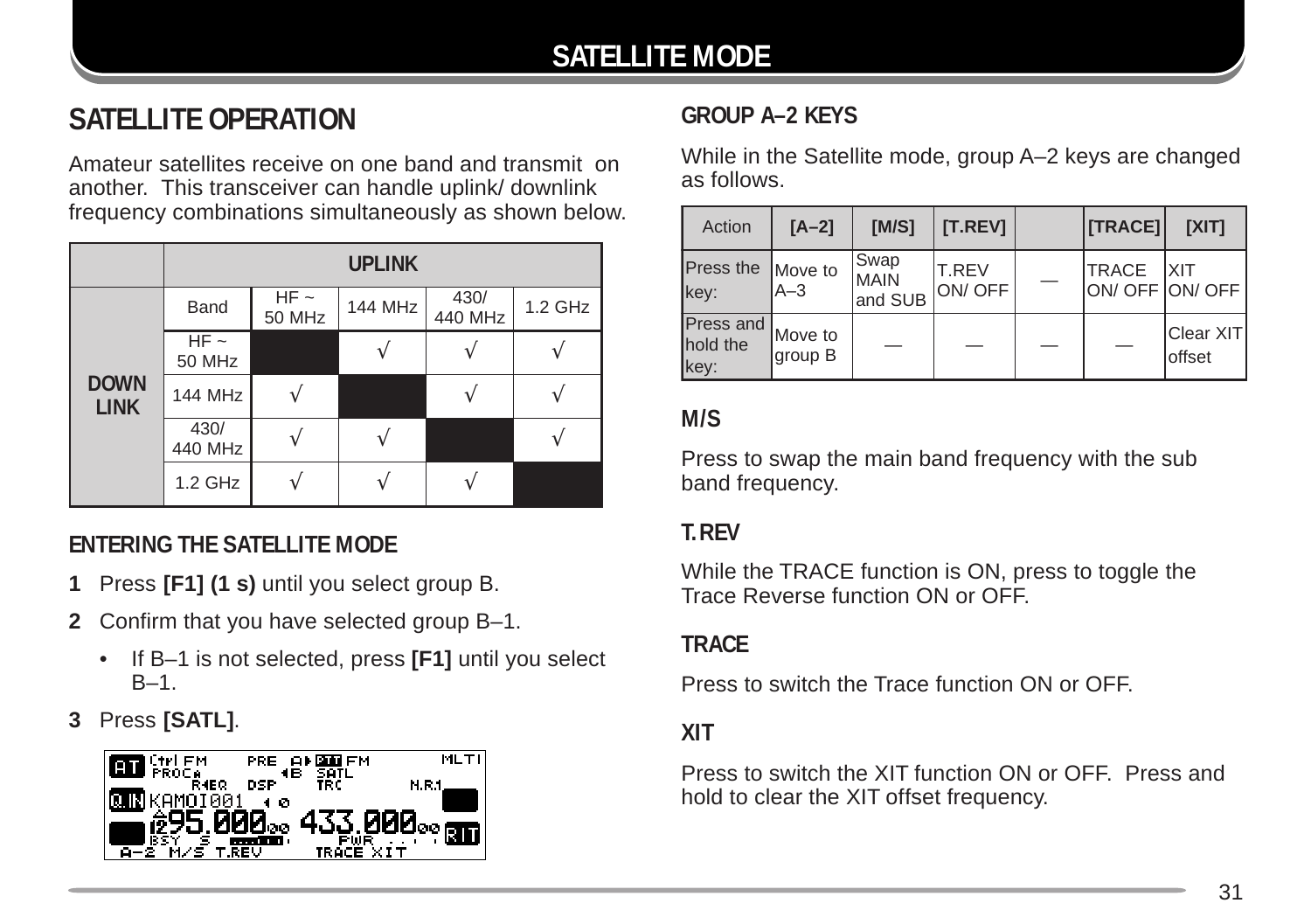## **BASIC OPERATION**

When you enter the Satellite mode, you are always controlling one of 10 Satellite Memory channels with the adjustable frequency function. The Satellite Memory channel number  $(0 - 9)$  appears above the main band frequency display when you enter this mode.

- **1** Press **[SATL]** while in group B–1 to enter Satellite mode.
	- The default downlink (435.9 MHz) and uplink (145.9 MHz) frequencies appear.
	- "TRC", "R", and "SATL" appear to indicate the current selections.
- **2** On VFO A, tune to the downlink (RX) frequency of the satellite.
- **3** Press or press and hold **[MODE]** while in group A–1 to select the desired operating mode.
- **4** As the Satellite moves, fine tune to the changing downlink (RX) frequency of the satellite using the **Tuning** control (adjusting the Doppler effect).
	- As you adjust the downlink (RX) frequency, the Trace function automatically changes the uplink frequency so that the sum of the two frequencies is kept the same (Reverse Trace).
	- If necessary, press **[TRACE]** while in group A–2 to quit the Trace function. "TRC" disappears.
	- The trace function can also change the uplink (TX) frequency so that the difference between the two frequencies is kept the same (Normal Trace).
- **5** If you want to switch to the normal trace mode, press **[T.REV]** while in group A–2. "R" disappears.

**6** To adjust the frequency on the sub-band display: Press **[M/S]** while in group A–2 to swap the main band with the sub-band frequency, then turn the **Tuning** or **MULTI/ CH** control. The following table shows which control to use when adjusting frequencies with tracing ON and OFF.

| Press to toggle<br>the mode         | TRACE/<br><b>TRACE R ON</b> | TRACE/<br><b>TRACE R OFF</b> |
|-------------------------------------|-----------------------------|------------------------------|
| <b>Tuning control</b><br>("TUN")    | Main and Sub                | Main                         |
| <b>MULTI/CH</b><br>control ("MLTI") | Main and Sub                | Main                         |

## **STORING SATELLITE MEMORY CHANNELS**

You can store all the above settings to one of 10 Satellite memory channels for future operations.

- **1** Press **[M.IN]** while in group A–4, then turn the **MULTI/ CH** control to select a channel from 0 to 9.
- **2** Press **[M.IN]** again to store the selection to the memory channel. To quit, press **[CLR]**.

**Note:** The Satellite Memory channel does not hold the frequency adjustment values when the channel is changed. So, when you change the channel number or switch the transceiver OFF, the adjusted frequency values are cleared unless you stored it by pressing **[M.IN]**.

## **RECALLING A SATELLITE MEMORY CHANNEL**

- **1** Press **[V/M]** while in group A–4.
- **2** Turn the **MULTI/ CH** control to select your desired Satellite Memory channel.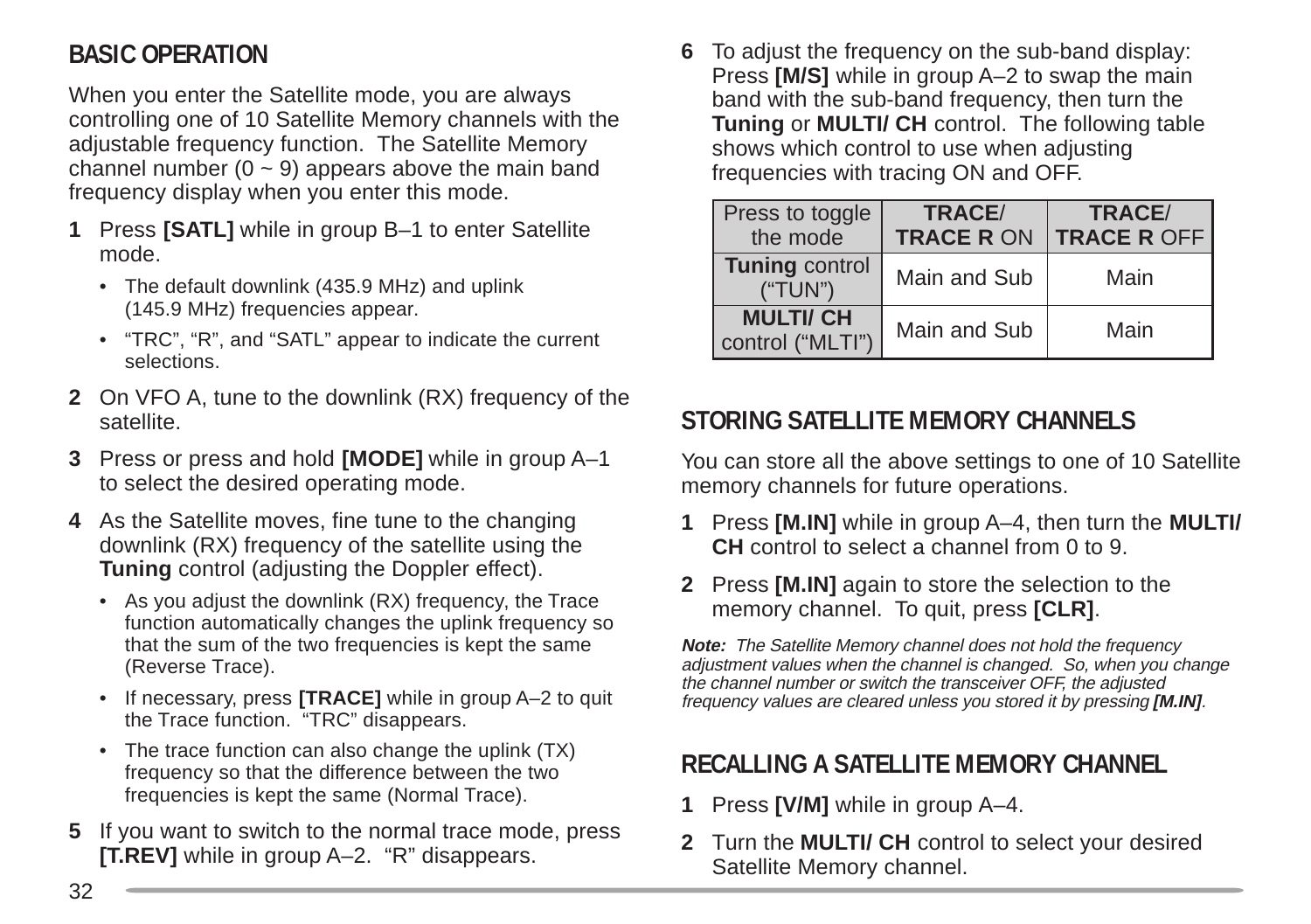**3** Press **[V/M]** to return to the frequency adjustment mode. If necessary, press the **Tuning** control to toggle between the **Tuning** and **MULTI/ CH** control.

## **SATELLITE CHANNEL NAME**

You can name each Satellite Memory channel using a maximum of 8 alpha-numeric characters. First, store the settings to the Satellite Memory channel {above}.

- **1** Press **[M.IN]** while in group A–4, then turn the **MULTI/ CH** control to select your desired Satellite Memory channel.
- **2** Press **[MN.IN]**.
	- An entry cursor appears.
- **3** Select a character by turning the **MULTI/ CH** control, then move the cursor using **[**[**]**/ **[**a**]**. Press **[M.SR]** to go back to Memory Scroll mode. Press **[DEL]** to erase the character at the cursor. You can also use the optional MC-52DM microphone to enter a name {TS-2000 page 63}.
- **4** Press **[OK]** to store the name to the Satellite Memory channel. Press **[CLR]** to quit.
- **5** The stored Satellite Memory name appears above the main band frequency display on the RC-2000.

## **QUICK MEMORY IN SATELLITE MODE**

While in the Satellite mode, only 1 Quick Memory channel is available. It uses Satellite Memory channel 9 to store the settings. To store the settings to the Quick

Memory in Satellite mode, press **[Q.IN]** (L2). The settings are stored to Satellite Memory channel 9.

To recall the Quick Memory, press **[Q.M]** while in group B–4 or press **[V/M]** while in group A–2, then turn the **MULTI** CH control to recall the Satellite Memory channel 9.

## **CHECKING THE UPLINK FREQUENCY**

When you need to monitor the uplink (TX) frequency, press **[M/S]** while in group A–2. Each time you press **[M/S]**, the uplink (TX) frequency and the downlink (RX) frequency are swapped.

## **USING XIT/ RIT IN SATELLITE MODE**

You can also use the RIT or XIT function while in the Satellite mode. Press **[RIT]** (R2) or **[XIT]** while in group A–2 to activate the function. When the RIT or XIT function is ON, the sub-band frequency display shows the current RIT or XIT offset frequency instead of the operating frequency. To clear the RIT or XIT offset frequency, press and hold **[RIT]** or **[XIT]**.

**Note:** You cannot activate both the RIT and XIT functions at the same time in the Satellite mode.

## **CHANGING THE FREQUENCY BAND**

Press **[M/S]** while in group A–3 to select the band you want to change on the main band, then press **[UP]**/ **[DOWN]** while in group A–1 to select the band you want to operate. Press **[M/S]** again to swap the bands.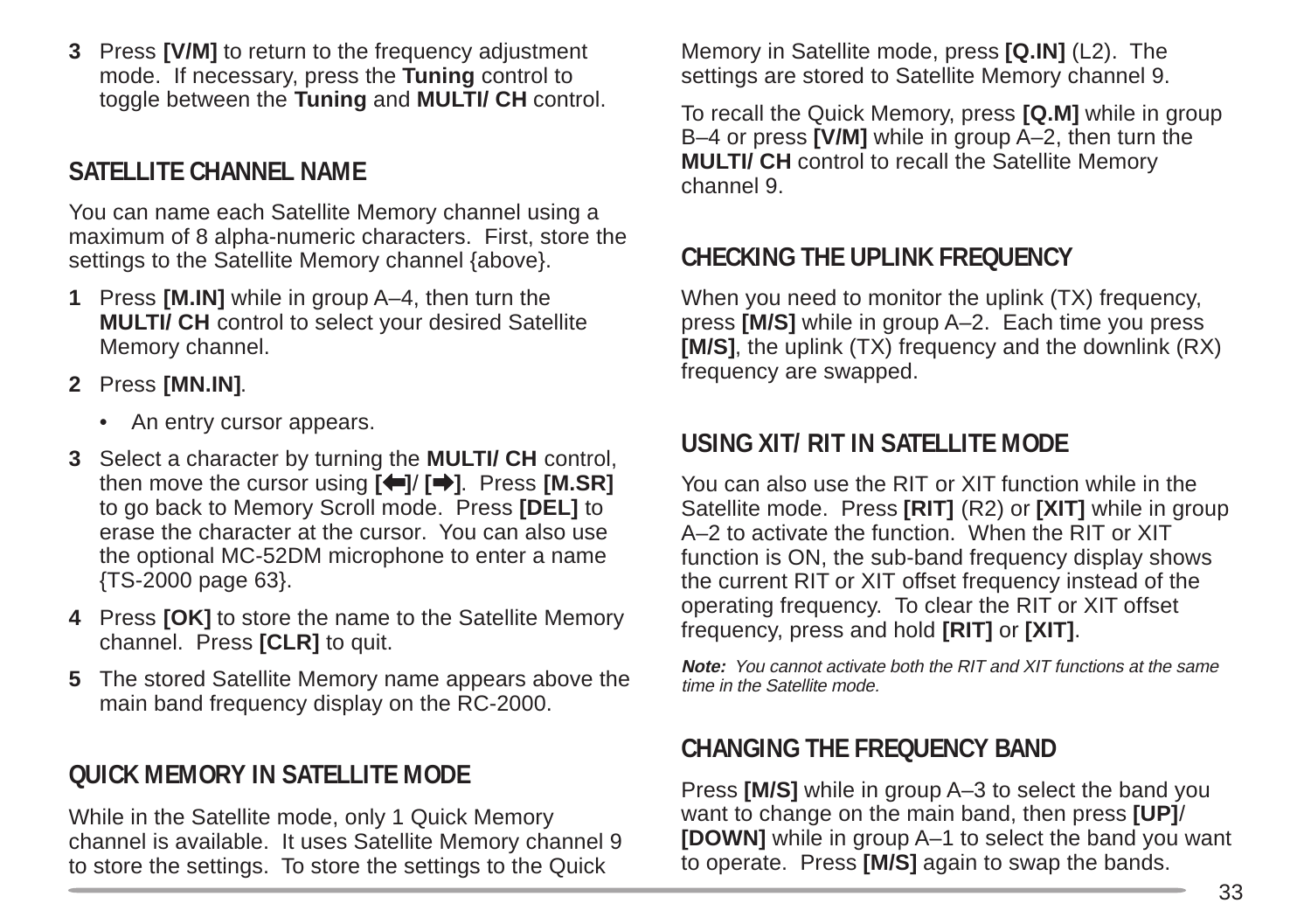## **OVERVIEW**

Since the RC-2000 is designed to be used in a vehicle, it has an unique Easy Viewing mode for mobile operation. When you enter this mode, the display shows only the current Control band frequency in a large font. Also, only 2 key function groups are available for quick function access. Unlike normal mode, 2 key function groups can be toggled by simply pressing **[F1]**.

## **OPERATION**

While operating in the regular VFO mode or Memory Recall mode:

Press **[EASY]** (L3) to enter the Easy Viewing mode.

- The frequency and operating mode of the current Control band is displayed in a large font.
- To change the Control band, press either the **MAIN AF** control or the **SUB AF** control.
- To toggle the available key functions, press **[F1]**.



## **KEYS (F1 ~ F6)**

Press **[F1]** to toggle between 2 groups. "F" appears for the first key group. "**F**" appears for the second key group.

| [F]                        | [MODE]             | [PF]                          | [1MHz]                | [DOWN]                 | [UP]                |
|----------------------------|--------------------|-------------------------------|-----------------------|------------------------|---------------------|
| <b>Toggle</b><br>the group | Change<br>the mode | Program-<br>mable<br>Function | 1MHz Up/ Move<br>Down | down the<br>band       | Move up<br>the band |
| [F]                        | [CLR]              | [M > V]                       | <b>IMENU1</b>         | [M.IN]                 | [V/M]               |
| <b>Toggle</b><br>the group | Exit or<br>clear   | Copy the<br>memory            | Enter<br>Menu         | Store the<br>data to a | Toggle<br>VFO and   |
|                            |                    | data to a<br><b>VFO</b>       | mode                  | Memory<br>channel      | Memory<br>channel   |

#### **MODE**

Refer to the **[MODE]** instructions {page 15}.

**PF**

Refer to the **[PF]** instructions {page 16}.

**1MHz**

Refer to the **[1MHz]** instructions {page 15}.

**DOWN**

Refer to the **[DOWN]** instructions {page 15}.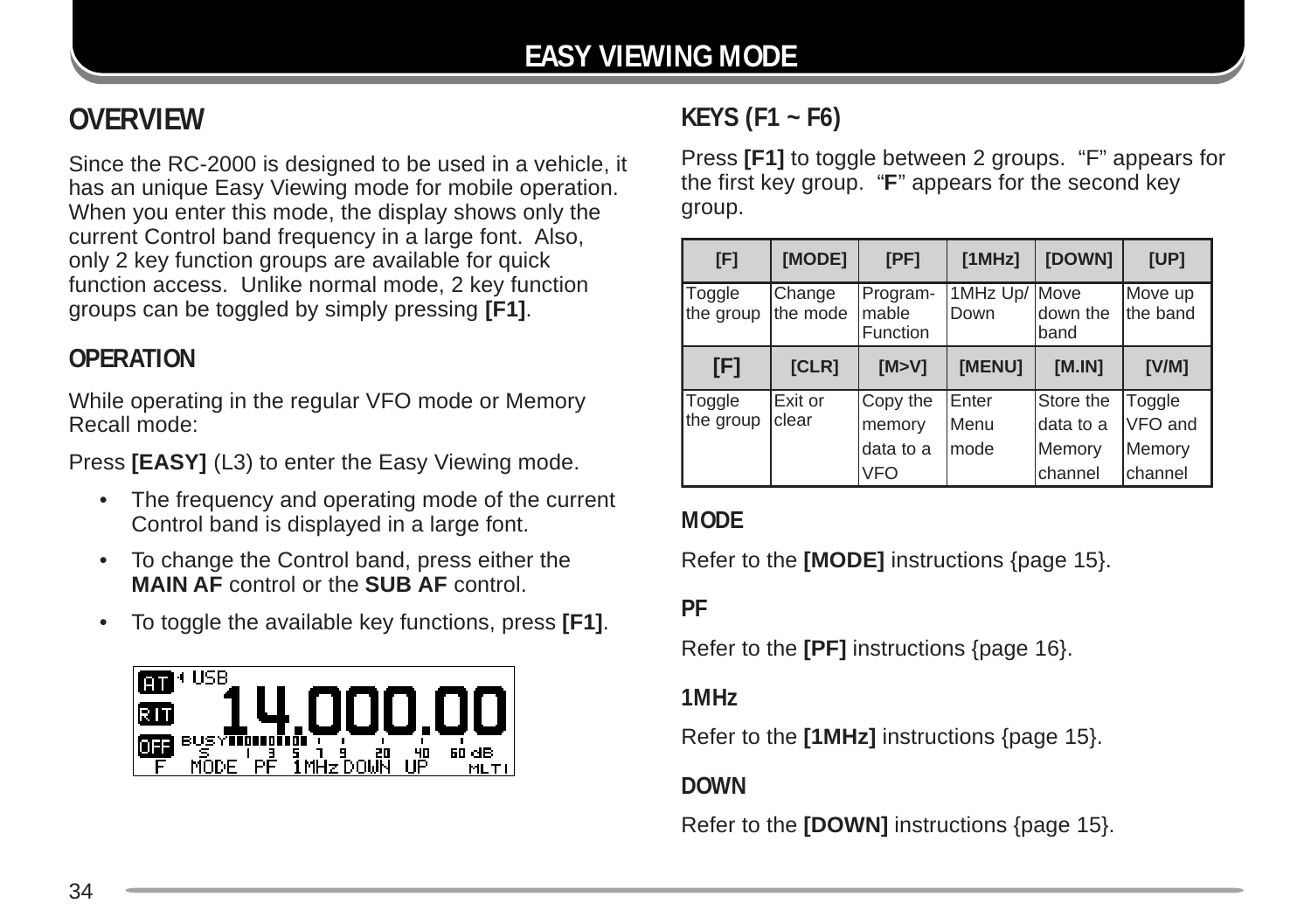#### **UP**

Refer to the **[UP]** instructions {page 15}.

#### **CLR**

Refer to the **[CLR]** instructions {page 16}.

**M>V**

Refer to the **[M>V]** instructions {page 16}.

#### **MENU**

Refer to the **[MENU]** instructions {page 16}.

#### **M.IN**

Refer to the **[M.IN]** instructions {page 17}.

#### **V/M**

Refer to the **[V/M]** instructions {page 17}.

## **KEYS (L1 ~ L3)**

#### **AT/ AT IN/ AT R IN (L1 key)**

Press to activate the Automatic Antenna Tuner function for the HF ~ 50 MHz bands. When it is in-line, **[AT IN]** or **[AT R IN]** appears {page 10}.

## **CALL (L1 key)**

Appears only when you operate the 144 MHz  $\sim$  1.2 GHz bands. Press to recall the Call channel for the current operating band {page 10}.

#### **RIT (L2 key)**

Press to activate the RIT function. Turn the **RIT/ SUB** control to adjust the offset frequency. Press and hold the key to clear the offset {page 12}.

#### **XIT (L2 key)**

Press to activate the XIT function. Turn the **RIT/ SUB** control to adjust the offset frequency. Press and hold the key to clear the offset {page 15}.

**OFF (L3 key)**

Exit the Easy Viewing mode.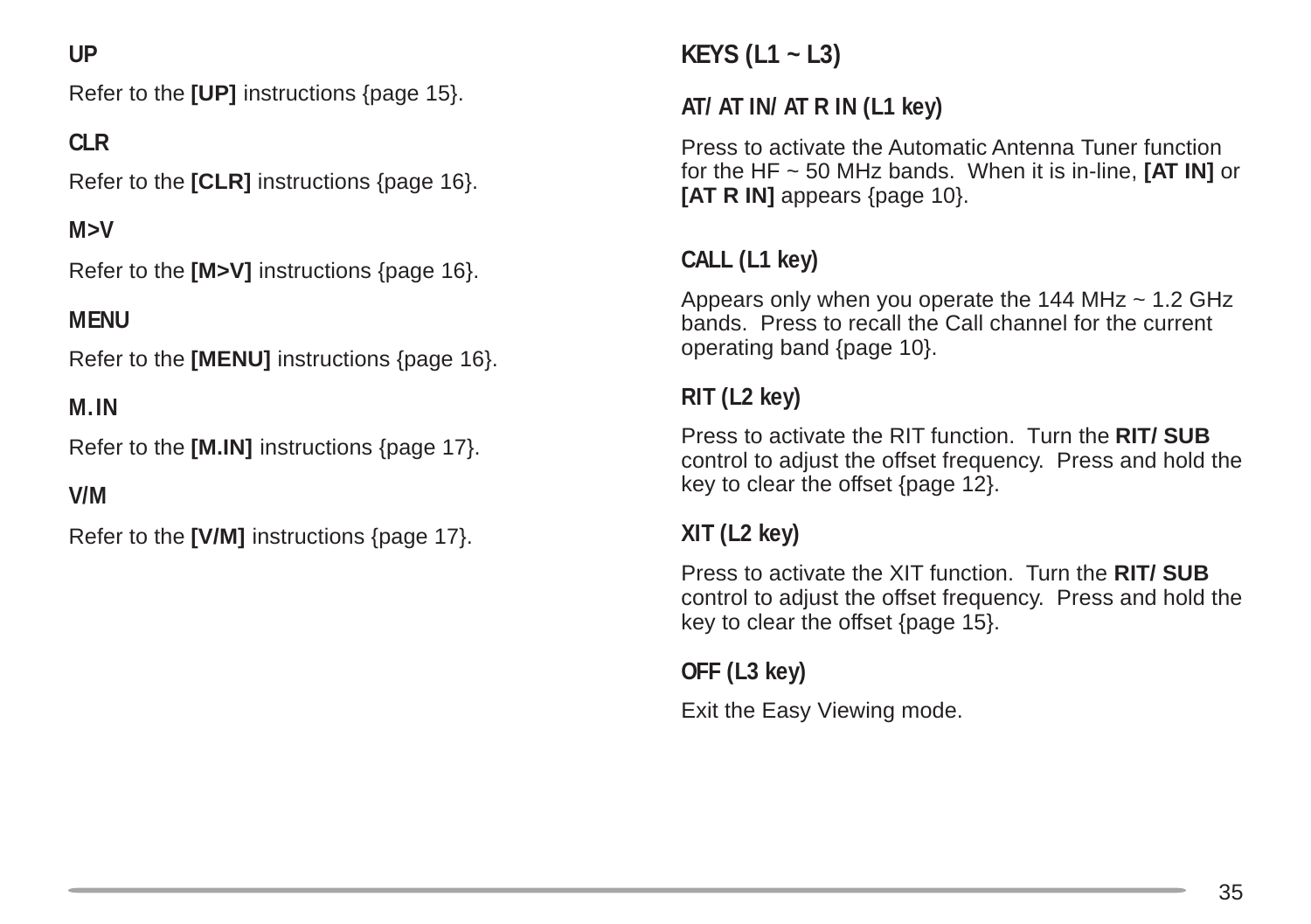## **CHANGING THE FONT STYLE**

While you are in Easy Viewing mode, two different types of font styles are available. To change the font:

- **1** Press **[MENU]**.
- **2** Turn the **MULTI/ CH** control to select Menu No. 58.
- **3** Press **[+]**/ **[–]** to select "FONT2" or "FONT1" (default).
- **4** Press **[OK]** to accept the change.



**Note:** Changing the font in the Easy Viewing mode does not change the font in the normal display mode.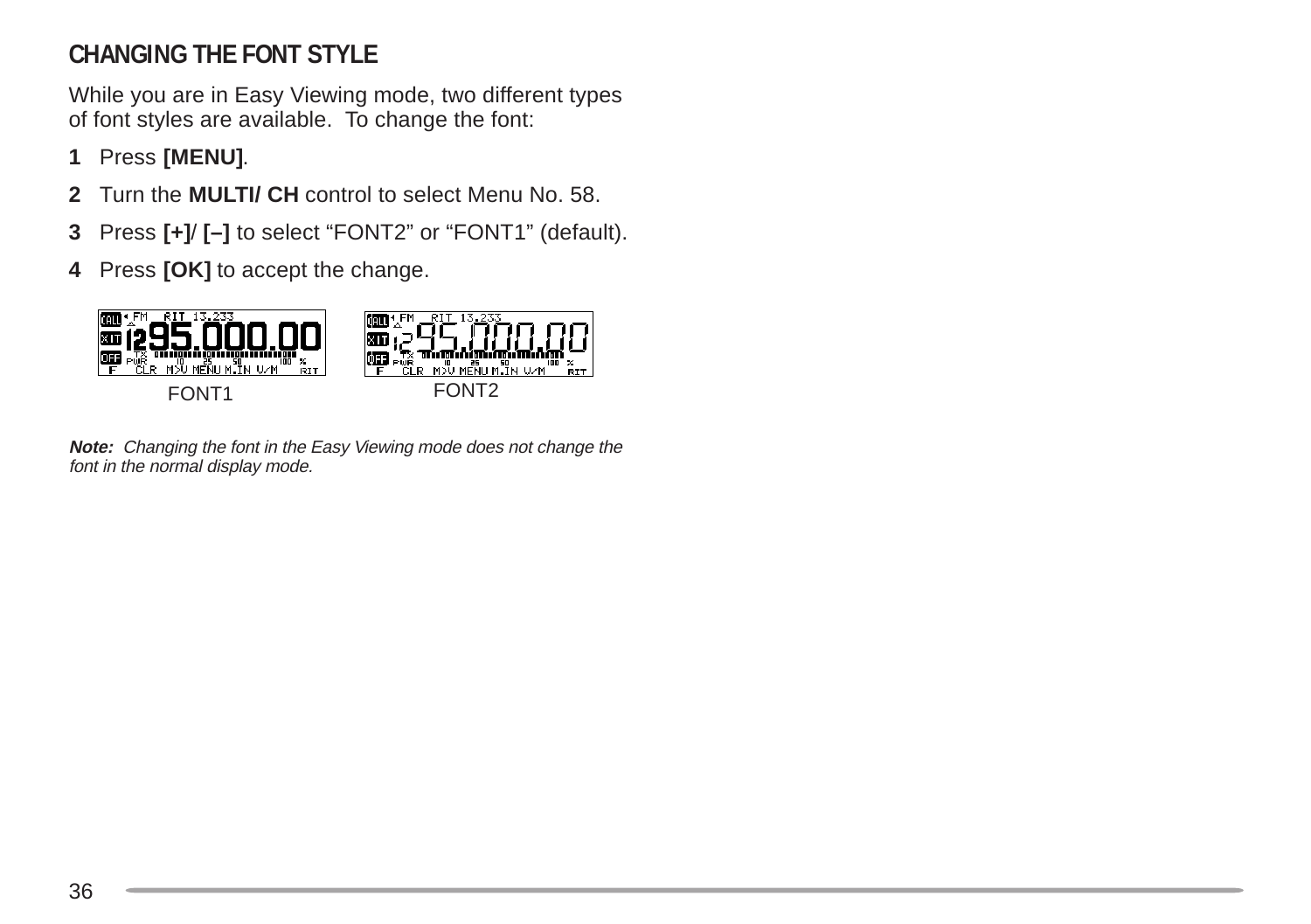## **PACKET CLUSTER TUNE FUNCTION**

DX Packet Cluster is a packet network consisting of nodes and stations who are interested in DXing and contesting. If one station finds a DX station on the air, he or she sends a notice to his or her node. This node then passes the information to all its local stations as well as to another node. This transceiver can display received DX information and hold the latest information on up to 10 DX stations.

#### **NORMAL P.C.T. MODE**

- **1** Press **[A/B]** while in group A–2 to select VFO A or VFO B on the main transceiver.
- **2** Press and hold the **SUB AF** control to switch the subreceiver ON, if the sub-receiver is switched OFF.
- **3** Tune to the frequency of the target DX Packet Cluster node on the sub-receiver.
- **4** Press **[MENU]** while in group A–3, then turn the **MULTI/ CH** control to select Menu No. 46. Confirm that "SUB" is selected. If not, press **[+]** to select "SUB".
- **5** Press **[P.C.T.]** while in group B–1 to enter the Packet Cluster Tune (P.C.T.) mode.
	- Each time new DX Packet Cluster data is received, the DX station's callsign, in Morse code, sounds and the information is displayed on the sub-band display.



- **6** If you are not using the Auto Tune function, press **[SET]** (L3).
	- The main transceiver is tuned to the frequency of the reported DX station on the sub-receiver's display.
	- Transmitting on the tuned frequency, the transceiver exits the P.C.T. mode. Press **[P.C.T.]** again to reactivate it if necessary.
	- In order to use the Auto Tune function, access Menu No. 49A and select "AUTO"; the default is "MANUAL".
- **7** Press **[P.C.T.]** while in group B–1 to exit the P.C.T. mode.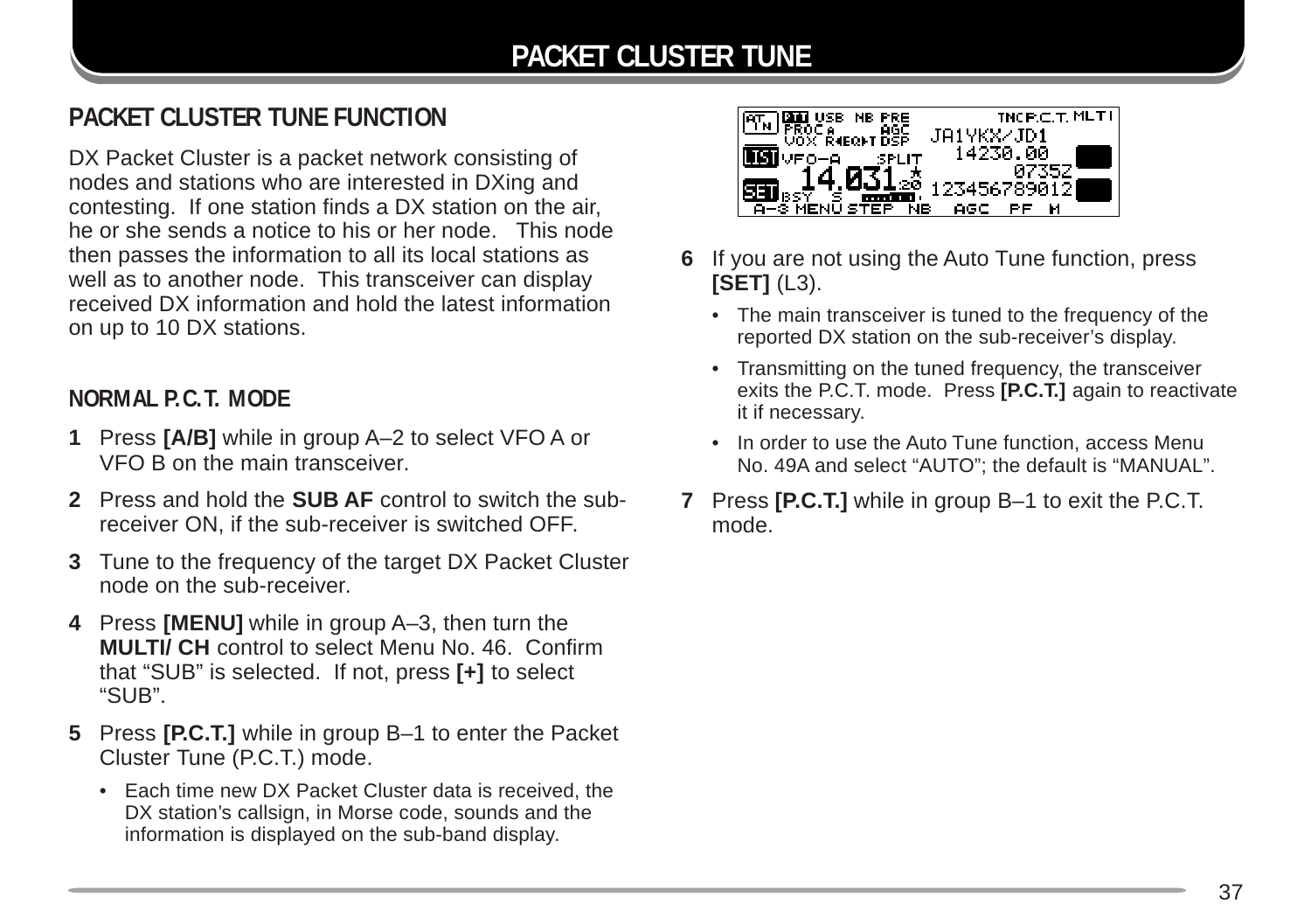## **LIST FUNCTION IN P.C.T. MODE**

To access your desired DX information from the P.C.T memory in the P.C.T. mode:

**1** Press **[LIST]** (L2).



- **2** Press **[**c**]**/ **[**d**]** or turn the **MULTI/ CH** control to select the report.
	- $\mathbf{P}$  " indicates which DX report is currently selected.
- **3** Press **[SET]** to tune the main transceiver to the reported frequency.
	- Press **[DEL]** to erase the selected DX information from the P.C.T. memory. Press **[EXIT]** to return to normal P.C.T. information display.
	- Press **[OK]** to view all the comments of the selected DX station.

## **NEW PACKET CLUSTER DATA**

The transceiver can be set to output a beep instead of a Morse code when new DX Packet Cluster data is received. Press **[MENU]** while in group A–3, then turn the **MULTI/ CH** control to select Menu No. 49. Press **[SUB]**, then turn the **MULTI/ CH** control to access Menu No. 49B. Select "OFF". "VOICE" can also be set when you install the optional VS-3 {TS-2000 page 91}.

#### **Note:**

- ◆ You cannot send DX information to a node using the P.C.T. mode.
- The DX Packet Cluster data in memory is retained when the transceiver is turned OFF. However, the sub-receiver's frequency display returns to the receiving frequency of the DX Packet Cluster node.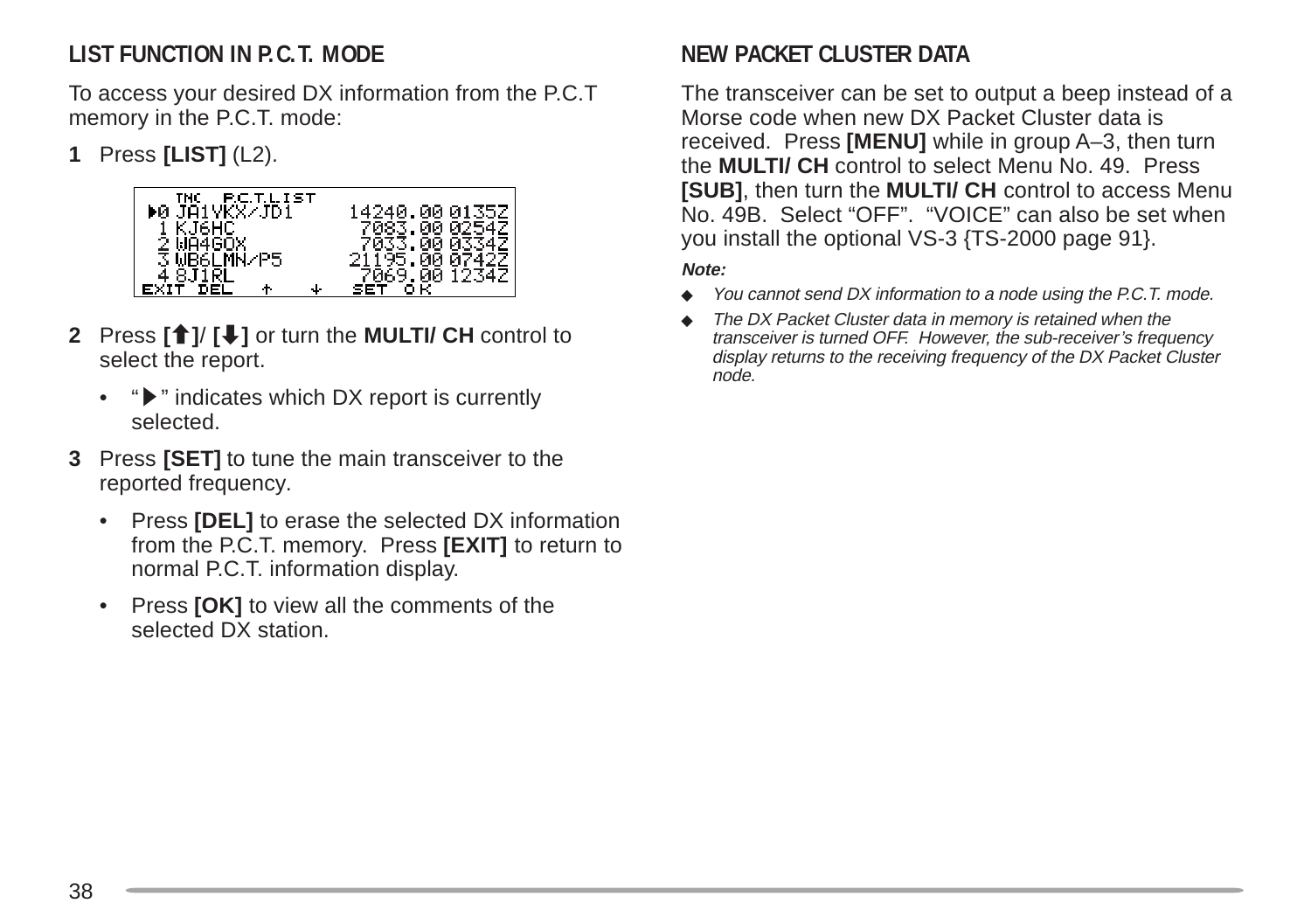## **VISUAL SCAN**

## **OVERVIEW**

While you are receiving, Visual Scan allows you to monitor frequencies near the current operating frequency. Visual Scan graphically and simultaneously shows how all frequencies in the selected range are busy. You will see up to 21 segments, for each channel, that represent 7 S-meter levels (3 segments per level).

You can determine the scan range by selecting the center frequency and the number of channels. The default number of channels is 61.





## **SELECTING THE NUMBER OF CHANNELS**

- **1** Press **[F1] (1 s)** until you select group A.
- **2** Press **[F1]** until you select A–3.
- **3** Press **[MENU]**.
- **4** Turn the **MULTI/ CH** control to select Menu No. 11.
- **5** Press **[+]**/ **[–]** to select 31, 61 (default), 91, or 181.
- **6** Press **[OK]** to complete the setting.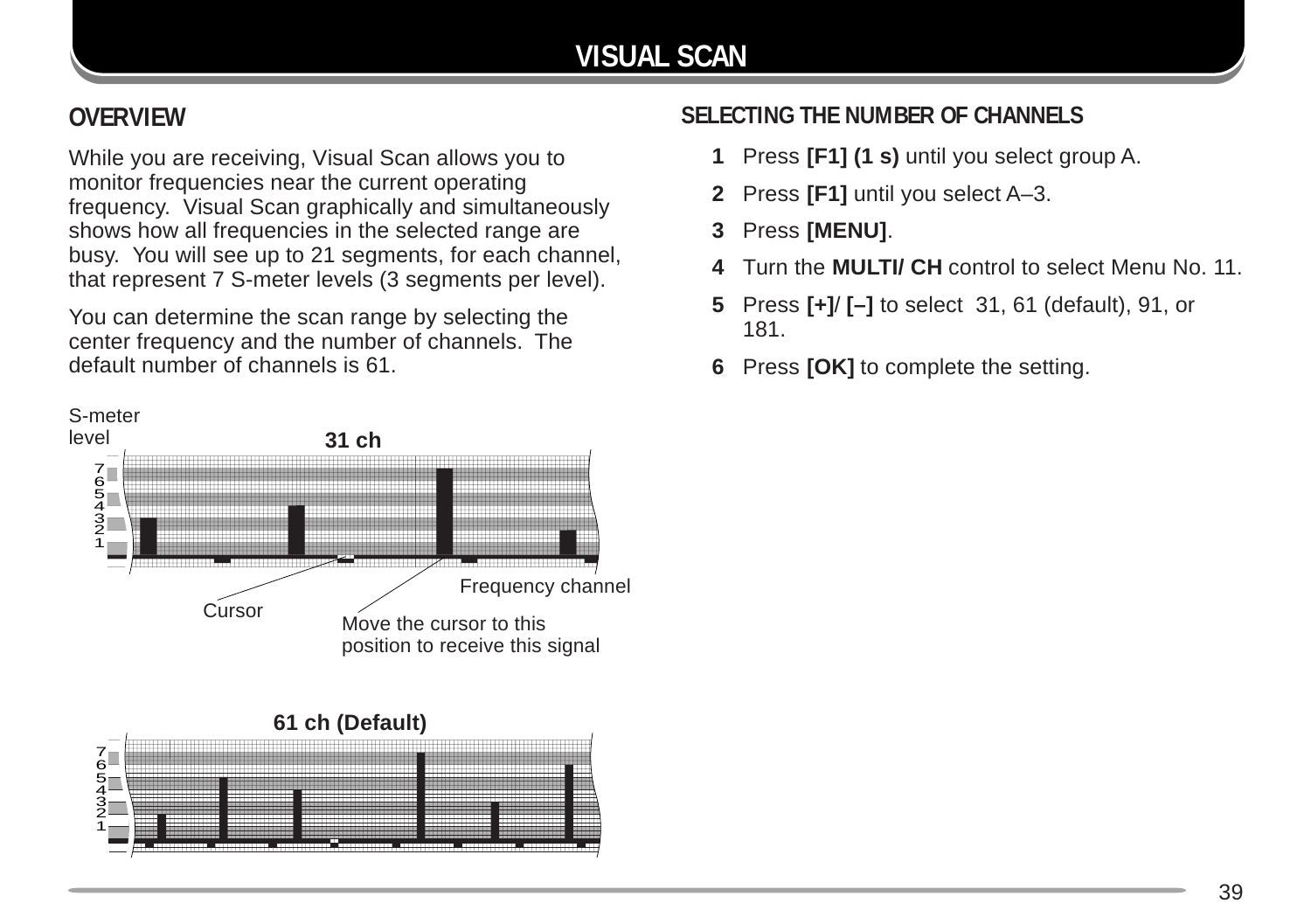#### **USING VISUAL SCAN**

- **1** Select your desired frequency using the **Tuning** control.
- **2** Turn the **Tuning** control or press Mic **[UP]**/ **[DWN]** to select the operating frequency.
	- This frequency will be used as the center frequency for the Visual Scan.
- **3** Press **[F1] (1 s)** until you select group B.
- **4** Press **[F1]** until you select B–3.
- **5** Press **[VISUAL]** to start the Visual Scan.



- To pause the Scan, press **[PAUSE]**. "P" appears on the display. Press **[PAUSE]** again to resume scanning.
- **6** To change the center frequency, turn the **Tuning** control or press Mic **[UP]**/ **[DWN]**.
	- The displayed frequency changes and the cursor moves.
	- Press **[SET]** to use the changed operating frequency as the center frequency.
	- Press **[RESET]** to restore the original center frequency.
- **7** To quit Visual Scan, press **[EXIT]**.

#### **Note:**

- ◆ You can press the **Tuning** control to change the **Tuning** control and **MULTI/ CH** control to adjust the operating frequency. "TUN" or "MLTI" appears to indicate which control mode is selected.
- ◆ If you start Visual Scan in Memory Recall mode, the memory channel frequencies will be scanned.
- ◆ Visual Scan stops while transmitting.
- During the Visual Scan, the scanning frequency cannot be monitored through the speaker.
- ◆ Depending on conditions, Visual Scan and the conventional S-meter may indicate different signal strength levels.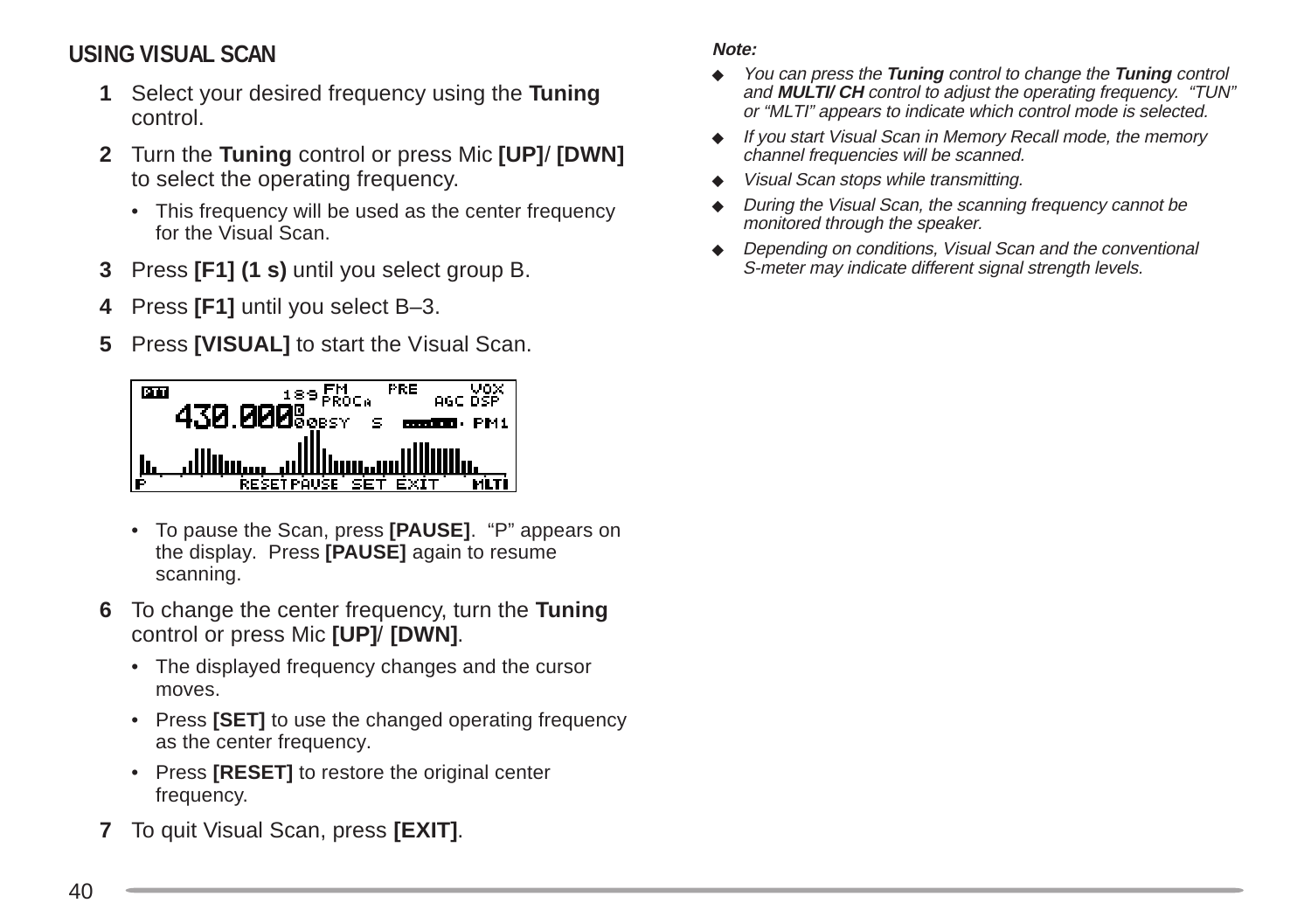## **PROGRAMMABLE MEMORY (PM)**

Programmable Memory (PM) stores virtually all settings currently set on the transceiver. This transceiver provides 5 PM channels to store 5 sets of transceiver configurations. Later you can quickly recall one of these memories, depending on the operations you have in mind or the operating environment.

#### **PROGRAMMABLE INFORMATION**

The following settings can be separately stored for the main transceiver and sub-receiver:

| VFO A/ B frequency          | VFO A/ B selection                  |
|-----------------------------|-------------------------------------|
| Operating mode (MAIN)       | VFO frequency (SUB)                 |
| Operating mode (SUB)        | N.R. 1 level                        |
| <b>Memory Group setting</b> | Signalling settings (FM)            |
| ANT 1 or ANT 2              | Break-in delay                      |
| Electric keyer speed        | ATT/ PRE ON/ OFF                    |
| <b>ASC ON/ OFF</b>          | Scanning speed                      |
| Visual Scan mode            | Noise Reduction setting             |
| Repeater offset frequency   | MULTI/ CH control<br>frequency step |

The following settings are shared by both the main transceiver and the sub-receiver:

| 1MHz Up/ Down ON/ OFF                     | 1MHz Up/ Down frequency<br>step |
|-------------------------------------------|---------------------------------|
| AT ON/OFF                                 | <b>AGC ON/ OFF</b>              |
| Satellite mode ON/ OFF                    | VOX ON/OFF                      |
| CW break-in ON/ OFF                       | FINE ON/OFF                     |
| RIT/ XIT ON/ OFF                          | Sub-receiver ON/ OFF            |
| N.B. ON/OFF                               | N.B. level                      |
| A.N./ B.C. ON/ OFF                        | A.N./ B.C. level data           |
| M.B.C. ON/ OFF                            | M.B.C. frequency data           |
| <b>TX</b> monitor level                   | <b>Carrier level</b>            |
| Output power                              | VOX gain level                  |
| VOX delay time                            | Mic gain level                  |
| Speech Processor level                    | Dimmer level                    |
| Beep level                                | Negative/ Positive display      |
| Contrast level                            | Auto mode ON/ OFF               |
| Display status when it is<br>switched OFF |                                 |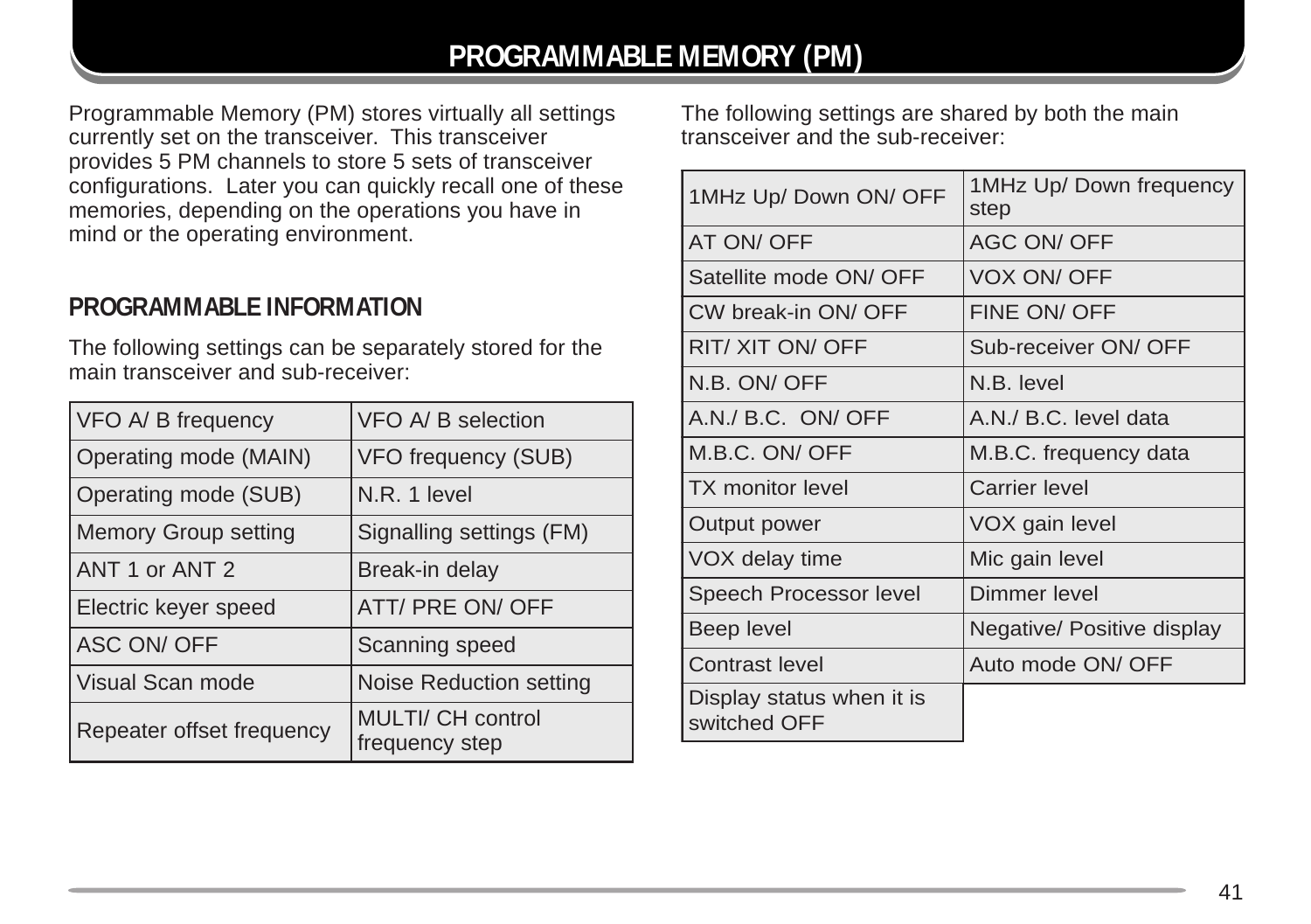## **APPLICATION EXAMPLES**

The following are examples of how you might use Programmable Memory.

#### **Situation 1**

You share your transceiver with other members in your family or club. However, each individual has personal preferences for how they like to set various functions. You have to keep changing many settings each time you use the transceiver.

#### Situation 2

While operating mobile on the way to work every morning, you prefer a silent transceiver that does not interrupt the morning calm. In addition, you feel that a bright display is a waste of electricity in sunlight. At night when driving home, you realize the Beep function truly serves a purpose and you feel it is nice to see a bright display after dark.

## **PM CHANNEL DEFAULT VALUES**

## **PM Channel Freq. and Mode (MAIN) Freq. and Mode (SUB) Display Dimmer Beep Key Group** PM1 | 14 MHz/ USB | 144 MHz/ FM | Negative | 3 | 4 | A–1 PM2 | 21 MHz/ USB | 144 MHz/ FM | Positive | 3 | 4 | A–2 PM3  $\vert$  50 MHz/ USB  $\vert$  430 or 440 MHz/ FM  $\vert$  Negative  $\vert$  3  $\vert$  4  $\vert$  A–3 P M M4 1 M 44 MHz/ F 1 e 44 MHz/ F N 24 1 egativ B– PM5  $\parallel$  430 or 440 MHz/ FM  $\parallel$  430 or 440 MHz/ FM  $\parallel$  Positive  $\parallel$  2  $\parallel$  4  $\parallel$  B-3

The default values of the PM channels are set as follows.

#### **Solution**

Because 5 PM channels are available, up to 5 persons can separately program the transceiver and store their customized environment. Then each person can quickly change to his or her favorite settings simply by recalling a PM channel. It is too much trouble to change back the settings after somebody else has reconfigured them. So this application may avoid having a feature-rich transceiver but never using many useful features.

#### Solution

In two PM channels, store the same operating data such as frequency, offset, tone, etc., and store different settings for the Display Dimmer and Beep functions. Then you can quickly recall the best settings for day or night operating.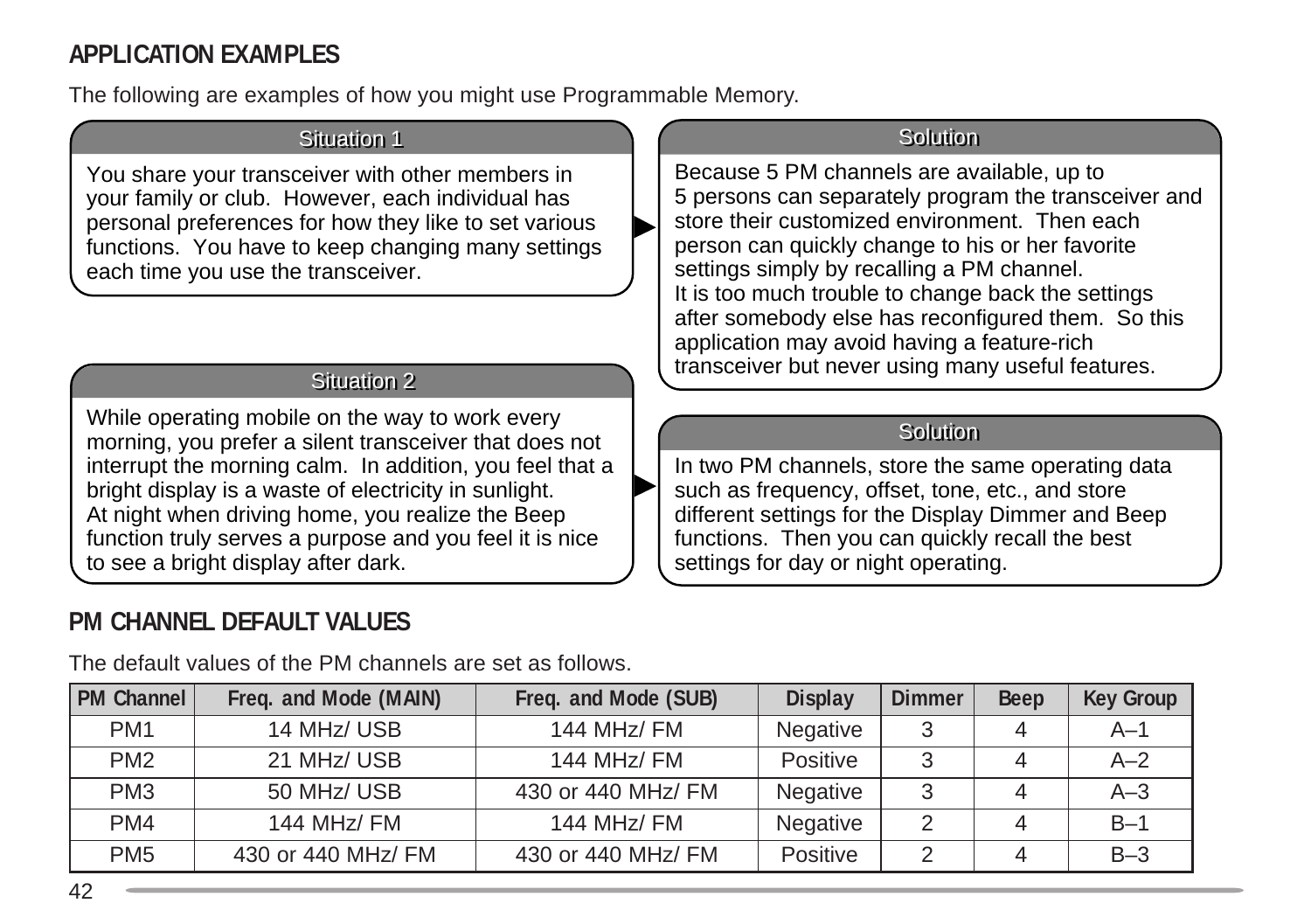## **STORING DATA IN PM CHANNELS**

- **1** Confirm that the following conditions have been satisfied:
	- The transceiver is in the receive mode.
	- Scan is not being used.
	- The Microphone Control is OFF.
- **2** Configure the transceiver as you like.
	- For the items that can be stored, see page 41.
- **3** Press **[PM]**, **[P.IN]**.
	- PM channel numbers 1 to 5 appear and blink at the bottom of the display.



- **4** Press **[1]** to **[5]** corresponding to your desired PM channel.
	- The settings listed on page 41 are stored in the PM channel.
	- Press **[OFF]** to cancel.

## **RECALLING A PM CHANNEL**

- **1** Press **[PM]**.
	- PM channel numbers 1 to 5 appear at the bottom of the display.



- **2** Press **[1]** to **[5]** corresponding to your desired PM channel.
	- The contents of the selected PM channel are recalled.
	- The recalled PM channel number appears in the upper right corner.
	- To exit PM Recall mode, press **[PM]**, then press **[OFF]**.

**Note:** You cannot recall a PM channel while transmitting.

## **AUTO PM CHANNEL SAVE**

After you recalled a PM channel, the function automatically overwrites the current PM channel with the present operating environment when:

- You recall another PM channel.
- You press **[OFF]** in PM channel recall mode.
- You switch the transceiver OFF.

**Note:** You cannot switch this function OFF.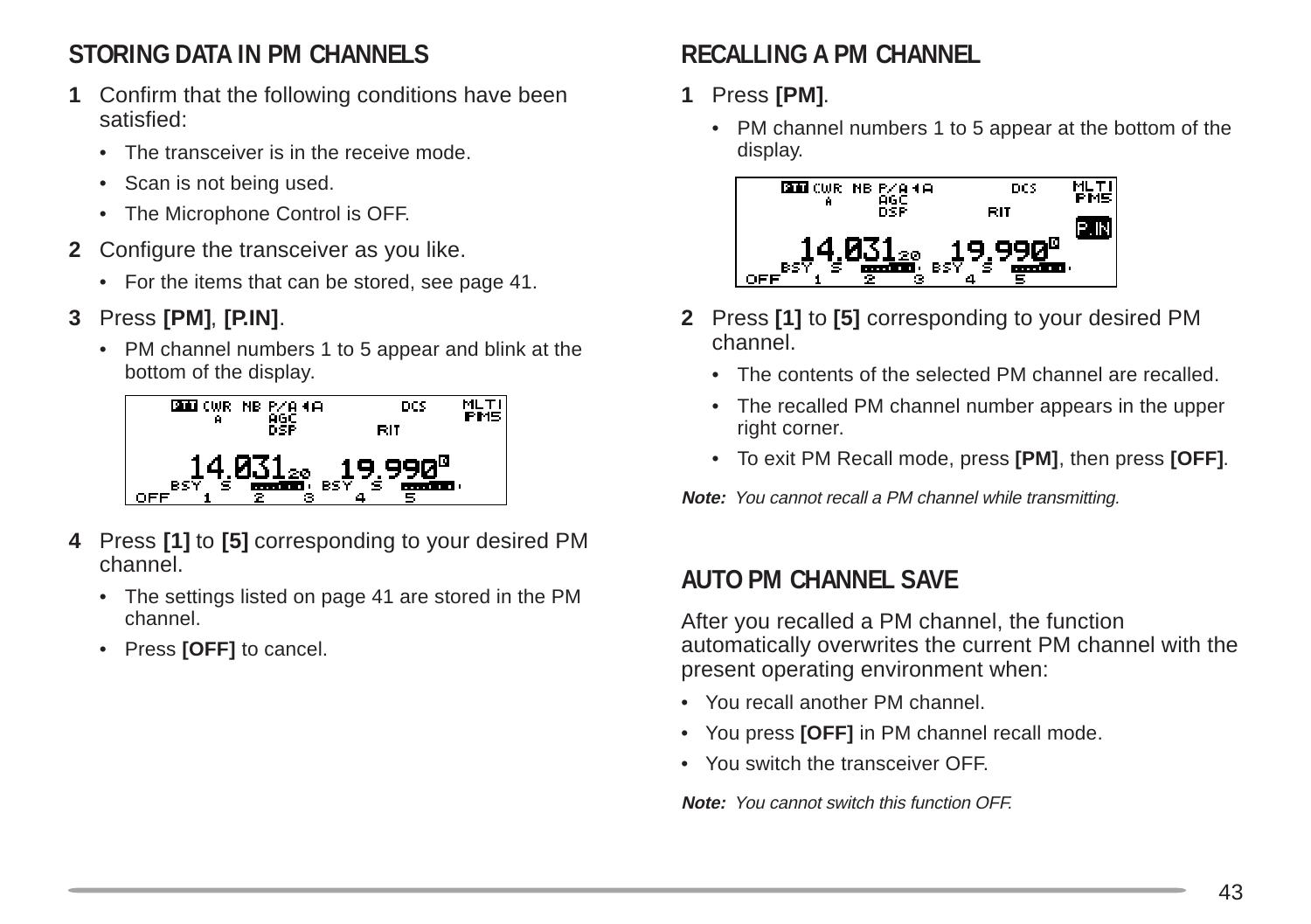## **SKY COMMAND II+ (K-TYPE ONLY)**

The Sky Command II+ allows you to remotely control a TS-570, TS-870, or TS-2000 series HF transceiver from a separate location. Before operating Sky Command II+ with the RC-2000, read the Sky Command II+ section of the TS-2000(X)/ TS-B2000 instruction manual, starting on page 83. After completing the setup, refer to pages  $84 \sim 88$  of the TS-2000(X)/ TS-B2000 instruction manual for the control operations using a TM-D700A, TH-D7A, or another TS-2000(X) transceiver.

## **PROGRAMMING CALL SIGNS**

The TS-2000(X)/ TS-B2000 can serve as either Commander or Transporter. Program the same callsign for both Commander and Transporter. Refer to page 83 of the TS-2000/ TS-B2000 instruction manual for the possible callsign entries.

#### **On the TRANSPORTER:**

- **1** Press **[F1] (1 s)** until you select group A.
- **2** Press **[F1]** until you select A–3.
- **3** Press **[MENU]**.
- **4** Turn the **MULTI/ CH** control to select Menu No. 62.
- **5** Press **[SUB]**.
- **6** Turn the **MULTI/ CH** control to select Menu No. 62A.
- **7** Press **[OK]**.
	- The Commander callsign entry prompt appears.
- **8** Turn the **Tuning** control to select a character.
	- You can enter 0 to 9, A to Z, and –.
- **9** Press **[**b**]**/ **[**a**]** to move the cursor. Press **[DEL]** to delete the character at the cursor. Press **[CLR]** to cancel the entry.
- **10** Press **[OK]** to store the callsign.

#### **On the COMMANDER:**

- **1** Press **[F1] (1 s)** until you select group A.
- **2** Press **[F1]** until you select A–3.
- **3** Press **[MENU]**.
- **4** Turn the **MULTI/ CH** control to select Menu No. 62.
- **5** Press **[SUB]**.
- **6** Turn the **MULTI/ CH** control to select Menu No. 62B.
- **7** Press **[OK]**.
	- The Transporter callsign entry prompt appears.
- **8** Turn the **Tuning** control to select a character.
	- You can enter 0 to 9, A to Z, and –.
- **9** Press **[**b**]**/ **[**a**]** to move the cursor. Press **[DEL]** to delete the character at the cursor. Press **[CLR]** to cancel the entry.
	- The callsign must match the Transporter callsign to perform Sky Command II+ operation.

**10** Press **[OK]** to store the callsign.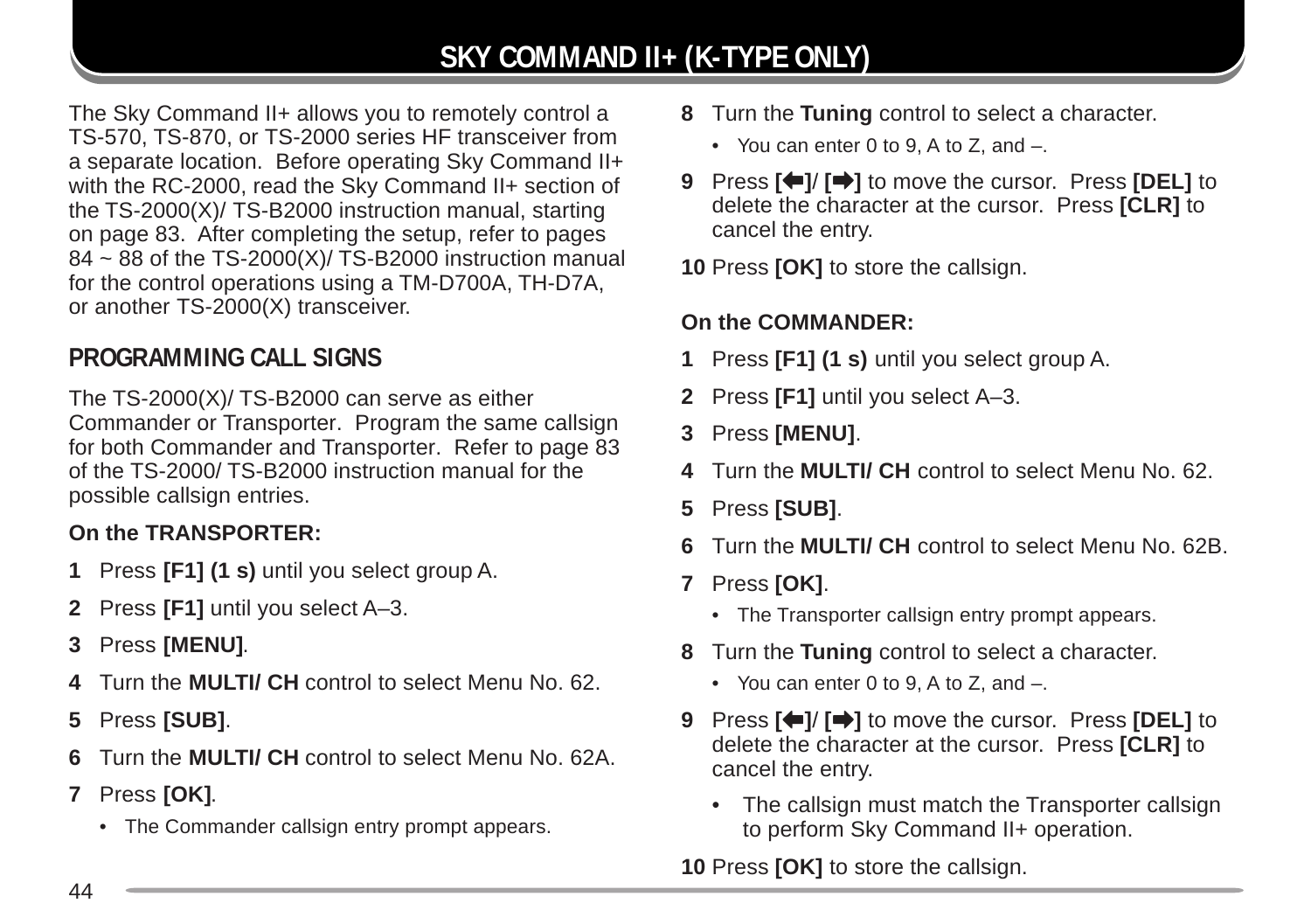## **PROGRAMMING A TONE FREQUENCY**

You must also program the CTCSS tone to operate the Sky Command II+. Select the same CTCSS tone for both the Commander and the Transporter.

- **1** Press **[F1] (1 s)** until you select group A.
- **2** Press **[F1]** until you select A–3.
- **3** Press **[MENU]**.
- **4** Turn the **MULTI/ CH** control to select Menu No. 62.
- **5** Press **[SUB]**.
- **6** Turn the **MULTI/ CH** control to select Menu No. 62C.
- **7** Press **[–]**/ **[+]** to select a CTCSS tone frequency for the Sky Command II+ operation.
- **8** Press **[OK]** to store the CTCSS tone frequency for the Sky Command II+ operation. Press **[CLR]** to cancel the selection.

## **PROGRAMMING COMMUNICATION SPEED**

You must configure the same TNC communication speed between the Commander and the Transporter.

- **1** Press **[F1] (1 s)** until you select group A.
- **2** Press **[F1]** until you select A–3.
- **3** Press **[MENU]**.
- **4** Turn the **MULTI/ CH** control to select Menu No. 62.
- **5** Press **[SUB]**.
- **6** Turn the **MULTI/ CH** control to select Menu No. 62D.
- **7** Press **[–]**/ **[+]** to select either 1200 bps or 9600 bps.
- **8** Press **[OK]** to store the TNC communication speed for the Sky Command II+ operation. Press **[CLR]** to cancel the selection.

**Note:** 9600 bps can be used only when you use TS-2000(X)/ TS-B2000 for both the Commander and the Transporter.

#### **CONFIGURING A TNC BAND**

If you are using a TS-2000(X)/ TS-B2000, confirm that the built-in TNC is assigned to the sub-receiver.

- **1** Press **[F1] (1 s)** until you select group A.
- **2** Press **[F1]** until you select A–3.
- **3** Press **[MENU]**.
- **4** Turn the **MULTI/ CH** control to select Menu No. 46.
- **5** Press **[–]**/ **[+]** to select "SUB".
- **6** Press **[OK]** to store the TNC band for the Sky Command II+ operation. Press **[CLR]** to cancel the selection.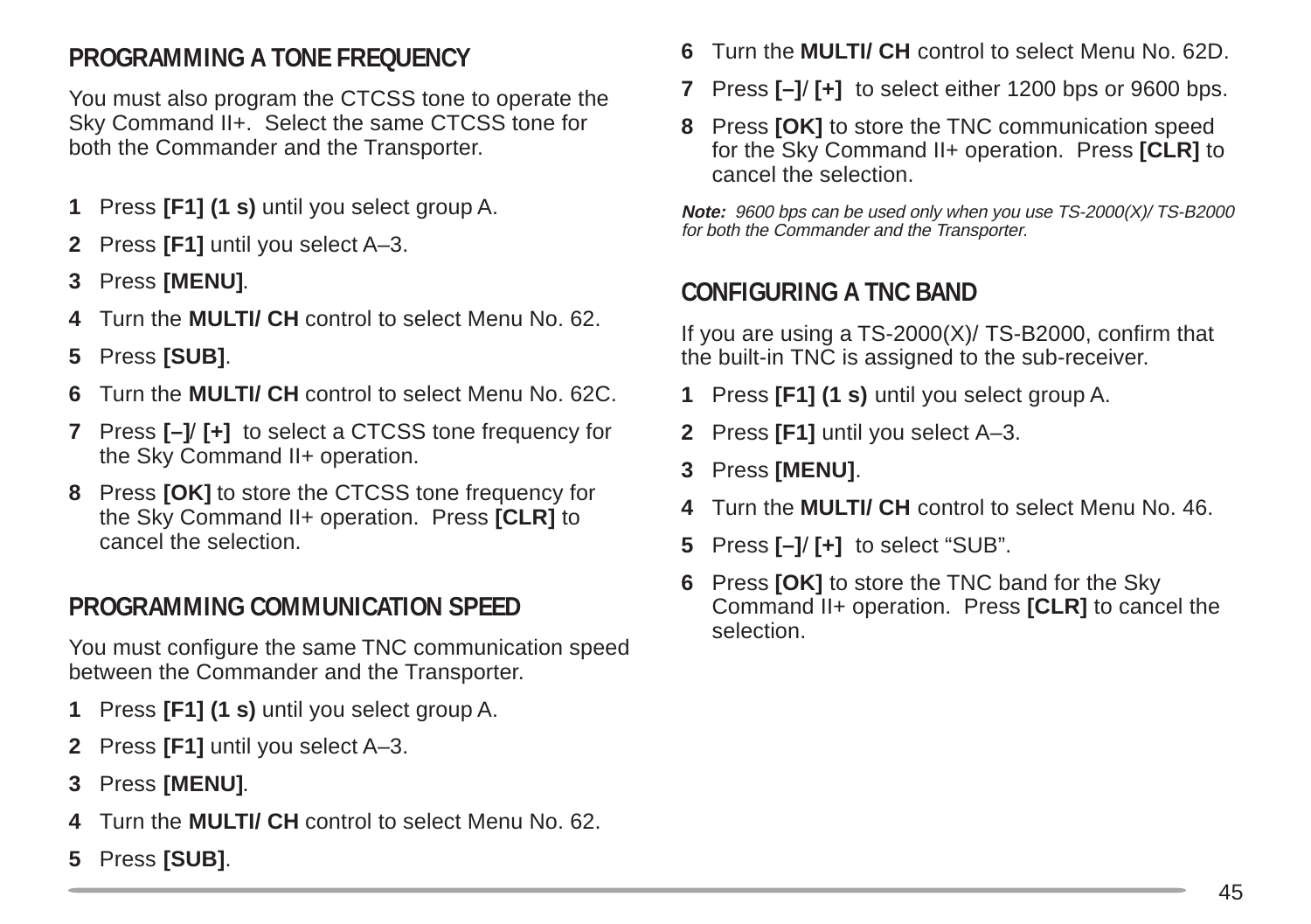## **STARTING SKY COMMAND II+ OPERATION**

- **1** Select an open 144 MHz frequency on the main transceiver.
- **2** Select an open 440 MHz frequency for the subreceiver.
- **3** Press **[F1] (1 s)** until you select group A.
- **4** Press **[F1]** until you select A–3.
- **5** Press **[MENU]**.
- **6** Turn the **MULTI/ CH** control to select Menu No. 62.
- **7** Press **[SUB]**.
- **8** Turn the **MULTI/ CH** control to select Menu No. 62E.
- **9** Press **[–]**/ **[+]** to select either "COMMAND" (Commander) or "T-PORTER" (Transporter).
- 10 The Sky Command II+ operation starts.

**Note:** "CLIENT" is used when you use another TM-D700A or TH-D7A for the Transporter of the Sky Command operation. Refer to "USING A SEPARATE TRANSPORTER" {TS-2000 page 88}.

## **TO EXIT SKY COMMAND II+ OPERATION**

- **1** Press **[MENU]**.
- **2** Press **[–]**/ **[+]** and select "OFF" to exit the Sky Command II+ operation.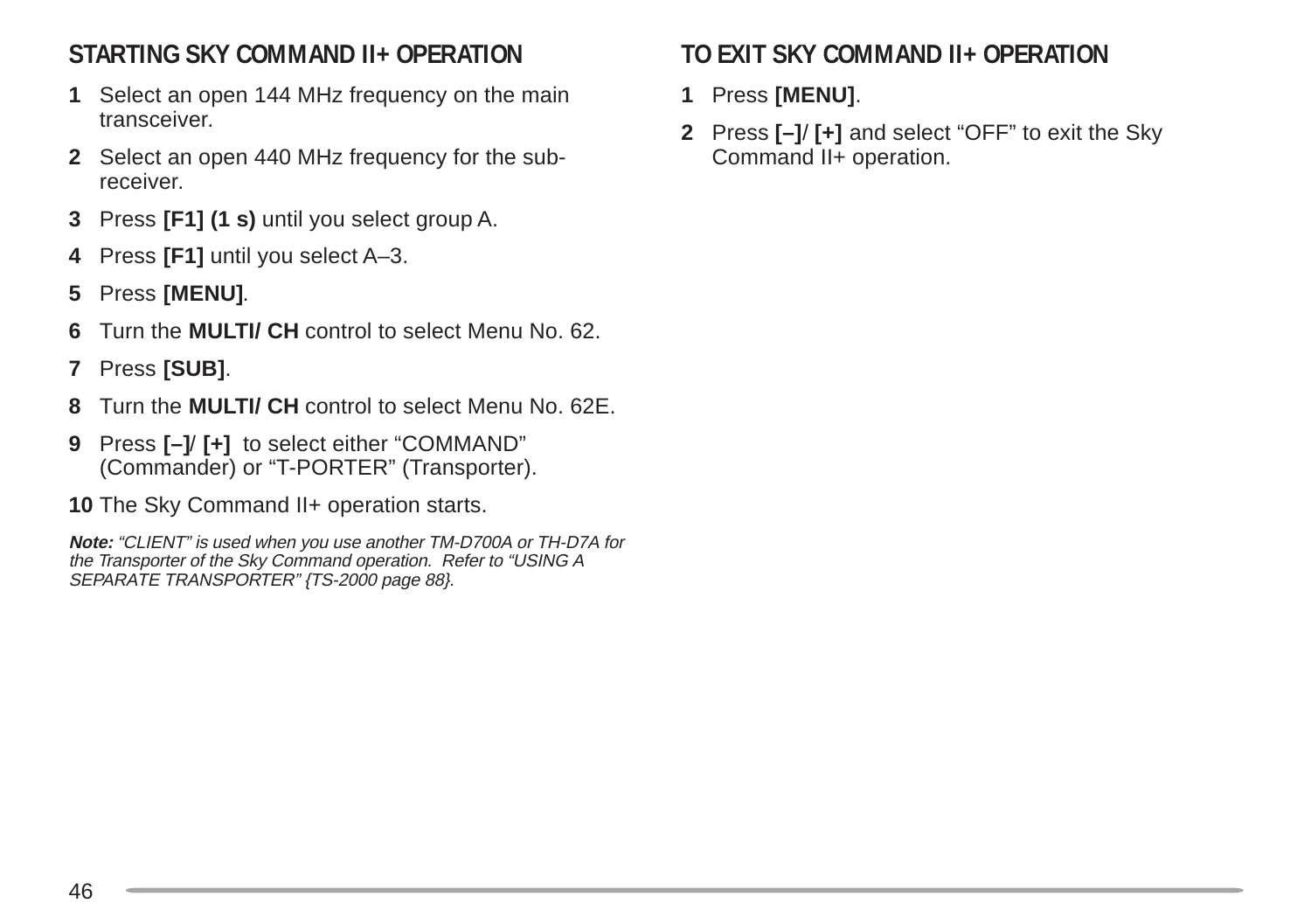## **QUICK KEY REFERENCE**

## **USB/ LSB mode**

| <b>Function</b> | <b>GROUP</b> | <b>RC-2000</b> | TS-2000 | <b>Function</b> | <b>GROUP</b> | <b>RC-2000</b> | TS-2000   | <b>Function</b> | <b>GROUP</b> | <b>RC-2000</b> | <b>TS-2000</b> |
|-----------------|--------------|----------------|---------|-----------------|--------------|----------------|-----------|-----------------|--------------|----------------|----------------|
|                 |              | page           | page    |                 |              | page           | page      |                 |              | page           | page           |
| [A/B]           | $A-2$        | 15             | 18      | [MENU]          | $A-3$        | 16             | 21        | [SET]           | $A-5$        | 17             | 67             |
| $[A=B]$         | $A-2$        | 15             | 38      | [METER]         | $B-4$        | 20             | 19        | [SG SEL]        | $B-3$        | 20             | 69             |
| [AGC]           | $A-3$        | 16             | 38, 103 | <b>IMG SEL1</b> | $A - 4$      | 16             | 64        | [SPLIT]         | $A - 2$      | 15             | 31             |
| [A.N.]          | $C-3$        | 22             | 56      | [MIC]           | $C-1$        | 21             | 28        | [STEP]          | $A-3$        | 16             | 37             |
| [ANT1/2]        | $B-1$        | 19             | 72      | [M.IN]          | $A - 4$      | 17             | 58        | [TF SET]        | $A-2$        | 15             | 31             |
| [ATT]           | $B-1$        | 19             | 57,73   | [MODE]          | $A-1$        | 15             | 19        | $[T-MON]$       | $C-1$        | 22             | 79             |
| [AUTO]          | $B-3$        | 20             | 73      | [M>V]           | $A - 4$      | 16             | 61        | [UP]            | $A-1$        | 15             | 10             |
| [B.C.]          | $C-3$        | 22             | 56      | [NB]            | $A-3$        | 16             | 57        | [VISUAL]        | $B-3$        | 39             | 70             |
| [CH1]           | $B-2$        | 19             | 89      | [N.R.]          | $C-3$        | 22             | 56        | [V DLY]         | $C-2$        | 22             | 39             |
| [CH2]           | $B-2$        | 19             | 89      | [OPEN]          | $A-5$        | 17             | 62        | [V GAIN]        | $C-2$        | 22             | 39             |
| [CH3]           | $B-2$        | 19             | 89      | [P.C.T.]        | $B-1$        | 37             | 53        | [V/M]           | $A - 4$      | 17             | 59             |
| [CLOSE]         | $A-5$        | 17             | 62      | [PF]            | $A-3$        | 16             | 77        | [VOX]           | $C-2$        | 22             | 39             |
| [CLR]           | $A - 4$      | 16             | 10,62   | [PRE]           | $B-1$        | 19             | 57        | [XIT]           | $A - 2$      | 15             | 40             |
| [CTRL]          | $B-4$        | 20             | 45      | [PROC]          | $C-1$        | 21             | 40        | [1MHz]          | $A-1$        | 15             | 37             |
| [DOWN]          | $A-1$        | 15             | 10      | [PWR]           | $C-1$        | 22             | 20,79     |                 |              |                |                |
| [DUAL]          | $B-4$        | 20             | 45      | [Q.M]           | $B-4$        | 20             | 65        |                 |              |                |                |
| [FILTER]        | $C-3$        | 24             | 55      | [REC]           | $B-2$        | 19             | 89        |                 |              |                |                |
| [FINE]          | $A-1$        | 15             | 38      | [RF]            | $C-2$        | 24             | 18        |                 |              |                |                |
| [LOCK]          | $B-4$        | 20             |         | [SATL]          | $B-1$        | 19, 31         | 53        |                 |              |                |                |
| [M.B.C.]        | $C-3$        | 24             | 56      | [SCAN]          | $B-3$        | 20             | $66 - 69$ |                 |              |                |                |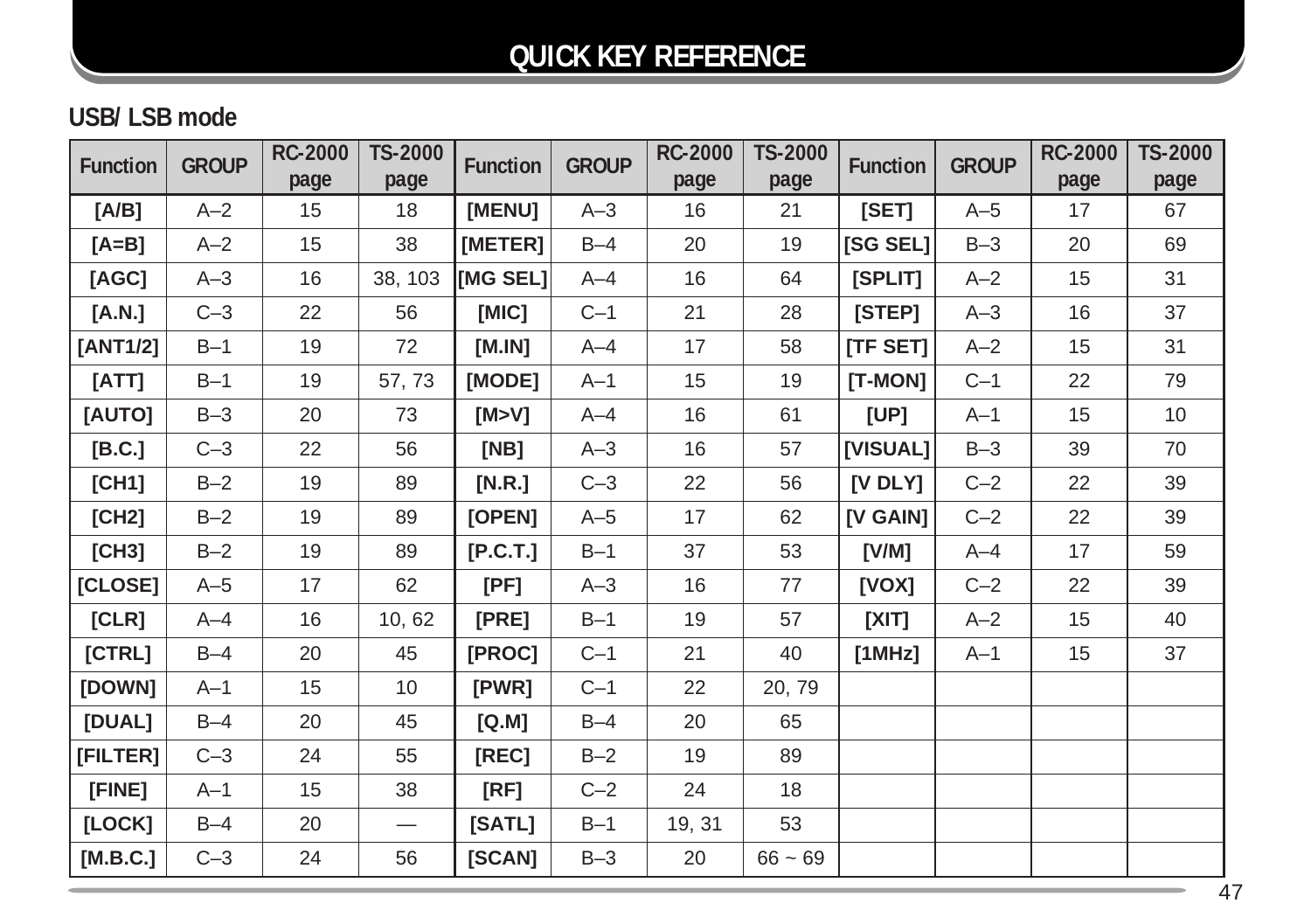#### **CW mode**

| <b>Function</b> | <b>GROUP</b> | <b>RC-2000</b> | TS-2000 | <b>Function</b> | <b>GROUP</b> | <b>RC-2000</b> | TS-2000                         | <b>Function</b> | <b>GROUP</b> | <b>RC-2000</b> | TS-2000   |
|-----------------|--------------|----------------|---------|-----------------|--------------|----------------|---------------------------------|-----------------|--------------|----------------|-----------|
|                 |              | page           | page    |                 |              | page           | page                            |                 |              | page           | page      |
| [A/B]           | $A - 2$      | 15             | 18      | [LOCK]          | $B-4$        | 20             | $\hspace{0.1mm}-\hspace{0.1mm}$ | [SCAN]          | $B-3$        | 20             | $66 - 69$ |
| $[A=B]$         | $A - 2$      | 15             | 38      | [M.B.C.]        | $C-3$        | 24             | 56                              | [SET]           | $A-5$        | 17             | 67        |
| [AGC]           | $A-3$        | 16             | 38, 103 | [MENU]          | $A-3$        | 16             | 21                              | [SG SEL]        | $B-3$        | 20             | 69        |
| [ANT1/2]        | $B-1$        | 19             | 72      | [METER]         | $B-4$        | 20             | 19                              | [SPLIT]         | $A-2$        | 15             | 31        |
| [ATT]           | $B-1$        | 19             | 57,73   | [MG SEL]        | $A - 4$      | 16             | 64                              | [STEP]          | $A-3$        | 16             | 37        |
| [AUTO]          | $B-3$        | 20             | 73      | [M.IN]          | $A - 4$      | 17             | 58                              | [TF SET]        | $A-2$        | 15             | 31        |
| [BK DLY]        | $C-2$        | 24             | 42      | [MODE]          | $A-1$        | 15             | 19                              | [UP]            | $A-1$        | 15             | $10$      |
| [CH1]           | $B-2$        | 19             | 43      | [M>V]           | $A - 4$      | 16             | 61                              | [VISUAL]        | $B-3$        | 39             | 70        |
| [CH2]           | $B-2$        | 19             | 43      | [NB]            | $A-3$        | 16             | 57                              | [V/M]           | $A - 4$      | 17             | 59        |
| [CH3]           | $B-2$        | 19             | 43      | [N.R.]          | $C-3$        | 22             | 56                              | [VOX]           | $C-2$        | 24             | 42        |
| [CLOSE]         | $A-5$        | 17             | 62      | [OPEN]          | $A-5$        | 17             | 62                              | [XIT]           | $A-2$        | 15             | 40        |
| [CLR]           | $A - 4$      | 16             | 10,62   | [P.C.T.]        | $B-1$        | 37             | 53                              | [1MHz]          | $A-1$        | 15             | 37        |
| [CTRL]          | $B-4$        | 20             | 45      | [PF]            | $A-3$        | 16             | 77                              |                 |              |                |           |
| [CAR]           | $C-1$        | 23             | 30      | [PRE]           | $B-1$        | 19             | 57                              |                 |              |                |           |
| [CW TUN]        | $C-1$        | 23             | 30      | [PWR]           | $C-1$        | 22             | 20, 79                          |                 |              |                |           |
| [DOWN]          | $A-1$        | 15             | 10      | [Q.M]           | $B-4$        | 20             | 65                              |                 |              |                |           |
| [DUAL]          | $B-4$        | 20             | 45      | [REC]           | $B-2$        | 19             | 43, 89                          |                 |              |                |           |
| [FILTER]        | $C-3$        | 24             | 55      | [REV]           | $C-1$        | 23             |                                 |                 |              |                |           |
| [FINE]          | $A-1$        | 15             | 38      | [RF]            | $C-2$        | 24             | 18                              |                 |              |                |           |
| [KEY]           | $C-2$        | 24             | 42      | [SATL]          | $B-1$        | 19, 31         | 53                              |                 |              |                |           |

,我们也不会有什么?""我们的人,我们也不会不会不会。""我们的人,我们也不会不会不会。""我们的人,我们也不会不会不会。""我们的人,我们也不会不会不会不会。"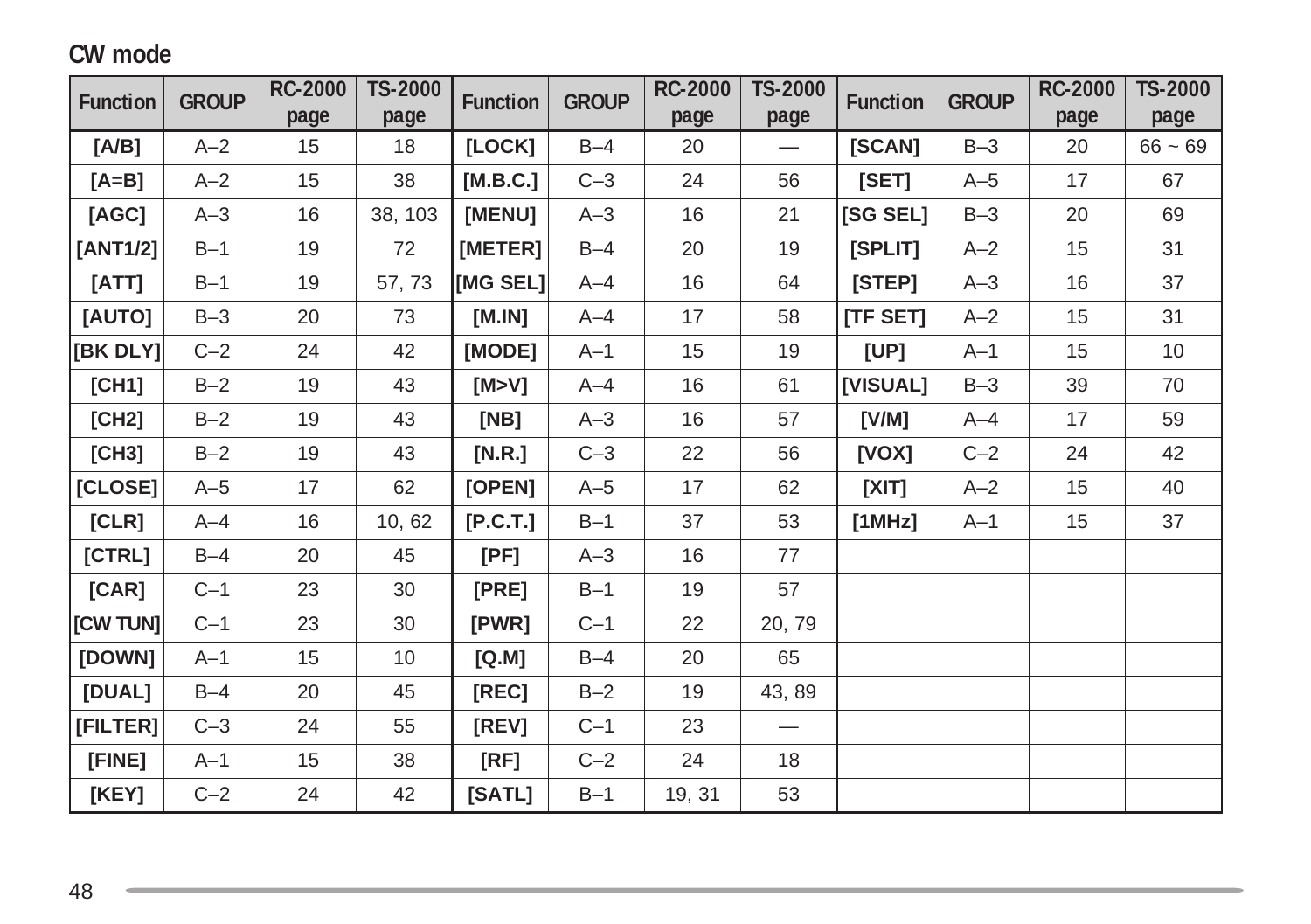## **FM mode**

| <b>Function</b> | <b>GROUP</b> | <b>RC-2000</b> | <b>TS-2000</b> | <b>Function</b> | <b>GROUP</b> | <b>RC-2000</b> | TS-2000 | <b>Function</b> | <b>GROUP</b> | <b>RC-2000</b> | <b>TS-2000</b> |
|-----------------|--------------|----------------|----------------|-----------------|--------------|----------------|---------|-----------------|--------------|----------------|----------------|
|                 |              | page           | page           |                 |              | page           | page    |                 |              | page           | page           |
| [A/B]           | $A-2$        | 15             | 18             | [LOCK]          | $B-4$        | 20             |         | [RF]            | $C-2$        | 24             | 18             |
| $[A=B]$         | $A-2$        | 15             | 38             | [M.B.C.]        | $C-4$        | 24             | 56      | [SATL]          | $B-1$        | 19, 31         | 53             |
| [AGC]           | $A-3$        | 16             | 38, 103        | [MENU]          | $A-3$        | 16             | 21      | [SCAN]          | $B-3$        | 20             | $66 - 69$      |
| [ALT]           | $C-3$        | 26             | 72             | [METER]         | $B-4$        | 20             | 19      | [SET]           | $A-5$        | 17             | 67             |
| [ANT1/2]        | $B-1$        | 19             | 72             | [MG SEL]        | $A-4$        | 16             | 64      | [SG SEL]        | $B-3$        | 20             | 69             |
| [ASC]           | $C-1$        | 25             | 34             | [M.IN]          | $A-4$        | 17             | 58      | [SHIFT]         | $C-3$        | 26             | 32             |
| [ATT]           | $B-1$        | 19             | 57, 73         | [MODE]          | $A-1$        | 15             | 19      | [SPLIT]         | $A-2$        | 15             | 31             |
| [AUTO]          | $B-3$        | 20             | 73             | [M>V]           | $A - 4$      | 16             | 61      | [STEP]          | $A-3$        | 16             | 37             |
| [CH1]           | $B-2$        | 19             | 89             | [NAR]           | $C-2$        | 26             | 29      | <b>ITF SET1</b> | $A-2$        | 15             | 31             |
| [CH2]           | $B-2$        | 19             | 89             | [NB]            | $A-3$        | 16             | 57      | [T-MON]         | $C-1$        | 22             | 79             |
| [CH3]           | $B-2$        | 19             | 89             | [N.R.]          | $C-4$        | 22             | 56      | [TONE]          | $C-3$        | 26             | 33             |
| [CLOSE]         | $A-5$        | 17             | 62             | [OPEN]          | $A-5$        | 17             | 62      | [T.SEL]         | $C-4$        | 26             | 33             |
| [CLR]           | $A - 4$      | 16             | 10,62          | [P.C.T.]        | $B-1$        | 37             | 53      | [UP]            | $A-1$        | 15             | 10             |
| [CTRL]          | $B-4$        | 20             | 45             | [PF]            | $A-3$        | 16             | 77      | [VISUAL]        | $B-3$        | 39             | 70             |
| [CTCSS]         | $C-3$        | 26             | 35             | [PRE]           | $B-1$        | 19             | 57      | [V DLY]         | $C-2$        | 22             | 39             |
| [DCS]           | $C-3$        | 26             | 36             | [PROC]          | $C-1$        | 21             | 40      | [V GAIN]        | $C-2$        | 22             | 39             |
| [DOWN]          | $A-1$        | 15             | 10             | [PWR]           | $C-1$        | 22             | 20, 79  | [V/M]           | $A - 4$      | 17             | 59             |
| [DUAL]          | $B-4$        | 20             | 45             | [Q.M]           | $B-4$        | 20             | 65      | [VOX]           | $C-2$        | 22             | 39             |
| [FILTER]        | $C-4$        | 24             | 55             | [REC]           | $B-2$        | 19             | 89      | [XIT]           | $A-2$        | 15             | 40             |
| [FINE]          | $A-1$        | 15             | 38             | [REV]           | $C-1$        | 25             | 34      | [1MHz]          | $A-1$        | 15             | 37             |

<u> 1989 - Jan Samuel Barbara, marka a shekara ta 1989 - An tsara tsa a shekara tsa 1989 - An tsa a tsa a tsa a t</u>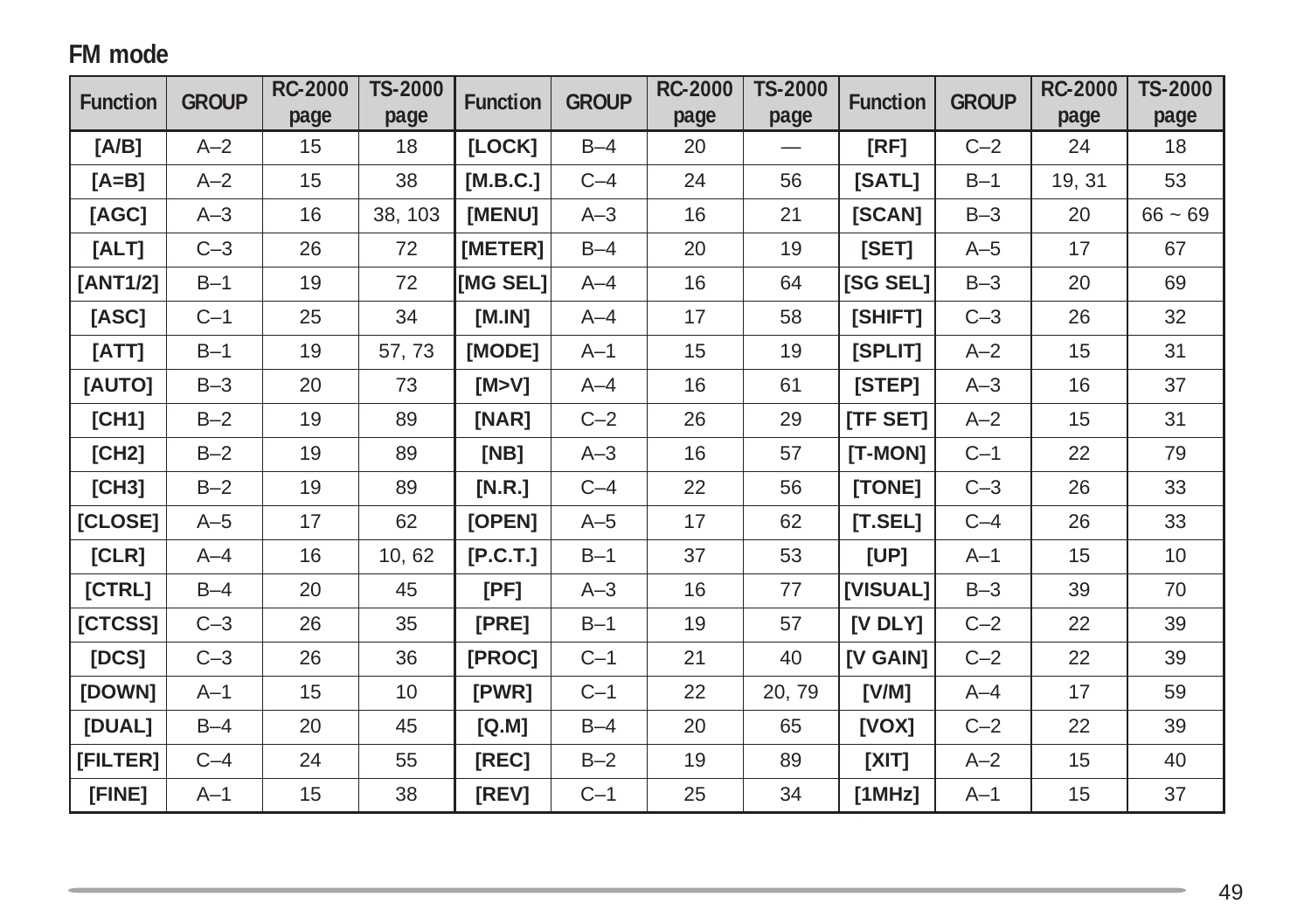## **FSK mode**

| <b>Function</b> | <b>GROUP</b> | <b>RC-2000</b>                    | <b>TS-2000</b>                    | <b>Function</b> | <b>GROUP</b> | <b>RC-2000</b>  | TS-2000   | <b>Function</b> | <b>GROUP</b> | <b>RC-2000</b> | TS-2000 |
|-----------------|--------------|-----------------------------------|-----------------------------------|-----------------|--------------|-----------------|-----------|-----------------|--------------|----------------|---------|
|                 |              | page                              | page                              |                 |              | page            | page      |                 |              | page           | page    |
| [A/B]           | $A-2$        | 15                                | 18                                | [METER]         | $B-4$        | 20              | 19        | [SPLIT]         | $A-2$        | 15             | 31      |
| $[A=B]$         | $A-2$        | 15                                | 38                                | [MG SEL]        | $A - 4$      | 16              | 64        | [STEP]          | $A-3$        | 16             | 37      |
| [AGC]           | $A-3$        | 16                                | 38, 103                           | [M.IN]          | $A - 4$      | 17              | 58        | [TF SET]        | $A - 2$      | 15             | 31      |
| [ANT1/2]        | $B-1$        | 19                                | 72                                | [MODE]          | $A-1$        | 15              | 19        | $[T-MON]$       | $C-1$        | 27             | 79      |
| [ATT]           | $B-1$        | 19                                | 57,73                             | [M>V]           | $A - 4$      | 16              | 61        | [UP]            | $A-1$        | 15             | 10      |
| [AUTO]          | $B-3$        | 20                                | 73                                | [NB]            | $A-3$        | 16              | 57        | [VISUAL]        | $B-3$        | 39             | 70      |
| [CAR]           | $C-1$        | 23                                | 51                                | [N.R.]          | $C-3$        | 22              | 56        | [V/M]           | $A - 4$      | 17             | 59      |
| [CH1]           | $B-2$        |                                   | $\overline{\phantom{m}}$          | [OPEN]          | $A-5$        | 17              | 62        | [XIT]           | $A-2$        | 15             | 40      |
| [CH2]           | $B-2$        | $\overbrace{\phantom{123221111}}$ |                                   | [P.C.T.]        | $B-1$        | 37              | 53        | [1MHz]          | $A-1$        | 15             | 37      |
| [CH3]           | $B-2$        | $\qquad \qquad$                   | $\hspace{0.1mm}-\hspace{0.1mm}$   | [PF]            | $A-3$        | 16              | 77        |                 |              |                |         |
| [CLOSE]         | $A-5$        | 17                                | 62                                | [PRE]           | $B-1$        | 19              | 57        |                 |              |                |         |
| [CLR]           | $A - 4$      | 16                                | 10,62                             | [PWR]           | $C-1$        | 22              | 20, 79    |                 |              |                |         |
| [CFRL]          | $B-4$        | 20                                | 45                                | [Q.M]           | $B-4$        | 20              | 65        |                 |              |                |         |
| [DOWN]          | $A-1$        | 15                                | 10                                | [REC]           | $B-2$        | $\qquad \qquad$ |           |                 |              |                |         |
| [DUAL]          | $B-4$        | 20                                | 45                                | [REV]           | $C-1$        | 27              | 51        |                 |              |                |         |
| [FILTER]        | $C-3$        | 24                                | 55                                | [RF]            | $C-2$        | 24              | 18        |                 |              |                |         |
| [FINE]          | $A-1$        | 15                                | 38                                | [SATL]          | $B-1$        | 19, 31          | 53        |                 |              |                |         |
| [LOCK]          | $B-4$        | 20                                | $\overbrace{\phantom{123221111}}$ | [SCAN]          | $B-3$        | 20              | $66 - 69$ |                 |              |                |         |
| [M.B.C.]        | $C-3$        | 24                                | 56                                | [SET]           | $A-5$        | 17              | 67        |                 |              |                |         |
| [MENU]          | $A-3$        | 16                                | 21                                | [SG SEL]        | $B-3$        | 20              | 69        |                 |              |                |         |

and the control of the control of the control of the control of the control of the control of the control of th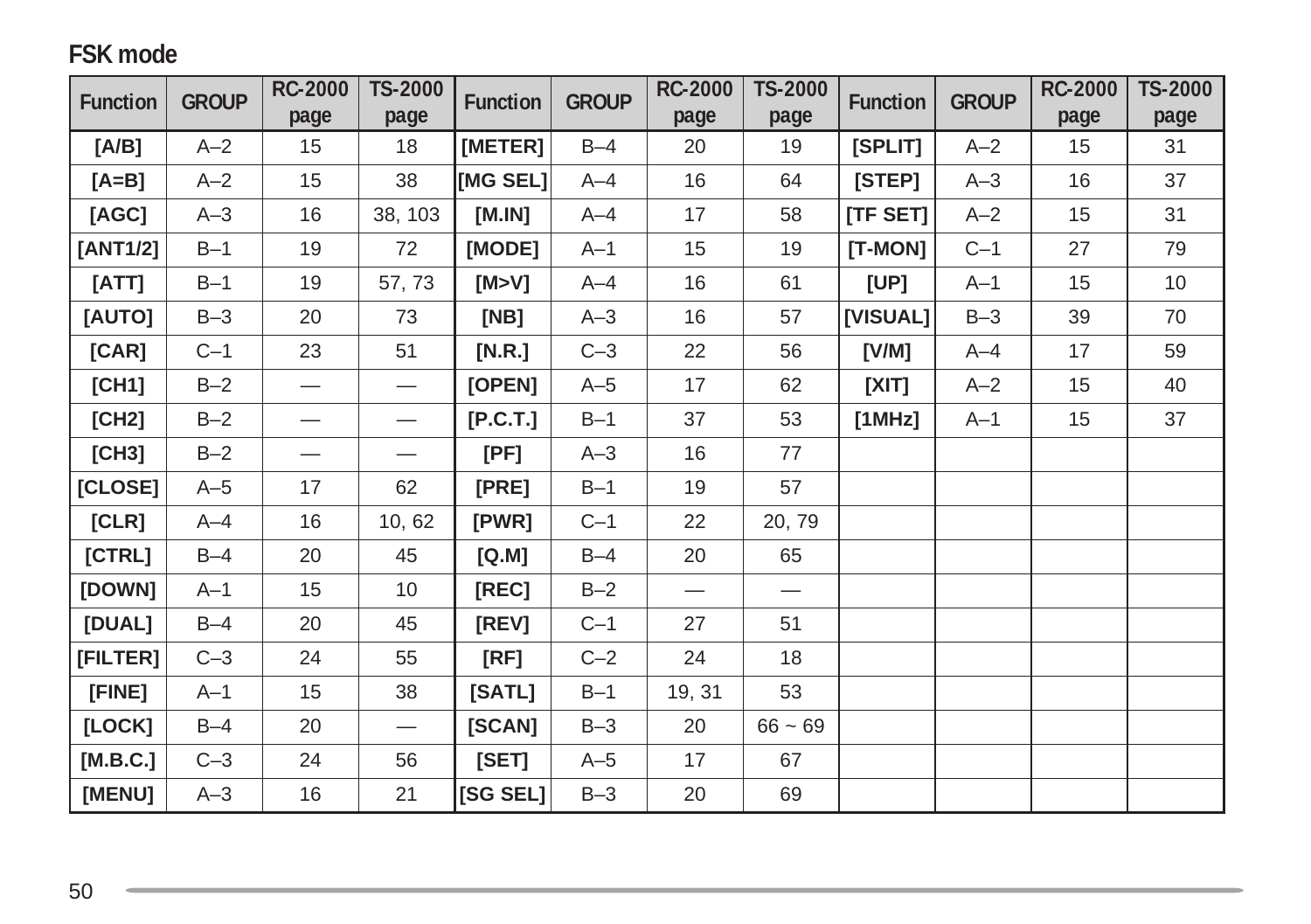## **AM mode**

| <b>Function</b> | <b>GROUP</b> | <b>RC-2000</b> | TS-2000                  | <b>Function</b> | <b>GROUP</b> | <b>RC-2000</b> | TS-2000 | <b>Function</b> | <b>GROUP</b> | <b>RC-2000</b> | TS-2000   |
|-----------------|--------------|----------------|--------------------------|-----------------|--------------|----------------|---------|-----------------|--------------|----------------|-----------|
|                 |              | page           | page                     |                 |              | page           | page    |                 |              | page           | page      |
| [A/B]           | $A-2$        | 15             | 18                       | [MENU]          | $A-3$        | 16             | 21      | [SCAN]          | $B-3$        | 20             | $66 - 69$ |
| $[A=B]$         | $A-2$        | 15             | 38                       | [METER]         | $B-4$        | 20             | 19      | [SET]           | $A-5$        | 17             | 67        |
| [AGC]           | $A-3$        | 16             | 38, 103                  | [MG SEL]        | $A - 4$      | 16             | 64      | [SG SEL]        | $B-3$        | 20             | 69        |
| [ANT1/2]        | $B-1$        | 19             | 72                       | [MIC]           | $C-1$        | 21             | 29      | [SPLIT]         | $A - 2$      | 15             | 31        |
| [ATT]           | $B-1$        | 19             | 57,73                    | [M.IN]          | $A - 4$      | 17             | 58      | [STEP]          | $A-3$        | 16             | 37        |
| [AUTO]          | $B-3$        | 20             | 73                       | [MODE]          | $A-1$        | 15             | 19      | [TF SET]        | $A-2$        | 15             | 31        |
| [B.C.]          | $C-3$        | 22             | 56                       | [M>V]           | $A - 4$      | 16             | 61      | [T-MON]         | $C-1$        | 22             | 79        |
| [CAR]           | $C-1$        | 23             | 29                       | [NAR]           | $C-2$        | 30             | 29      | [UP]            | $A-1$        | 15             | 10        |
| [CH1]           | $B-2$        | 19             | 89                       | [NB]            | $A-3$        | 16             | 57      | [VISUAL]        | $B-3$        | 39             | 70        |
| [CH2]           | $B-2$        | 19             | 89                       | [N.R.]          | $C-3$        | 22             | 56      | $[V$ DLY $]$    | $C-2$        | 22             | 39        |
| [CH3]           | $B-2$        | 19             | 89                       | [OPEN]          | $A-5$        | 17             | 62      | <b>IV GAIN]</b> | $C-2$        | 22             | 39        |
| [CLOSE]         | $A-5$        | 17             | 62                       | [P.C.T.]        | $B-1$        | 37             | 53      | [V/M]           | $A-4$        | 17             | 59        |
| [CLR]           | $A - 4$      | 16             | 10, 62                   | [PF]            | $A-3$        | 16             | 77      | [VOX]           | $C-2$        | 22             | 39        |
| [CTRL]          | $B-4$        | 20             | 45                       | [PRE]           | $B-1$        | 19             | 57      | [XIT]           | $A-2$        | 15             | 40        |
| [DOWN]          | $A-1$        | 15             | 10                       | [PROC]          | $C-1$        | 21             | 40      | [1MHz]          | $A-1$        | 15             | 37        |
| [DUAL]          | $B-4$        | 20             | 45                       | [PWR]           | $C-1$        | 22             | 20, 79  |                 |              |                |           |
| [FILTER]        | $C-3$        | 24             | 55                       | [Q.M]           | $B-4$        | 20             | 65      |                 |              |                |           |
| [FINE]          | $A-1$        | 15             | 38                       | [REC]           | $B-2$        | 19             | 89      |                 |              |                |           |
| [LOCK]          | $B-4$        | 20             | $\overline{\phantom{0}}$ | [RF]            | $C-2$        | 24             | 18      |                 |              |                |           |
| [M.B.C.]        | $C-3$        | 24             | 56                       | [SATL]          | $B-1$        | 19, 31         | 53      |                 |              |                |           |

,我们也不会有什么?""我们的人,我们也不会有什么?""我们的人,我们也不会有什么?""我们的人,我们也不会有什么?""我们的人,我们也不会有什么?""我们的人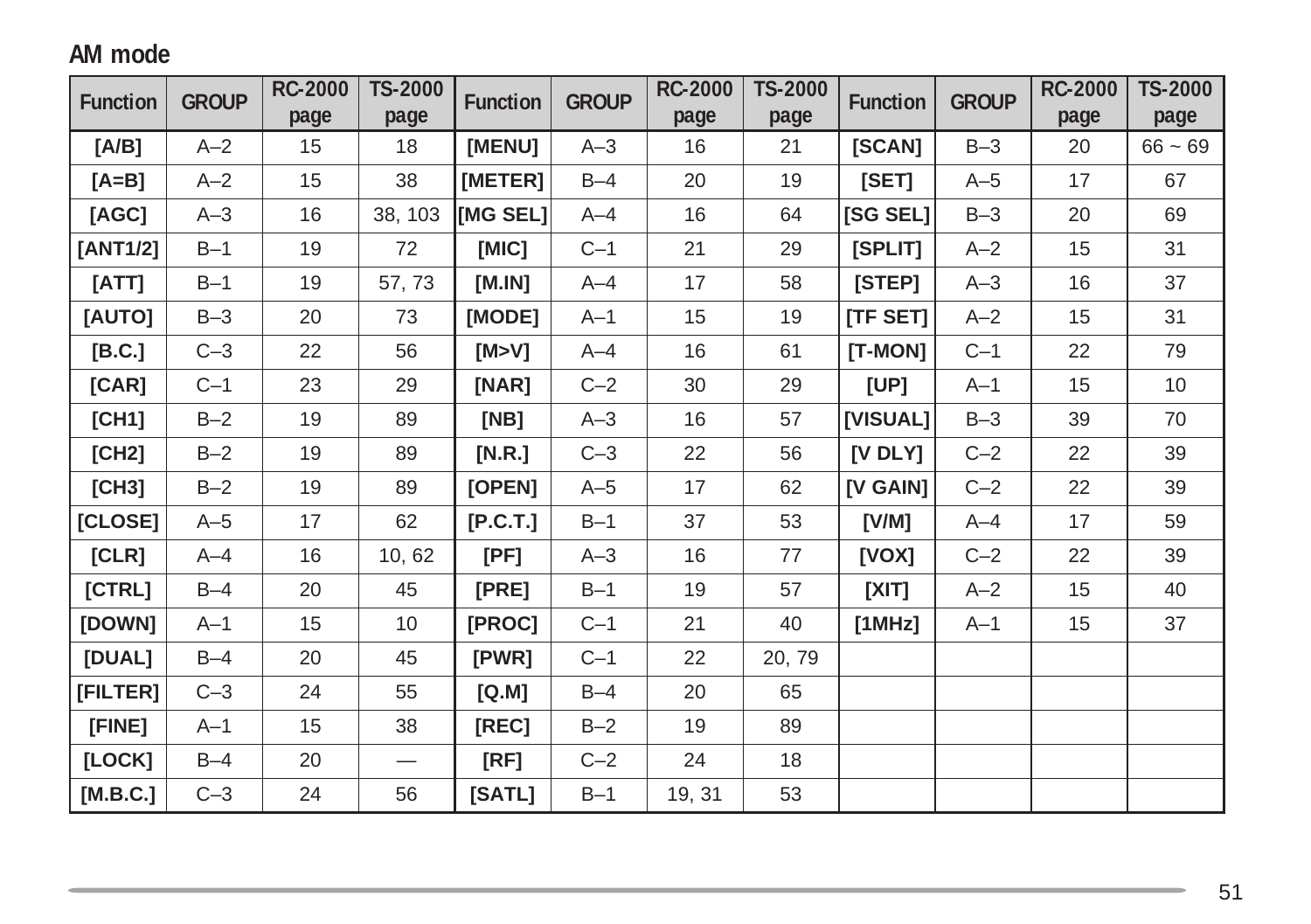## **GENERAL INFORMATION**

This product has been factory aligned and tested to specification before shipment. Attempting service or alignment without factory authorization can void the product warranty.

#### **SERVICE**

When returning this product to your dealer or service center for repair, pack it in its original box and packing material. Include a full description of the problem(s) experienced. Include your telephone number along with your name and address in case the service technician needs to call you; if available, also include your fax number and e-mail address. Don't return accessory items unless you feel they are directly related to the service problem.

You may return this product for service to the authorized **KENWOOD** dealer from whom you purchased it, or any authorized **KENWOOD** service center. Please do not send subassemblies or printed circuit boards only. Send the complete product. A copy of the service report will be returned with the product.

## **SERVICE NOTE**

If you desire to correspond on a technical or operational problem, please make your note legible, short, complete, and to the point. Help us help you by providing the following:

- Model name
- Question or problem you are having
- Other equipment in your station pertaining to the problem

## $[CAUTION]$

Do not pack the equipment in crushed newspapers for shipment! Extensive damage may result during rough handling or shipping.

#### **Note:**

- ◆ Record the date of purchase and the name of the dealer from whom this product was purchased.
- ◆ For your own information, retain a written record of any maintenance performed on this product.
- When claiming warranty service, please include a photocopy of the bill of sale or other proof-of-purchase showing the date of sale.

### **CLEANING**

To clean the case of this product, use a neutral detergent (no strong chemicals) and a damp cloth.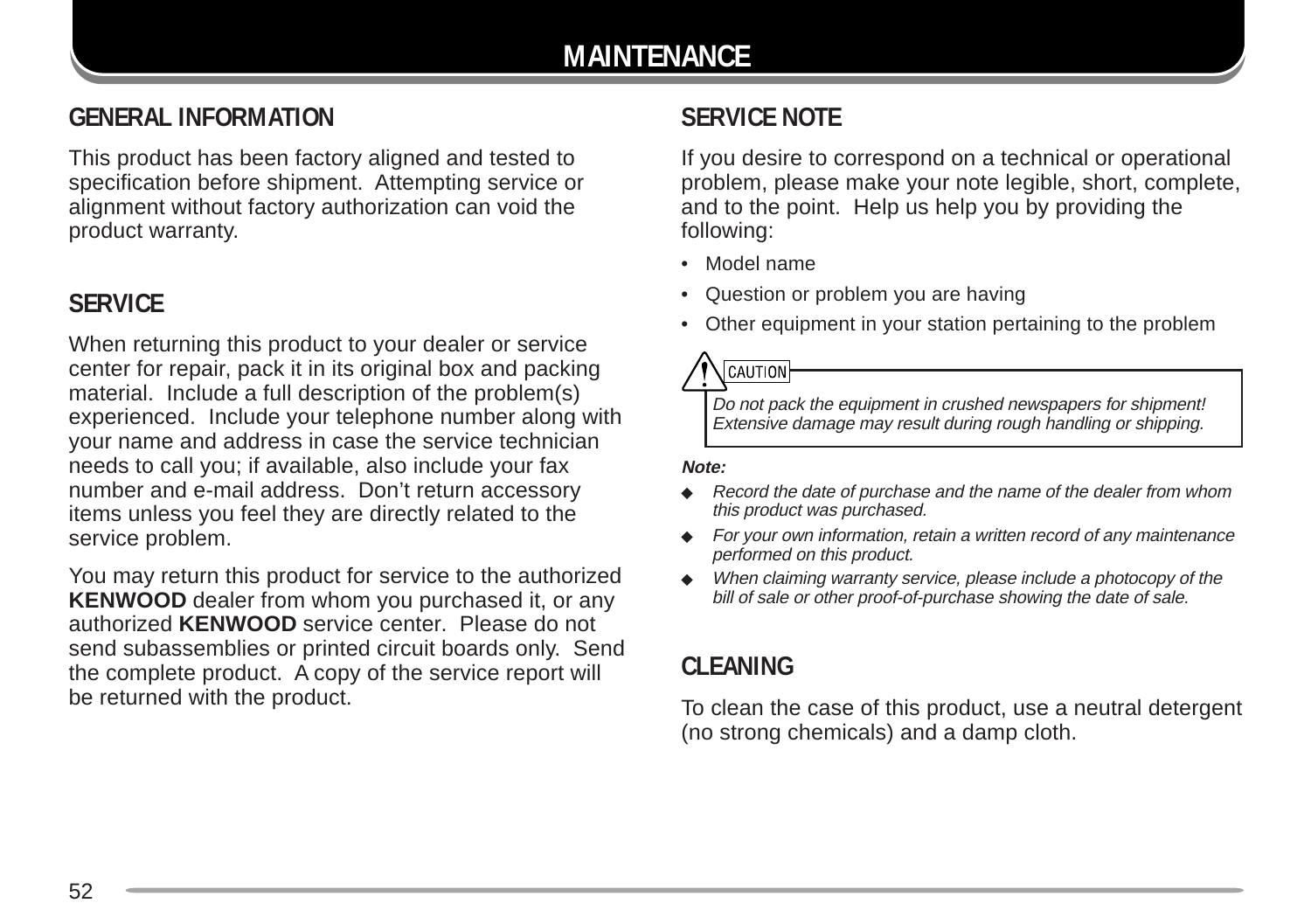## **SPECIFICATIONS**

## **RC-2000 MOBILE CONTROLLER**

| General                                    | RC-2000 Control Panel                  |
|--------------------------------------------|----------------------------------------|
| Supply Voltage                             | l 9.5 V DC ±0.5 V                      |
| l Current                                  | Less than 200 mA                       |
| Usable temperature range                   | –20°C ~ +60°C (–4°F ~ +140°F)          |
| Dimension (W x H x D Projections included) | 140 x 60 x 49.3 mm/ 5.5" x 2.4" x 2.0" |
| <b>Weight</b>                              | Approx. 180 g/ 0.4 lb                  |

## **EXTERNAL SPEAKER**

| General                                    | <b>External Speaker</b>                |
|--------------------------------------------|----------------------------------------|
| Speaker impedance                          | $4\Omega$ ±15 %                        |
| Input power                                | 3 W (nominal), 5 W (maximum)           |
| Output audio level                         | $85 \pm 2$ dB/W                        |
| Frequency response                         | $300 \sim 9000$ Hz                     |
| Dimension (W x H x D Projections included) | 113 x 66 x 58.5 mm/ 4.5" x 2.6" x 2.3" |
| Weight                                     | Approx. 360 g/ 0.79 lb                 |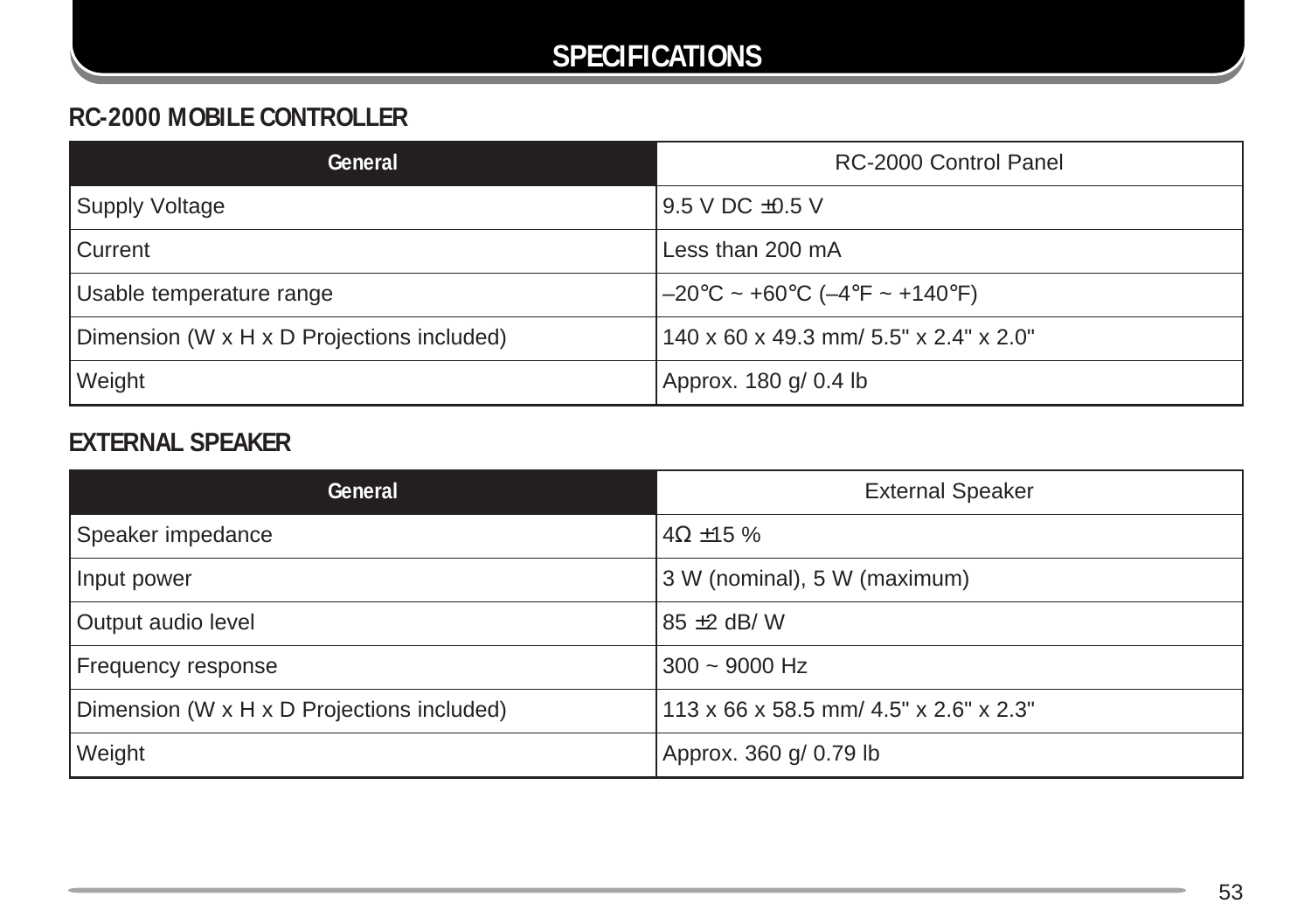## **RESETTING MEMORY DATA**

You can reset the stored memory data to the factory default values if necessary. By performing the reset, you will lose all the relative contents of memory data. So, we recommend you write down any important memory data before performing the reset. To perform the reset, first switch the transceiver OFF.

| <b>Instruction</b>                       | <b>Function</b>                                                                                |
|------------------------------------------|------------------------------------------------------------------------------------------------|
| <b>Press</b><br> [R1]+<br> [ め ] (POWER) | Resets the contents of PM<br>(Programmable Memory) to the<br>factory default values {page 42}. |
| l Press<br>  [L2]+<br>I [ ψ ] (POWER)    | Performs a Partial Reset<br>{TS-2000 page 92}.                                                 |
| Press<br>$ L3]+$<br>[ ψ ] (POWER)        | Performs a Full Reset<br>{TS-2000 page 92}.                                                    |

When a confirmation message appears, press **[OK]** to proceed. Otherwise, press any other key to cancel the operation.

## **DEMONSTRATION MODE**

The RC-2000 mobile controller and the transceiver can be configured to enter demonstration mode for display purposes. To enter the demonstration mode:

- **1** Press **[F1]+[**  $\upphi$  **]** (POWER) on the RC-2000 to switch the transceiver ON.
- **2** To exit the demonstration mode, first turn the transceiver OFF, then press [F1]+[  $\phi$  ] (POWER) on the RC-2000 to turn the transceiver ON.

**Note:** You cannot exit the demonstration mode by simply switching the transceiver OFF or performing a full reset {TS-2000 page 92}.

## **CONFIGURING THE AUTO MODE FREQUENCY TABLE**

To configure the Auto Mode frequency table:

- **1** Press **[F6]+[**  $\upphi$  **]** (POWER) on the RC-2000 to switch the transceiver ON.
- **2** Use the following controls to configure the table.

**Tuning** control: Adjust the frequency **MULTI/ CH** control: Change the channel number **[MODE]**/ **[REV]**: Change the operating mode **[UP]**/ **[DWN]**/ **[1MHz]**: Change the operating band

**3** Press **[OK]** to store the settings.

#### **CONCERNING THE TM-D700A/E PANEL**

The RC-2000 control panel can be used in place of the TM-D700A/E panel. Switch the TM-D700A/E OFF then remove the TM-D700A/E panel. Plug the RC-2000 panel and press [  $\phi$  ] (POWER). The RC-2000 panel automatically detects the TM-D700A/E transceiver and will operate the same as the original TM-D700A/E panel.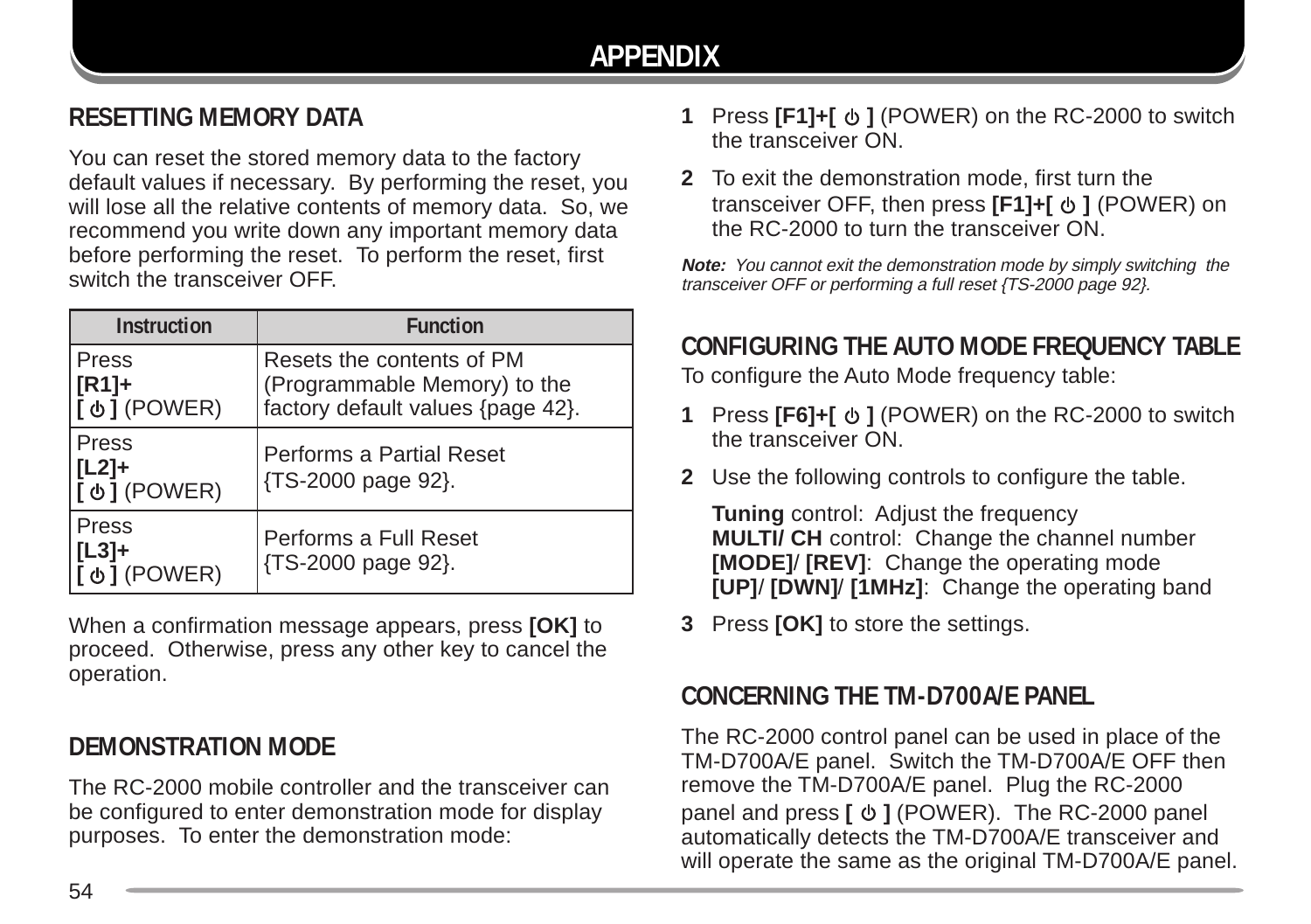## **NOTICES TO THE USER**

One or more of the following statements may be applicable:

#### **FCC WARNING**

This equipment generates or uses radio frequency energy. Changes or modifications to this equipment may cause harmful interference unless the modifications are expressly approved in the instruction manual. The user could lose the authority to operate this equipment if an unauthorized change or modification is made.

#### **INFORMATION TO THE DIGITAL DEVICE USER REQUIRED BY THE FCC**

This equipment has been tested and found to comply with the limits for a Class B digital device, pursuant to Part 15 of the FCC Rules. These limits are designed to provide reasonable protection against harmful interference in a residential installation.

This equipment generates, uses and can generate radio frequency energy and, if not installed and used in accordance with the instructions, may cause harmful interference to radio communications. However, there is no guarantee that the interference will not occur in a particular installation. If this equipment does cause harmful interference to radio or television reception, which can be determined by turning the equipment off and on, the user is encouraged to try to correct the interference by one or more of the following measures:

- Reorient or relocate the receiving antenna.
- Increase the separation between the equipment and receiver.
- Connect the equipment to an outlet on a circuit different from that to which the receiver is connected.
- Consult the dealer for technical assistance.

When condensation occurs inside the controller:

Condensation may occur inside the controller in such cases where the room is warmed using a heater on cold days or where the controller is quickly moved from a cold room to a warm room. When condensation occurs, the microcomputer and/or other circuits may become unstable, resulting in transceiver malfunction. If this happens, unplug the controller and wait for a while. When the condensed droplets disappear, the controller will function normally.

## **CAUTIONS**

Please observe the following cautions to prevent fire, personal injury, and transceiver damage:

- Do not attempt to configure your transceiver while driving; it is too dangerous.
- Be aware of local laws pertaining to the use of headphones/headsets while driving on public roads. If in doubt, do not wear headphones while mobiling.
- Do not modify this mobile controller unless instructed by this manual or by other **KENWOOD** documentation.
- Do not expose the mobile controller to long periods of direct sunlight nor place it close to heating appliances.
- Do not place the mobile controller in excessively dusty, humid, or wet areas, nor on unstable surfaces.
- If an abnormal odor or smoke is detected coming from the mobile controller or transceiver, turn OFF the power immediately. Contact a **KENWOOD** service station or your dealer.
- The mobile controller is designed only to work with compatible **KENWOOD** transceivers. Never attempt to connect the mobile controller to other transceivers.